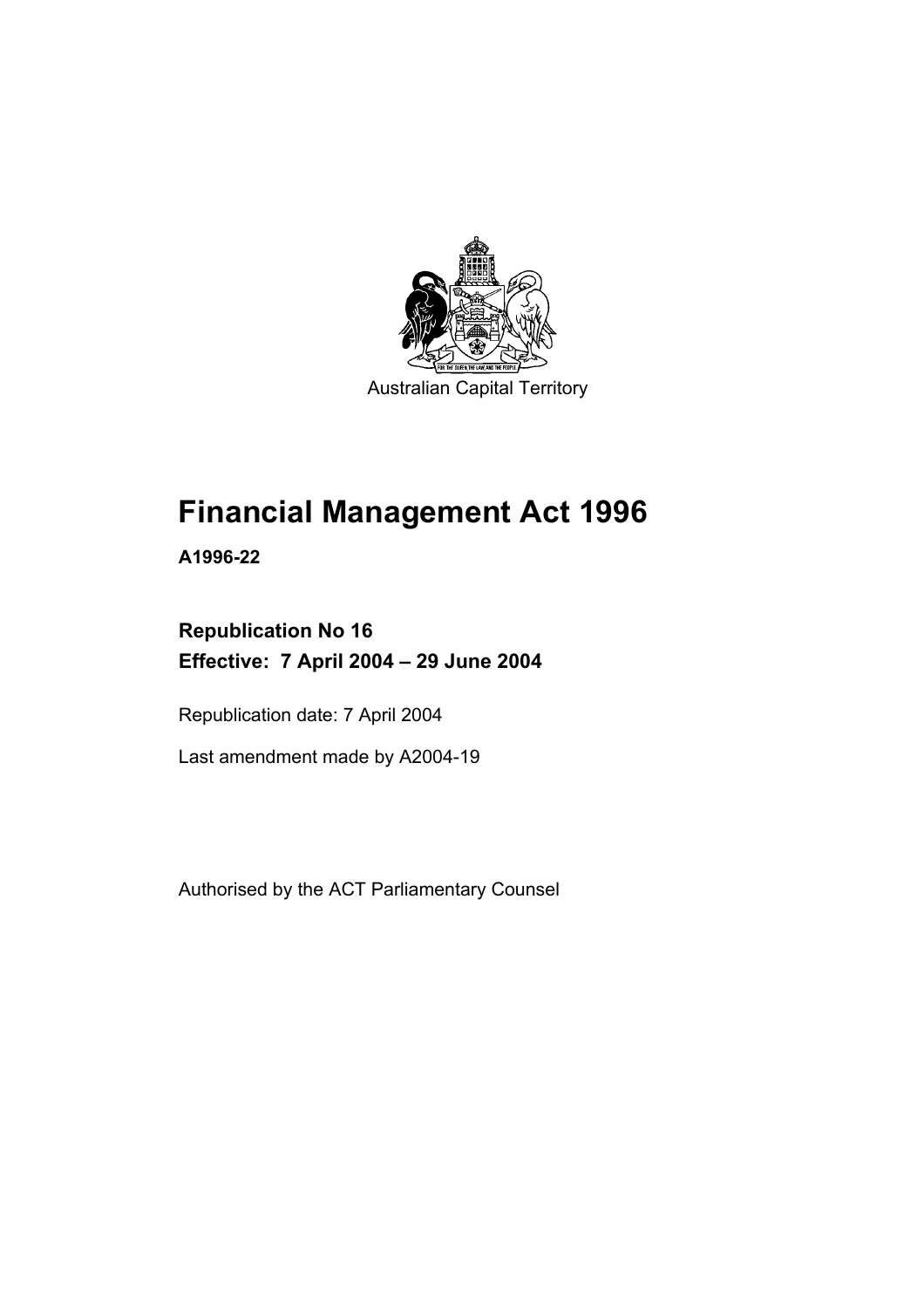#### **About this republication**

#### **The republished law**

This is a republication of the *Financial Management Act 1996* (including any amendment made under the *Legislation Act 2001*, part 11.3 (Editorial changes)) as in force on 7 April 2004*.* It also includes any amendment, repeal or expiry affecting the republished law to 7 April 2004.

The legislation history and amendment history of the republished law are set out in endnotes 3 and 4.

#### **Kinds of republications**

The Parliamentary Counsel's Office prepares 2 kinds of republications of ACT laws (see the ACT legislation register at www.legislation.act.gov.au):

- authorised republications to which the *Legislation Act 2001* applies
- unauthorised republications.

The status of this republication appears on the bottom of each page.

#### **Editorial changes**

The *Legislation Act 2001*, part 11.3 authorises the Parliamentary Counsel to make editorial amendments and other changes of a formal nature when preparing a law for republication. Editorial changes do not change the effect of the law, but have effect as if they had been made by an Act commencing on the republication date (see *Legislation Act 2001*, s 115 and s 117). The changes are made if the Parliamentary Counsel considers they are desirable to bring the law into line, or more closely into line, with current legislative drafting practice.

This republication includes amendments made under part 11.3 (see endnote 1).

#### **Uncommenced provisions and amendments**

If a provision of the republished law has not commenced or is affected by an uncommenced amendment, the symbol  $\mathbf{U}$  appears immediately before the provision heading. The text of the uncommenced provision or amendment appears only in the last endnote.

#### **Modifications**

If a provision of the republished law is affected by a current modification, the symbol  $\mathbf{M}$ appears immediately before the provision heading. The text of the modifying provision appears in the endnotes. For the legal status of modifications, see *Legislation Act 2001*, section 95.

#### **Penalties**

The value of a penalty unit for an offence against this republished law at the republication date is—

- (a) if the person charged is an individual—\$100; or
- (b) if the person charged is a corporation—\$500.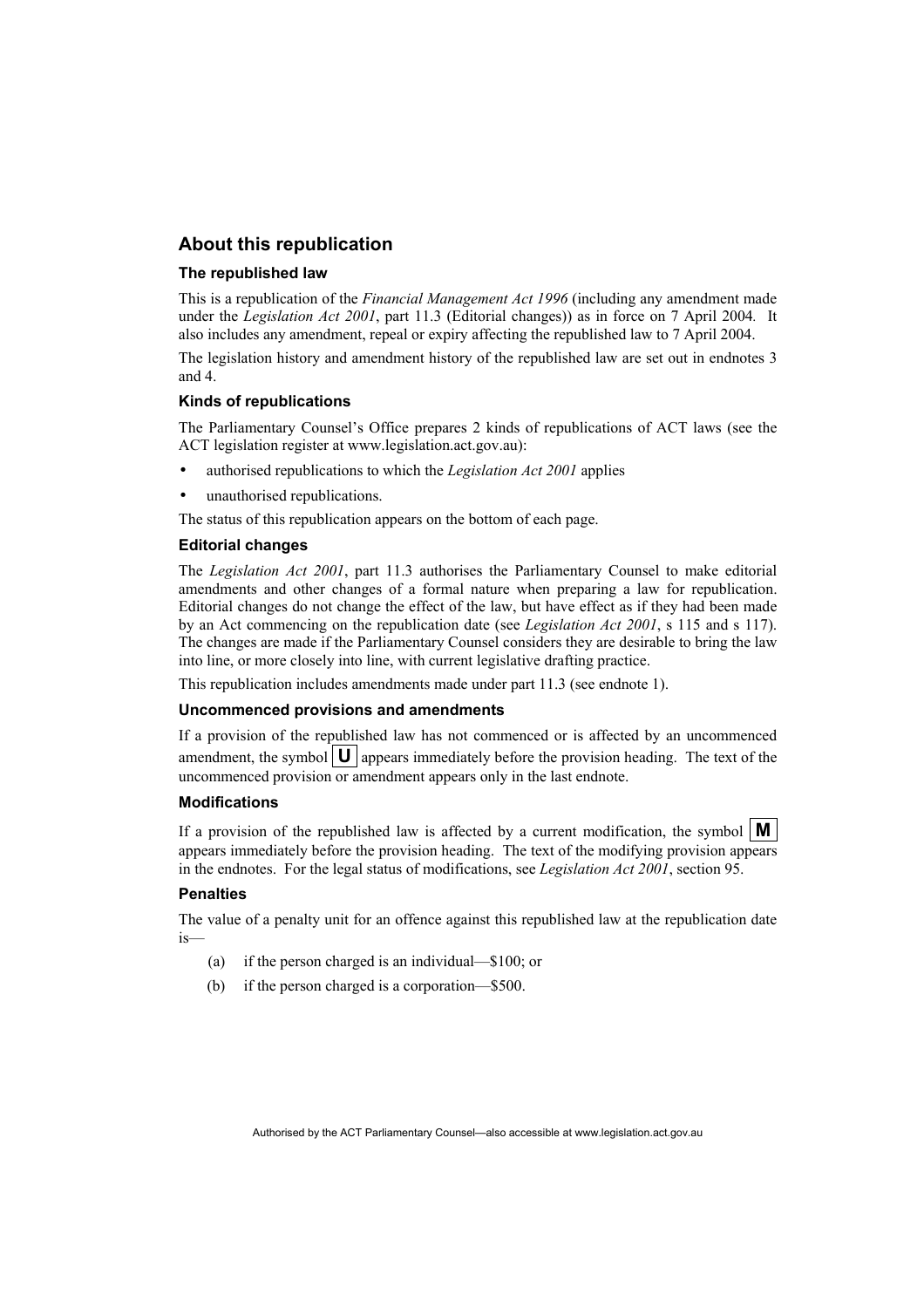

# **Financial Management Act 1996**

# **Contents**

|                     |                                                                            | Page       |
|---------------------|----------------------------------------------------------------------------|------------|
| Part 1              | <b>Preliminary</b>                                                         |            |
| 1                   | Name of Act                                                                | 2          |
| $\overline{2}$      | Act subject to Territory Superannuation Provision Protection Act           | 2          |
| 3                   | Dictionary                                                                 | 2          |
| 3A                  | <b>Notes</b>                                                               | 2          |
| 3B                  | Declaration that certain authorities are not Territory authorities for Act | 3          |
| 4                   | Application of pts 2, 3 and 5 to Legislative Assembly secretariat          | 3          |
| Part 2              | <b>Budget management</b>                                                   |            |
| <b>Division 2.1</b> | <b>Appropriations and budgets</b>                                          |            |
| 5                   | Timing of first Appropriation Bill for financial year                      | 4          |
| 6                   | Necessity for appropriation                                                | 4          |
| 7                   | Payments authorised on lapse of appropriation                              | 4          |
| 8                   | Form of appropriation                                                      | 5          |
| R <sub>16</sub>     | Financial Management Act 1996                                              | contents 1 |
| 07/04/04            | Fffective: 07/04/04-29/06/04                                               |            |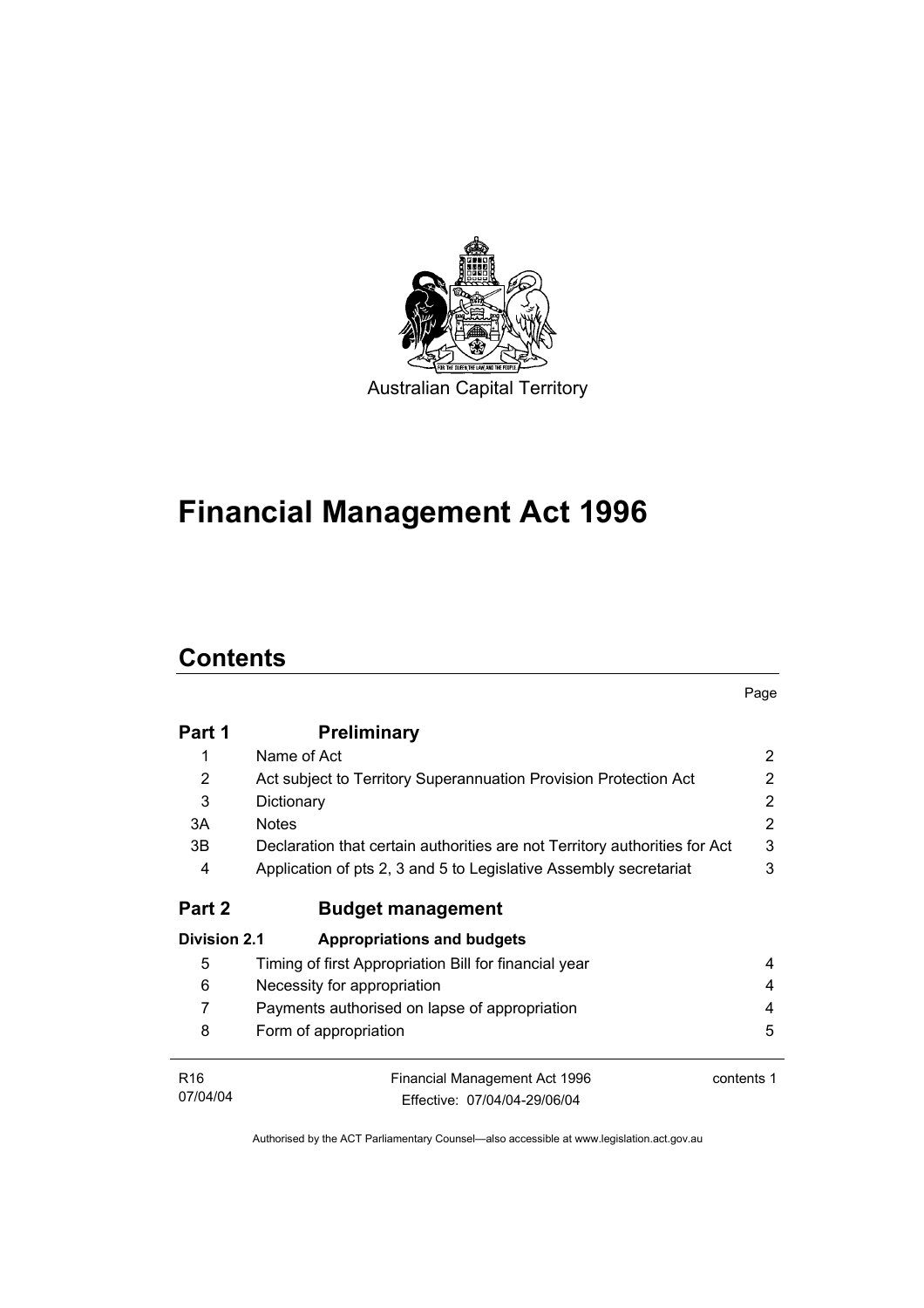#### **Contents**

|                     |                                                                                | Page           |
|---------------------|--------------------------------------------------------------------------------|----------------|
| 9                   | Net appropriations for outputs                                                 | 5              |
| 9Α                  | Net appropriations for capital injections                                      | 6              |
| 9Β                  | Appropriations for payments on behalf of Territory to be net<br>appropriations | 6              |
| 10                  | <b>Budget papers</b>                                                           | 6              |
| 11                  | <b>Territory budgets</b>                                                       | $\overline{7}$ |
| 11A                 | Financial policy objectives and strategies statement                           | 10             |
| 12                  | Departmental budgets                                                           | 11             |
| 12A                 | Public trading enterprise budgets                                              | 12             |
| 13                  | Supplementary budget papers                                                    | 12             |
| 13A                 | Amendment of departmental budget for supplementary appropriation               | 13             |
| 14                  | Transfer of funds between appropriations                                       | 14             |
| 15                  | Transfer of funds within appropriations                                        | 14             |
| <b>15A</b>          | Reclassification of certain appropriations                                     | 15             |
| 16                  | Transfer of functions between departments                                      | 15             |
| 17                  | Variation of appropriations for Commonwealth grants                            | 16             |
| 17A                 | Variations of appropriations for certain payments to Commonwealth              | 17             |
| 18                  | Treasurer's advance                                                            | 17             |
| 19                  | Refunds of payments made without liability                                     | 18             |
| 19A                 | Payments for Territory GST liabilities                                         | 19             |
| 19B                 | Authorisation of expenditure of certain Commonwealth grants                    | 19             |
| 19 <sub>C</sub>     | Amendment of conditions of capital injection                                   | 20             |
| 19D                 | Amendment of performance criteria                                              | 20             |
| 19E                 | Amendment of financial targets                                                 | 21             |
| 19F                 | Amendment of budgets                                                           | 21             |
| 20                  | <b>Budgets for Legislative Assembly secretariat</b>                            | 22             |
| <b>Division 2.2</b> | <b>Budget reviews and pre-election updates</b>                                 |                |
| 20A                 | <b>Budget review</b>                                                           | 23             |
| 20B                 | Purpose and contents of budget review                                          | 23             |
| 20C                 | Pre-election budget update                                                     | 25             |
| 20 <sub>D</sub>     | Purpose and contents of pre-election budget update                             | 25             |

contents 2 Financial Management Act 1996 Effective: 07/04/04-29/06/04

R16 07/04/04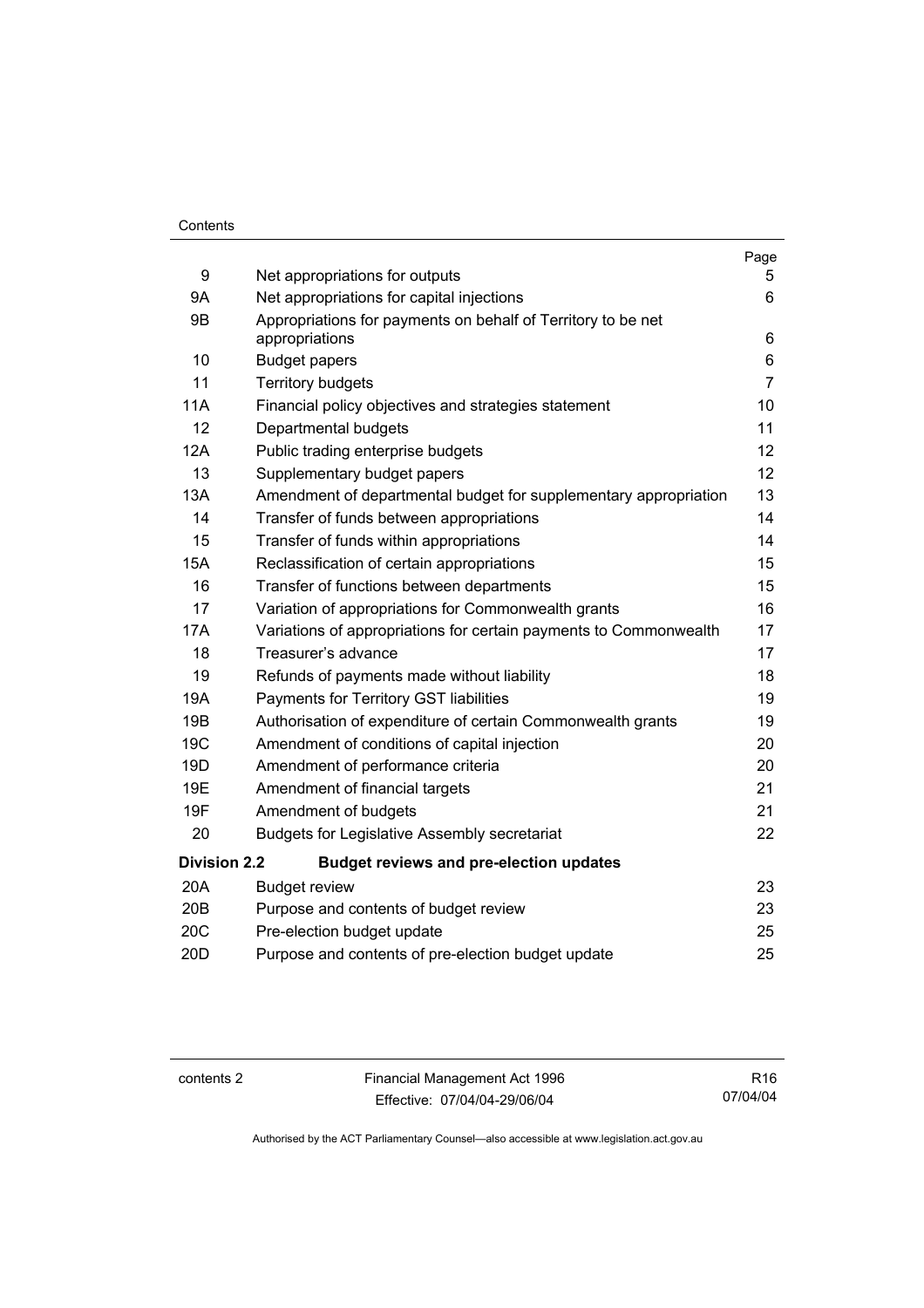#### Contents

|                     |                                                                             | Page       |
|---------------------|-----------------------------------------------------------------------------|------------|
| Part 3              | <b>Financial reports</b>                                                    |            |
| <b>Division 3.1</b> | <b>Financial reports of the Territory</b>                                   |            |
| 21                  | Meaning of the Territory in div 3.1                                         | 27         |
| 22                  | Annual financial statements of the Territory                                | 27         |
| 23                  | Responsibility for annual financial statements                              | 27         |
| 24                  | Audit of annual financial statements                                        | 28         |
| 25                  | Presentation of annual financial statements to Legislative Assembly         | 29         |
| 26                  | Periodic financial statements                                               | 29         |
| <b>Division 3.2</b> | <b>Financial reports of departments</b>                                     |            |
| 27                  | Annual financial statements of departments                                  | 30         |
| 28                  | Responsibility for annual financial statements                              | 31         |
| 29                  | Audit of financial statements of departments                                | 31         |
| 30                  | Presentation of annual financial statements                                 | 32         |
| 30A                 | Quarterly departmental performance reports                                  | 32         |
| Part 4              | Financial management responsibilities of chief<br>executives of departments |            |
| 31                  | Responsibilities of chief executives of departments                         | 34         |
| Part 5              | <b>Banking and investment</b>                                               |            |
| 32                  | Agreement for the conduct of banking for Territory                          | 36         |
| 33                  | Territory banking account                                                   | 36         |
| 34                  | Departmental banking accounts                                               | 36         |
| 34A                 | Transfer of departmental banking account                                    | 37         |
| 34B                 | End of year balances of departmental banking accounts                       | 38         |
| 35                  | Payments into banking accounts                                              | 38         |
| 36                  | Transfer following change in departmental responsibilities                  | 39         |
| 36A                 | Transfers from departmental banking accounts to Territory banking           |            |
|                     | account                                                                     | 39         |
| 37                  | Payments from Territory banking account                                     | 39         |
| 38                  | Investment of certain public money                                          | 40         |
| Part 6              | <b>Borrowing and guarantees</b>                                             |            |
| 39                  | Power of Territory to borrow                                                | 42         |
| R <sub>16</sub>     | Financial Management Act 1996                                               | contents 3 |
| 07/04/04            | Effective: 07/04/04-29/06/04                                                |            |
|                     |                                                                             |            |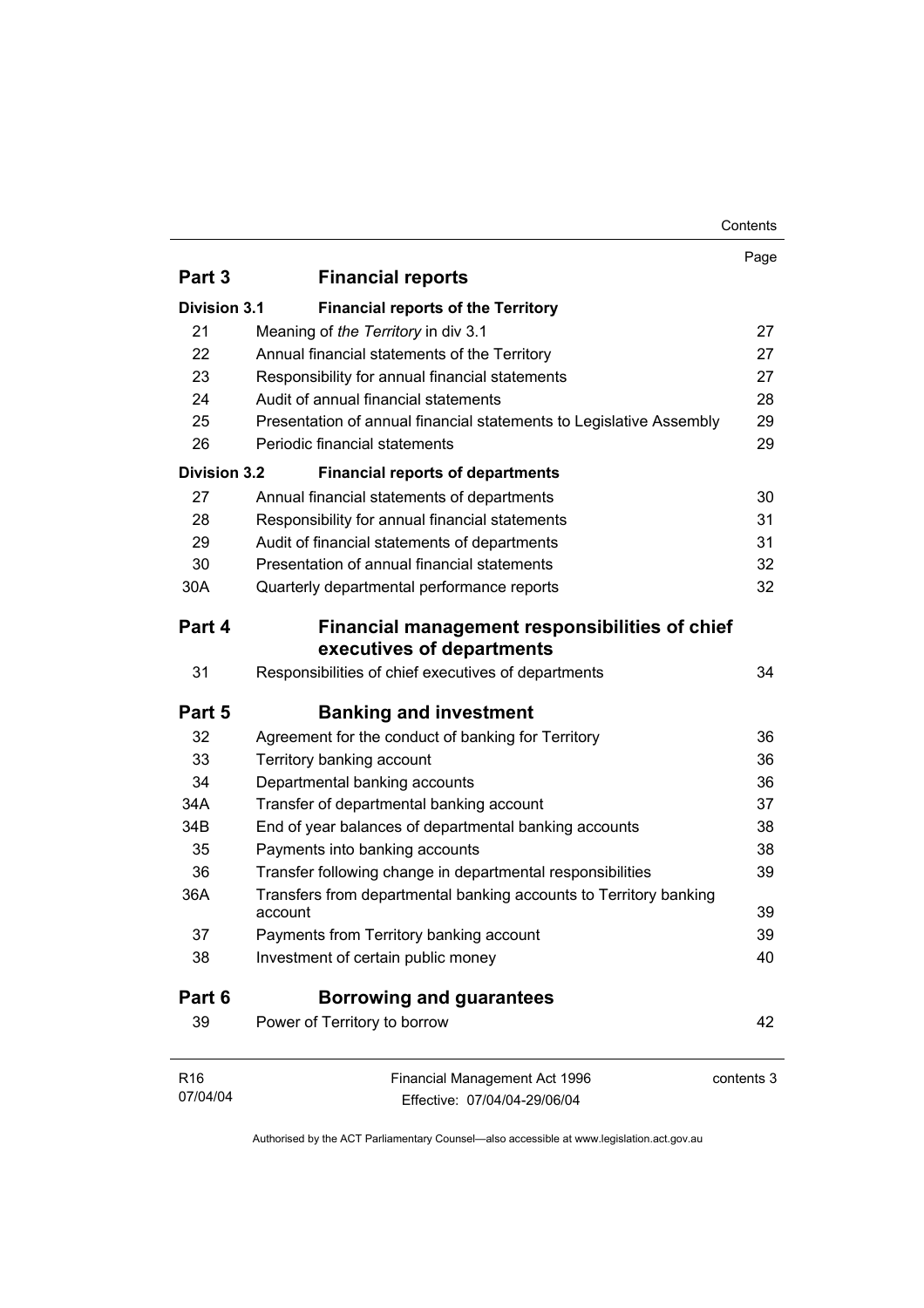#### **Contents**

|            |                                                                  | Page            |
|------------|------------------------------------------------------------------|-----------------|
| 40         | Treasurer may borrow on behalf of Territory                      | 42              |
| 41         | Power of Territory authorities to borrow                         | 42              |
| 42         | Borrowings by Territory authorities to be approved               | 42              |
| 43         | Territory authorities may give security                          | 43              |
| 44         | Power to approve borrowings not delegable                        | 43              |
| 45         | Loans to be paid into Territory banking account                  | 43              |
| 46         | Payments by Treasurer                                            | 43              |
| 47         | <b>Guarantees by Territory</b>                                   | 43              |
| Part 7     | <b>Trust money</b>                                               |                 |
| 49         | Identity of trust money                                          | 45              |
| 50         | Administration of trust money                                    | 45              |
| 51         | Departmental trust banking accounts                              | 45              |
| 52         | Transfers between banking accounts                               | 46              |
| 53         | Investment of trust money                                        | 46              |
| 53A        | Unclaimed trust money                                            | 46              |
| 53B        | Review of decisions                                              | 48              |
| 53C        | Notification of decisions                                        | 48              |
| Part 8     | <b>Financial provisions relating to Territory</b><br>authorities |                 |
| 54         | Responsibilities of chief executive officers                     | 49              |
| 55         | Banking accounts                                                 | 50              |
| 56         | Investment                                                       | 50              |
| 57         | Borrowing                                                        | 51              |
| 58         | <b>Statements of intent</b>                                      | 52              |
| 59         | Annual financial statements                                      | 52              |
| 60         | Responsibility for annual financial statements                   | 53              |
| 61         | Audit of annual financial statements                             | 54              |
| 62         | Presentation of annual financial statements                      | 54              |
| 63         | Interim financial statements                                     | 55              |
| Part 9     | <b>Miscellaneous</b>                                             |                 |
| 64         | Act of grace payments                                            | 56              |
| 65         | Waiver of debts etc                                              | 57              |
| contents 4 | Financial Management Act 1996                                    | R <sub>16</sub> |
|            | Effective: 07/04/04-29/06/04                                     | 07/04/04        |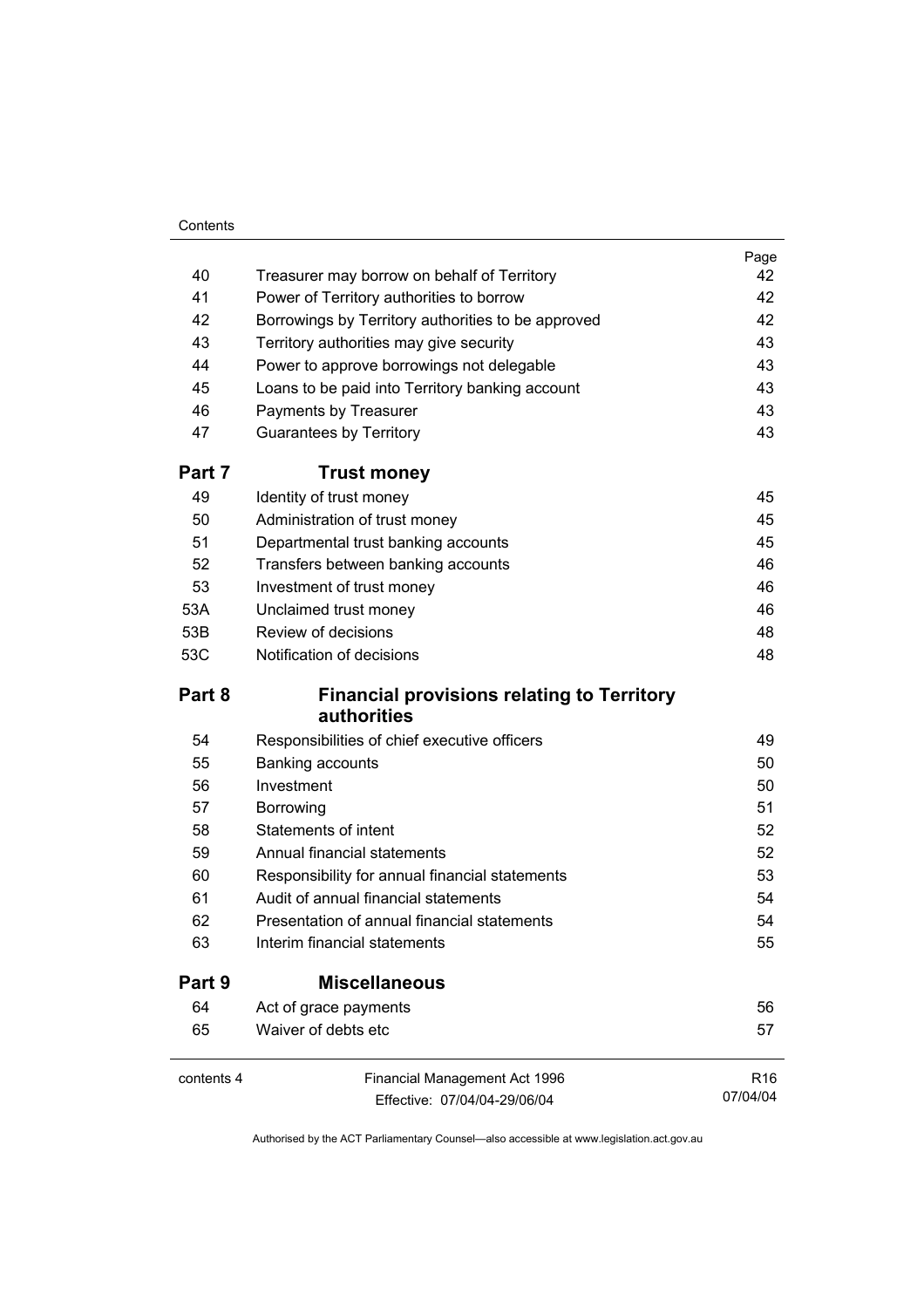|                   |                                          | Contents |
|-------------------|------------------------------------------|----------|
|                   |                                          | Page     |
| 66                | Payments in relation to deceased estates | 58       |
| 67                | Guideline-making power                   | 59       |
| 68                | Regulation-making power                  | 59       |
| <b>Dictionary</b> |                                          | 60       |
| <b>Endnotes</b>   |                                          |          |
| 1                 | About the endnotes                       | 66       |
| 2                 | Abbreviation key                         | 66       |
| 3                 | Legislation history                      | 67       |
| 4                 | Amendment history                        | 70       |
| 5                 | Earlier republications                   | 78       |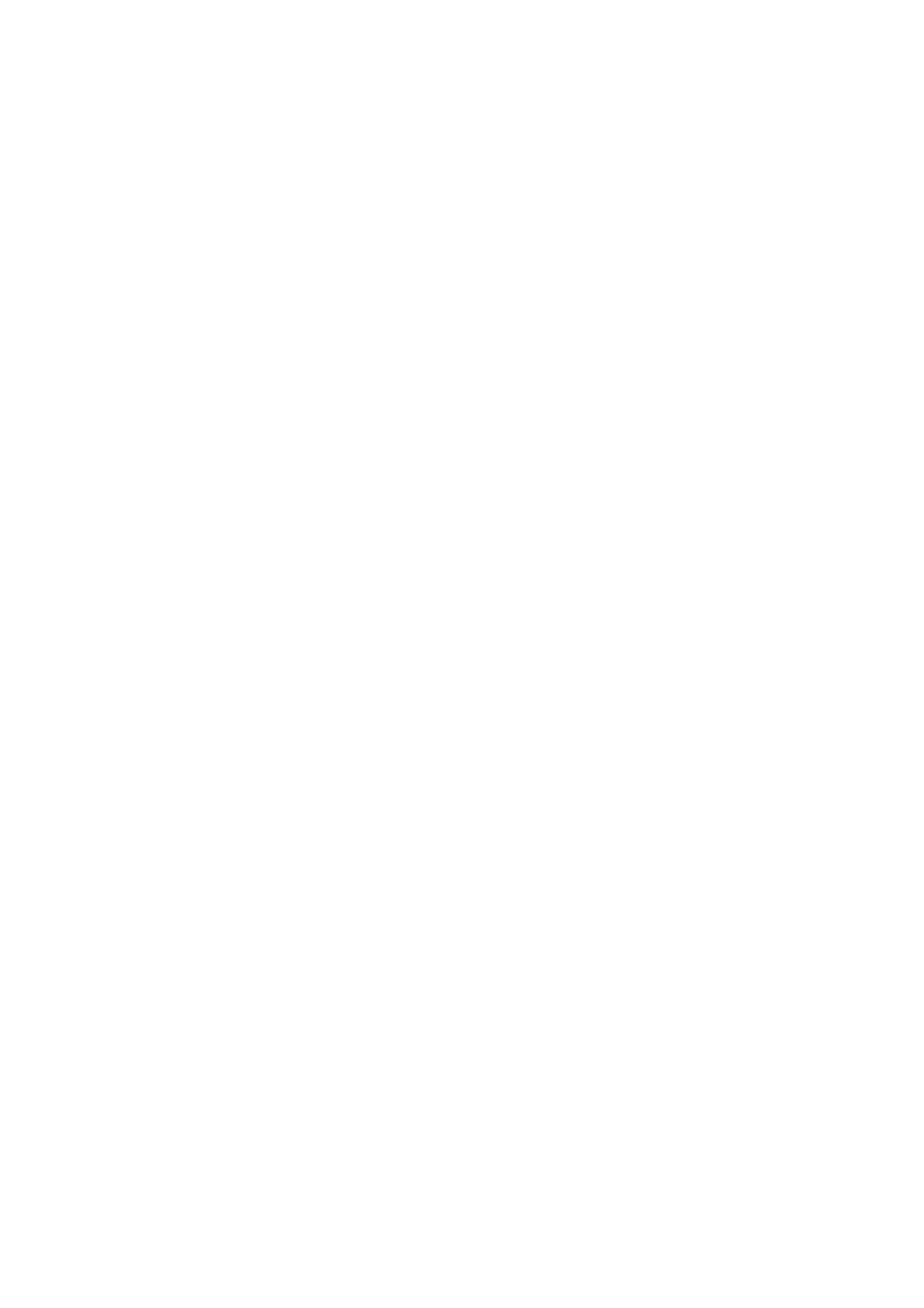

Australian Capital Territory

# **Financial Management Act 1996**

An Act to provide for the financial management of the government of the Territory, to provide for the scrutiny of that management by the Legislative Assembly, to specify financial reporting requirements for the government of the Territory, and for related purposes

R16 07/04/04

I

Financial Management Act 1996 Effective: 07/04/04-29/06/04

page 1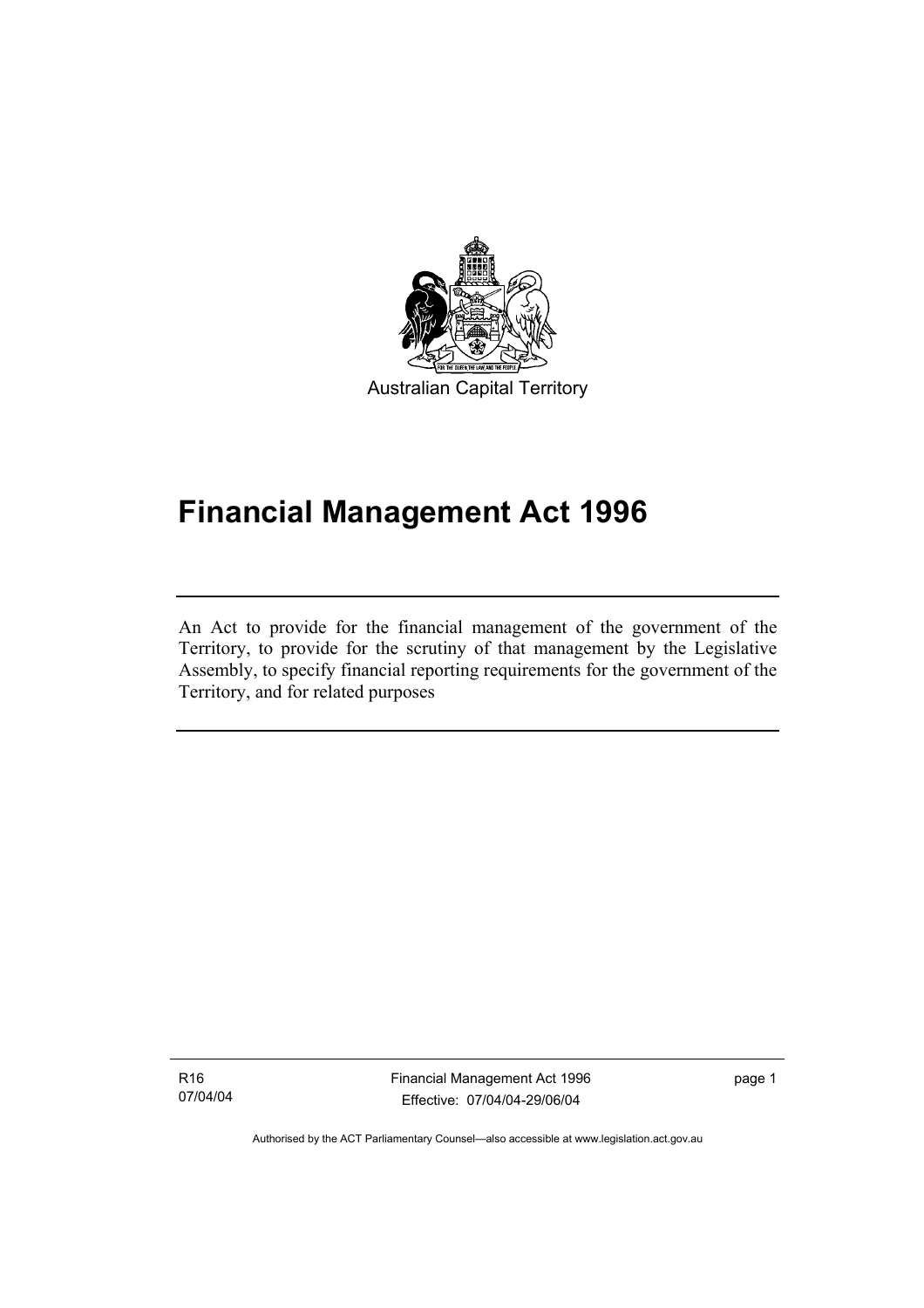#### **Part 1** Preliminary

Section 1

# **Part 1** Preliminary

#### **1 Name of Act**

This Act is the *Financial Management Act 1996*.

#### **2 Act subject to Territory Superannuation Provision Protection Act**

This Act is subject to the *Territory Superannuation Provision Protection Act 2000*.

#### **3 Dictionary**

The dictionary at the end of this Act is part of this Act.

*Note 1* The dictionary at the end of this Act defines certain words and expressions used in the Act, and includes references (*signpost definitions*) to other words and expressions defined elsewhere in this Act or in other legislation.

> For example, the signpost definition '*superannuation appropriation* see the *Territory Superannuation Provision Protection Act 2000*, dictionary.' means that the expression 'superannuation appropriation' is defined in that dictionary and the definition applies to this Act.

*Note 2* A definition in the dictionary (including a signpost definition) applies to the entire Act unless the definition, or another provision of the Act, provides otherwise or the contrary intention otherwise appears (see *Legislation Act 2001*, s 155 and s 156).

#### **3A Notes**

A note included in this Act is explanatory and is not part of the Act.

*Note* See *Legislation Act 2001*, s 127 (1), (4) and (5) for the legal status of notes.

R16 07/04/04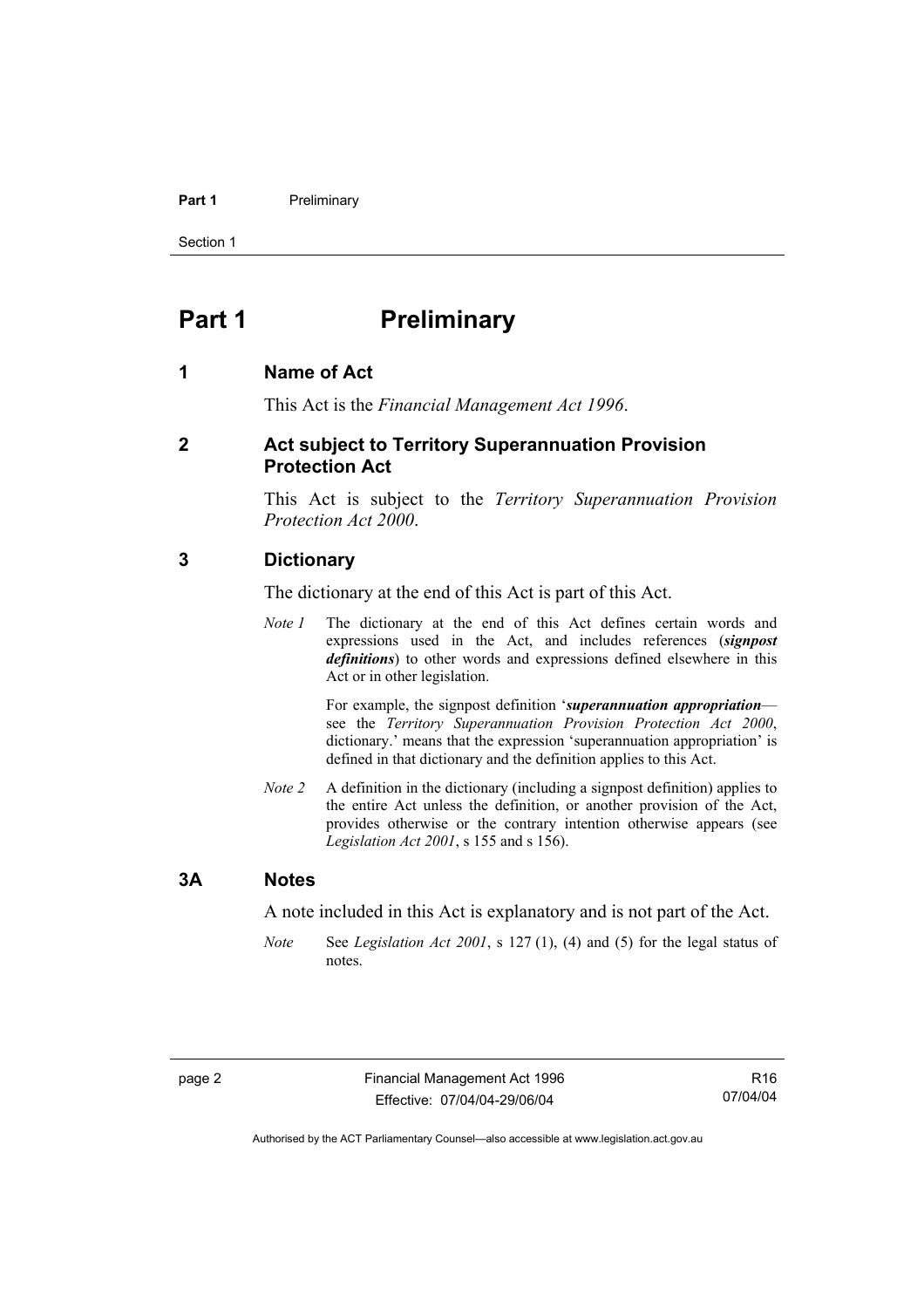#### **3B Declaration that certain authorities are not Territory authorities for Act**

- (1) The Treasurer may, in writing, declare that a stated body is not a Territory authority for this Act.
- (2) A declaration under subsection (1) is a notifiable instrument.

*Note* A notifiable instrument must be notified under the *Legislation Act 2001*.

#### **4 Application of pts 2, 3 and 5 to Legislative Assembly secretariat**

Unless the contrary intention appears, the provisions of parts 2, 3 and 5 apply to the Legislative Assembly secretariat as if—

- (a) a reference in those provisions to a department included a reference to the Legislative Assembly secretariat; and
- (b) a reference in those provisions to the responsible Minister of a department were a reference to the Speaker of the Legislative Assembly; and
- (c) a reference in those provisions to the responsible chief executive of a department included a reference to the clerk of the Legislative Assembly.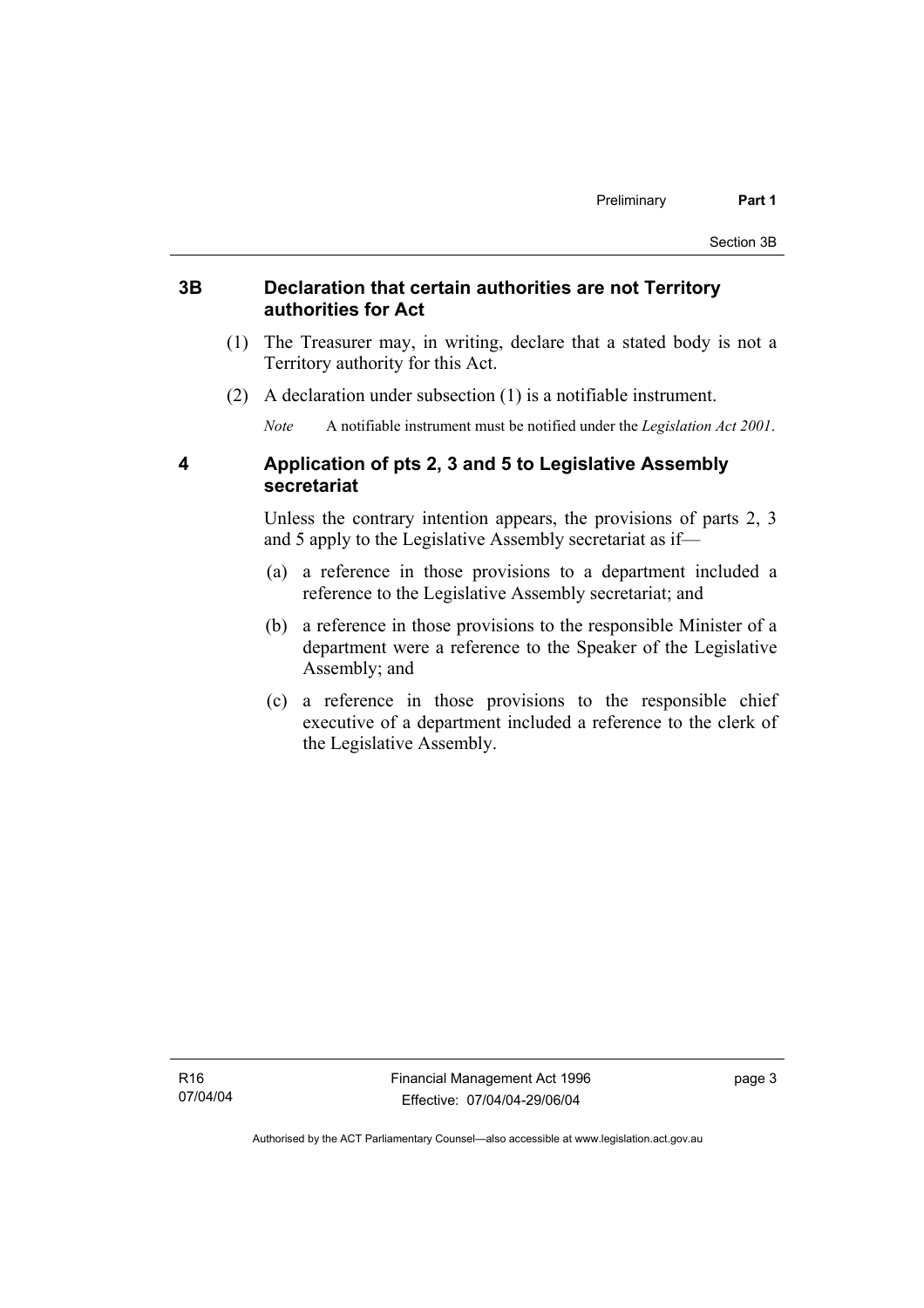**Part 2** Budget management<br>**Division 2.1** Appropriations and by **Division 2.1** Appropriations and budgets Section 5

# **Part 2 Budget management**

# **Division 2.1 Appropriations and budgets**

### **5 Timing of first Appropriation Bill for financial year**

Except as otherwise provided by a resolution of the Legislative Assembly, the first Appropriation Bill relating to a financial year shall be introduced into the Legislative Assembly not later than 3 months after the beginning of the financial year.

#### **6 Necessity for appropriation**

No payment of public money shall be made otherwise than in accordance with an appropriation.

#### **7 Payments authorised on lapse of appropriation**

If, before the end of a financial year, no Act other than this Act has been passed appropriating public money to meet the requirements of the next financial year, the Treasurer may pay the sums necessary to meet those requirements subject to the following provisions:

- (a) the authority of the Treasurer under this section shall cease on the commencement of the first Appropriation Act for the next financial year;
- (b) on that commencement all payments made under this section for the next financial year shall be taken for all purposes to have been paid out of money appropriated by that Act;
- (c) the payments made under this section for any purpose shall not exceed, in total,  $\frac{1}{2}$  of the amount appropriated by Appropriation Acts for the immediately previous financial year for that purpose.

Authorised by the ACT Parliamentary Counsel—also accessible at www.legislation.act.gov.au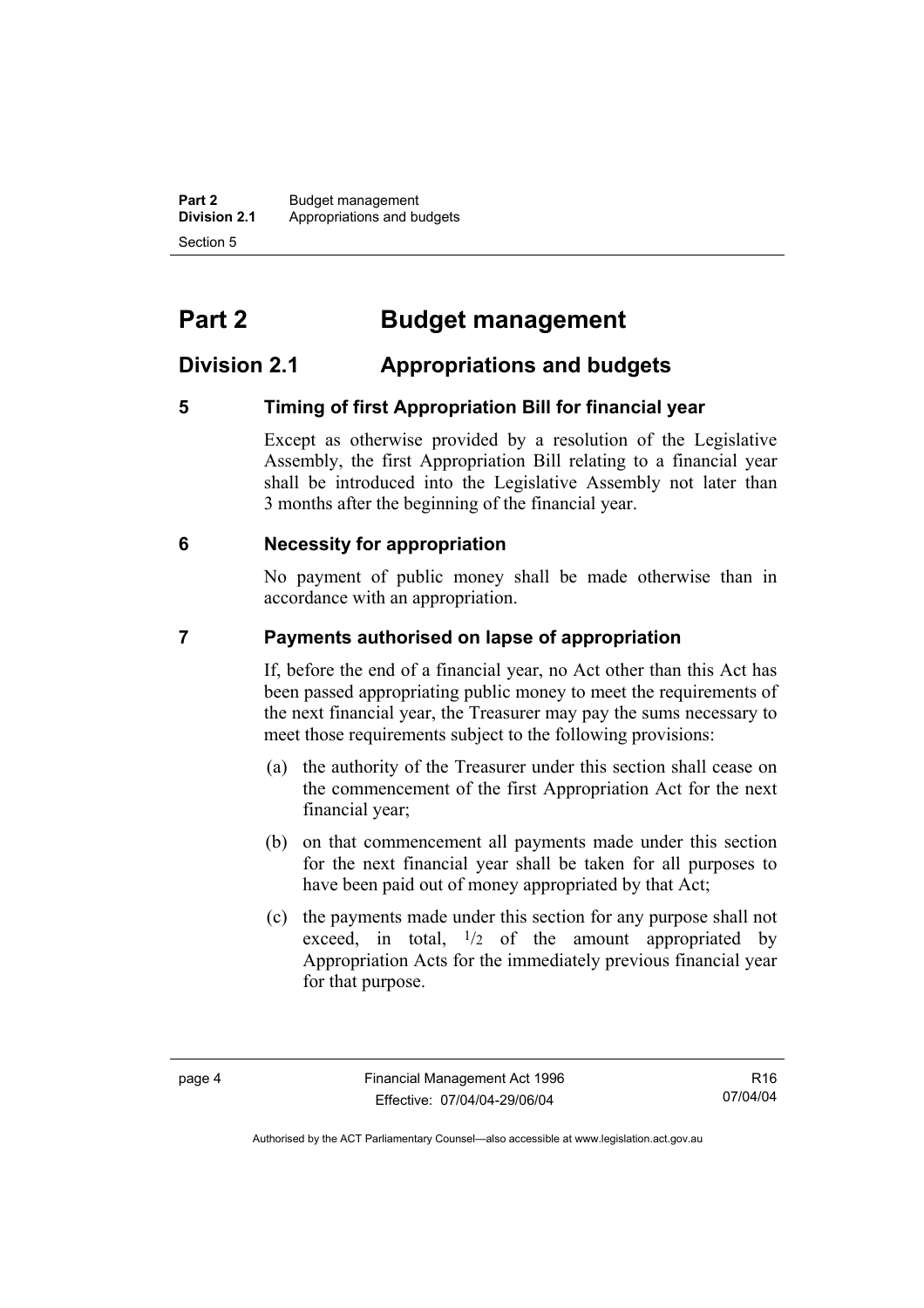#### **8 Form of appropriation**

An Appropriation Act shall make separate appropriations in relation to each department for—

- (a) the provision of outputs by the department; and
- (b) any capital injection to be provided to the department; and
- (c) any payments to be made by the department on behalf of the Territory.

- **9 Net appropriations for outputs** 
	- (1) An appropriation for the provision of outputs may be expressed to be made for the net cost of providing the outputs.
	- (2) Despite section 6, if an appropriation for a department is stated to be made for the net cost of providing outputs, the department may apply the following in paying the expenses and liabilities of the department in providing the outputs:
		- (a) the payments it is entitled to receive otherwise than under an Appropriation Act for providing the outputs;
		- (b) the value of the input tax credits to which it is entitled for taxable supplies in relation to providing the outputs.
	- (3) To remove any doubt, it is declared that, if the appropriations made by an Appropriation Act for a department do not state an amount, or state an '0' appropriation, for the provision of outputs by the department, the appropriations have effect as if they included an appropriation stated to be made for the provision of outputs by the department at no net cost to the Territory.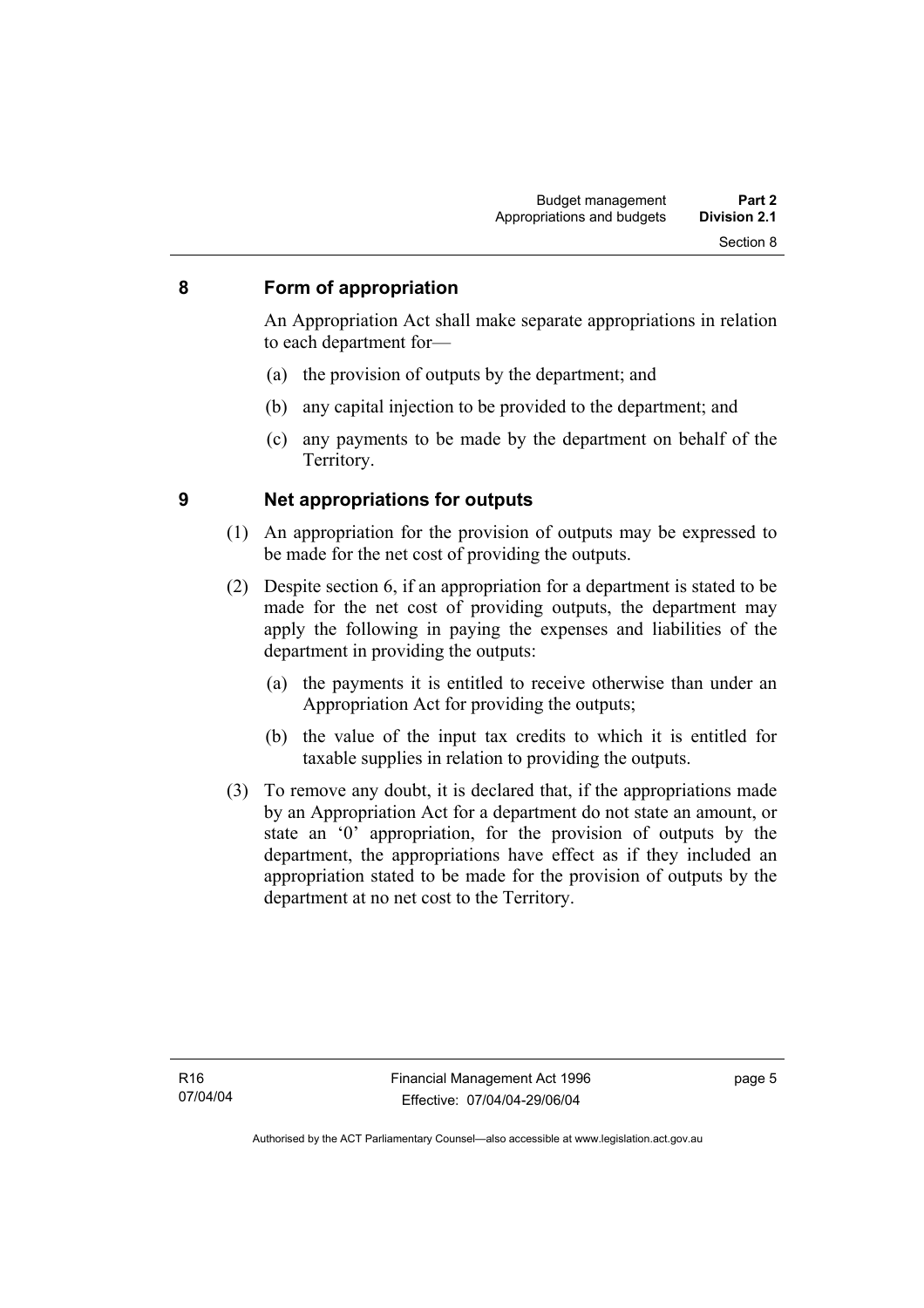### **9A Net appropriations for capital injections**

- (1) An appropriation for a capital injection may be stated to be made for, or partly for, the net cost of purchasing or developing assets.
- (2) Despite section 6, if an appropriation is stated to be made for, or partly for, the net cost of purchasing or developing assets, the value of the input tax credits to which the relevant entity is entitled for taxable supplies in relation to purchasing or developing the assets may be applied by the entity in paying the expenses and liabilities of the entity in purchasing or developing the assets.
- (3) In this section:

*relevant entity*, in relation to an appropriation for a capital injection, means the department, authority or corporation that is to undertake the purchasing or developing of assets for which the appropriation is made.

#### **9B Appropriations for payments on behalf of Territory to be net appropriations**

Despite section 6 (Necessity for appropriations), if an appropriation for a department is made for payments to be made on behalf of the Territory, the department may apply input tax credits to which the Territory is entitled for taxable supplies for which the payments are made towards the payments under the appropriation.

#### **10 Budget papers**

The Treasurer shall, for each financial year, immediately after the presentation of the Bill for the first Appropriation Act relating to the year, present to the Legislative Assembly—

- (a) the proposed budget for the Territory for the year; and
- (b) the proposed budget for each department for the year; and
- (c) the proposed budget for each public trading enterprise for the year; and

R16 07/04/04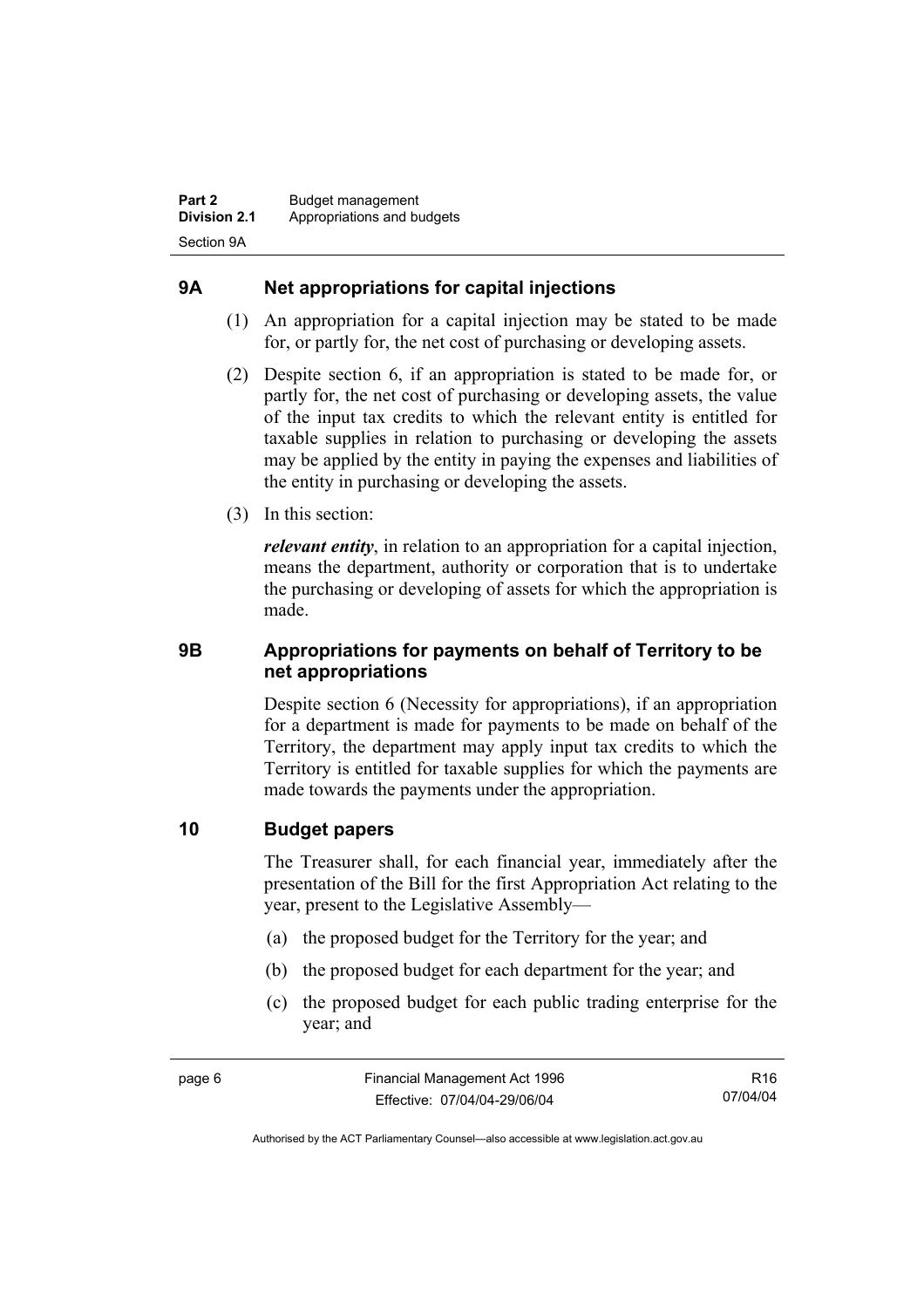- (d) a consolidated financial management statement in relation to—
	- (i) the general government sector; and
	- (ii) the public trading enterprise sector.

#### **11 Territory budgets**

- (1) The proposed budget for the Territory for a financial year presented to the Legislative Assembly under section 10 (a) must include—
	- (a) a financial policy objectives and strategies statement under section 11A for the financial year; and
	- (b) a statement of the economic or other assumptions used to make the budget estimates; and
	- (c) a statement about the sensitivity of the budget estimates to changes in the economic or other assumptions; and
	- (d) a statement of the risks, quantified if possible, that may affect the budget estimates, including contingent liabilities; and
	- (e) the financial statements required under the financial management guidelines.
- (2) The proposed budget must be prepared in a form that assists a comparison, for each appropriation unit, between the budget for the Territory for the previous financial year and the proposed budget.
- (3) The financial statements included in the proposed budget under subsection (1) (e) must include budget estimates, for each appropriation unit, for each of the next 3 financial years; and
- (4) The proposed budget must be prepared taking into account—
	- (a) the principles of responsible fiscal management;
	- (b) the object of providing a basis for sustainable social and economic services and infrastructure fairly to all ACT residents; and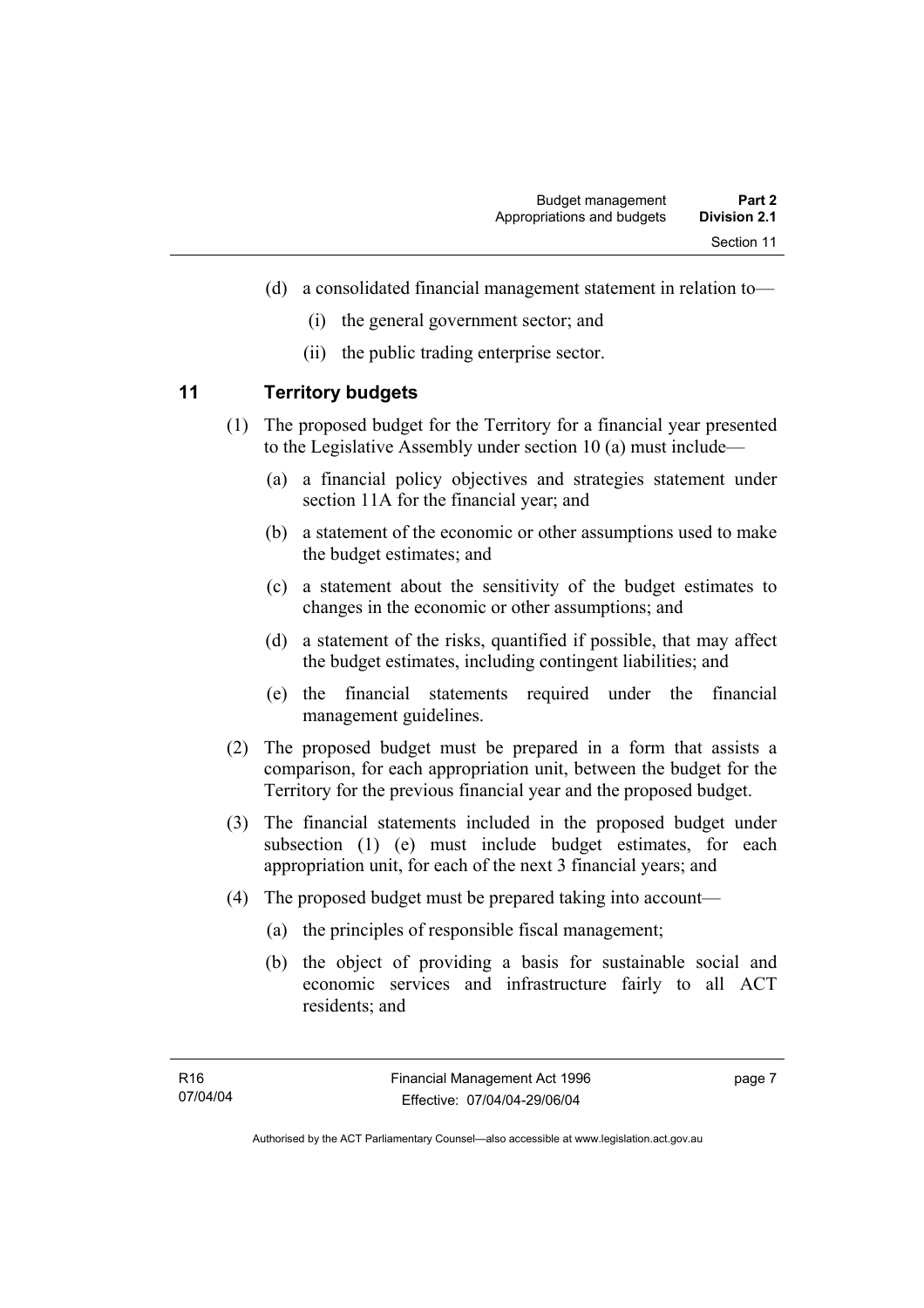- (c) the object of ecologically sustainable development.
- (5) The proposed budget may depart from the principles of responsible fiscal management, but if it does so—
	- (a) any departure must be temporary; and
	- (b) the Treasurer must present to the Legislative Assembly, when the first Appropriation Bill for the financial year is presented to the Legislative Assembly, a statement setting out—
		- (i) the reasons for the departure; and
		- (ii) the approach intended to be taken to return to the principles; and
		- (iii) when the principles are expected to be returned to.
- (6) In this section:

*ecologically sustainable development* means the effective integration of economic and environmental considerations in decision-making processes achievable through implementation of the following principles:

- (a) the precautionary principle;
- (b) the inter-generational equity principle;
- (c) conservation of biological diversity and ecological integrity;
- (d) improved valuation and pricing of environmental resources.

*fiscal risks* include the following:

- (a) risks from the level of the Territory's general government sector debt;
- (b) commercial risks from ownership of corporations and public enterprises:
- (c) risks from changes in the structure of the Territory's tax base;
- (d) risks from management of the Territory's assets and liabilities.

| page 8 | Financial Management Act 1996 | R <sub>16</sub> |
|--------|-------------------------------|-----------------|
|        | Effective: 07/04/04-29/06/04  | 07/04/04        |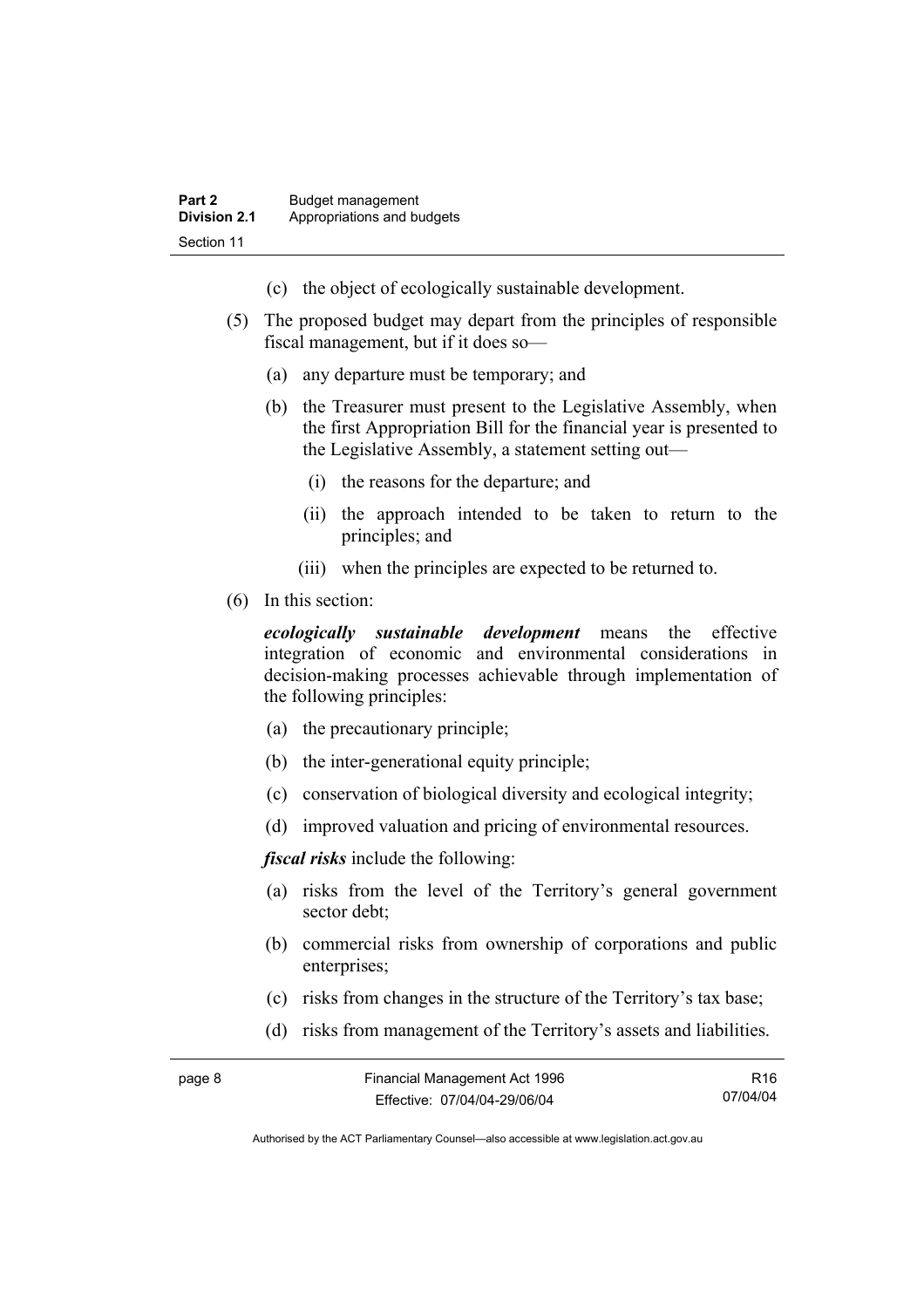*inter-generational equity principle* means that the present generation should ensure that the health, diversity and productivity of the environment is maintained or enhanced for the benefit of future generations.

*precautionary principle* means that, if there is a threat of serious or irreversible environmental damage, a lack of full scientific certainty should not be used as a reason for postponing measures to prevent environmental degradation.

*principles of responsible fiscal management* means the following principles:

- (a) ensuring that the total liabilities of the Territory are at prudent levels to provide a buffer against factors that may impact adversely on the level of total Territory liabilities in the future, and ensuring that, until prudent levels have been achieved, the total operating expenses of the Territory in each financial year are less than its operating revenue levels in the same financial year;
- (b) when prudent levels of total Territory liabilities have been achieved, maintaining the levels by ensuring that, on average, over a reasonable period of time, the total operating expenses of the Territory do not exceed its operating revenue levels;
- (c) achieving and maintaining levels of Territory net worth to provide a buffer against factors that may impact adversely on levels of Territory net worth in the future;
- (d) managing prudently the fiscal risks of the Territory;
- (e) pursuing spending and taxing policies that are consistent with a reasonable degree of stability and predictability in the level of the tax burden;
- (f) giving full, accurate and timely disclosure of financial information about the activities of the government and its agencies.

page 9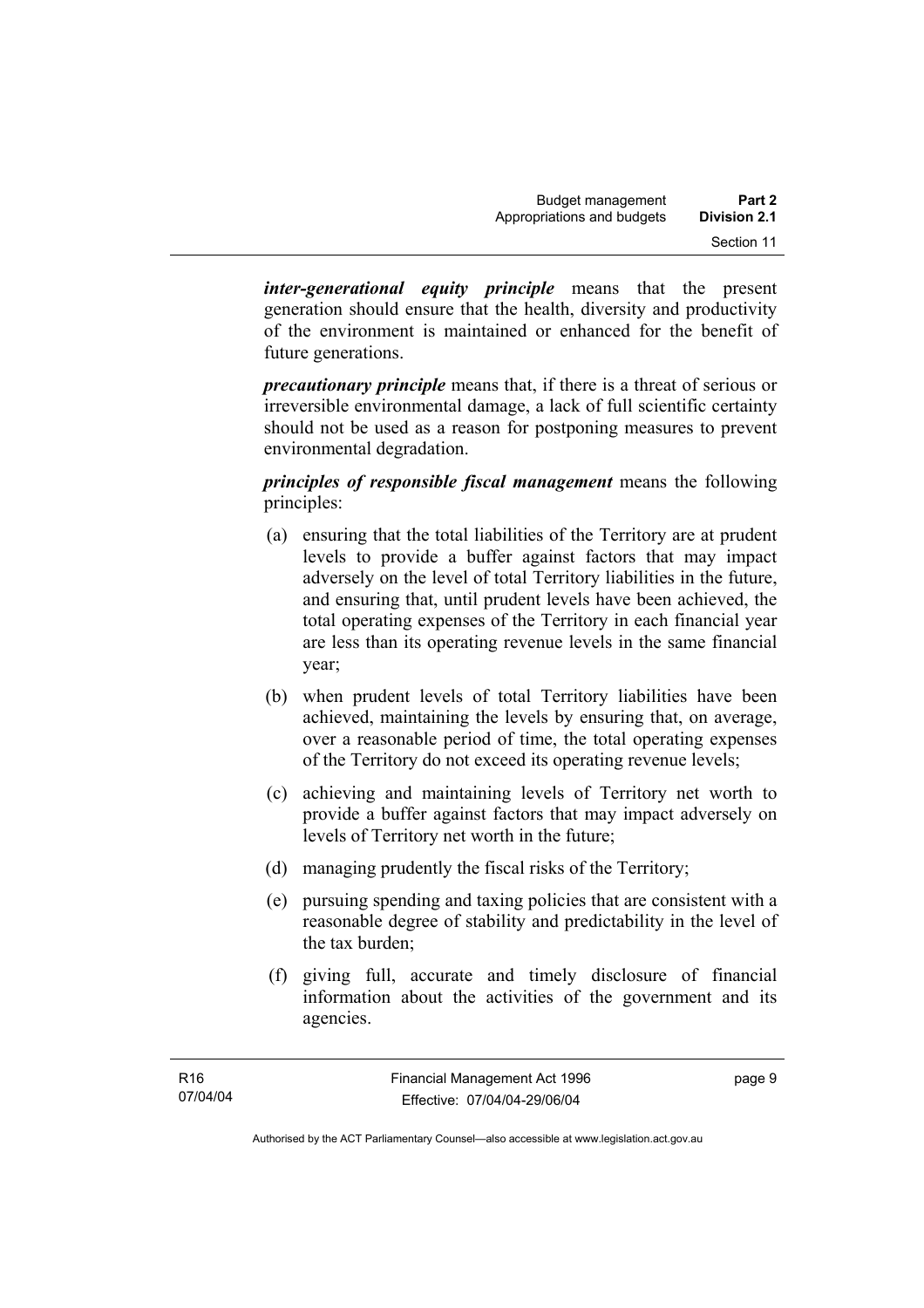#### **11A Financial policy objectives and strategies statement**

- (1) The purposes of a financial policy objectives and strategies statement included in a proposed budget under section 11 (1) (a) are—
	- (a) to make transparent the government's financial strategies; and
	- (b) to establish a benchmark for evaluating the government's conduct of financial policy.
- (2) The statement must be based on the principles of responsible fiscal management.
- (3) The statement must—
	- (a) state the government's long-term financial objectives within which financial policy for the financial year and the next 3 financial years will be framed; and
	- (b) explain the broad strategic priorities on which the budget is based; and
	- (c) state the key financial measures that the government has identified as being important and against which financial policy will be set and assessed; and
	- (d) state, for the financial year and the next 3 financial years—
		- (i) the government's short-term financial objectives; and
		- (ii) the targets for each stated key financial measure; and
	- (e) explain how the financial objectives and strategic priorities mentioned in paragraphs (a), (b) and (d) relate to the principles of responsible fiscal management; and
	- (f) state the reasons for any changes from the previous financial policy objectives and strategies statement.
- (4) In this section:

*principles of responsible fiscal management*—see section 11 (6).

| page 10 | Financial Management Act 1996 | R <sub>16</sub> |
|---------|-------------------------------|-----------------|
|         | Effective: 07/04/04-29/06/04  | 07/04/04        |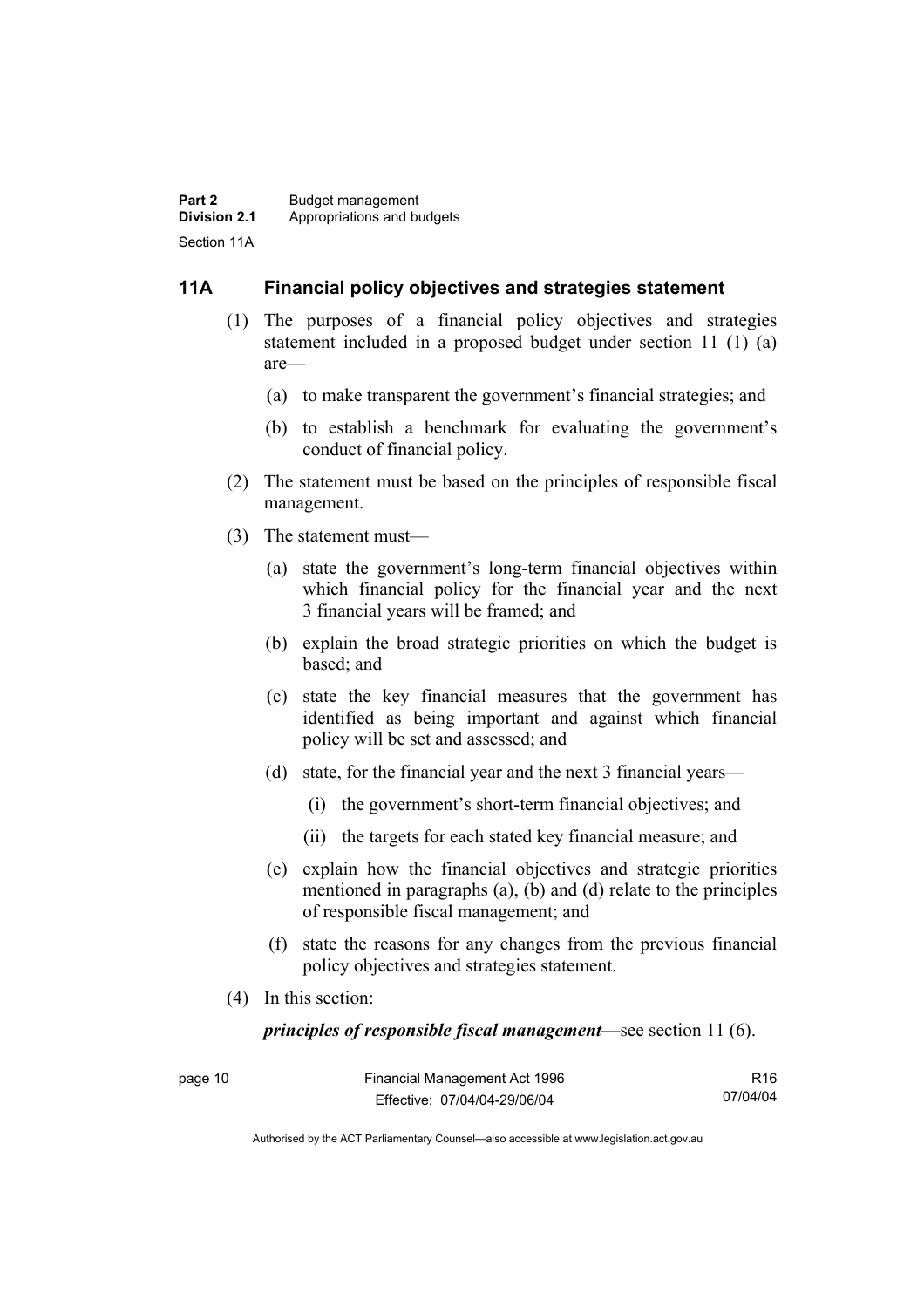#### **12 Departmental budgets**

- (1) A proposed budget for a department for a financial year presented to the Legislative Assembly under section 10 (b) must include—
	- (a) the financial statements required under the financial management guidelines; and
	- (b) a statement of the classes of outputs it is proposed the department should provide during the year and the performance criteria to be met by the department in providing the outputs; and
	- (c) if, during the year, the department is to be given a capital injection that must be repaid—a statement that—
		- (i) states that the capital injection is such an injection; and
		- (ii) sets out the conditions under which the injection is to be given, including the requirements about the time within which it must be repaid; and
	- (d) a statement of the financial targets of the department's operations during the year for which the chief executive of the department will be responsible.
- (2) Subsection (1) (b) does not apply to the Legislative Assembly secretariat.
- (3) A proposed budget is to be in a form that facilitates a comparison, in relation to outputs, between—
	- (a) the proposed budget; and
	- (b) the budget for the department for the previous financial year; and
	- (c) the expected whole of year results for the department for that previous financial year.
- (4) A proposed budget shall include budget estimates in relation to outputs of the department for each of the next 3 financial years.

| R16      | Financial Management Act 1996 | page 11 |
|----------|-------------------------------|---------|
| 07/04/04 | Effective: 07/04/04-29/06/04  |         |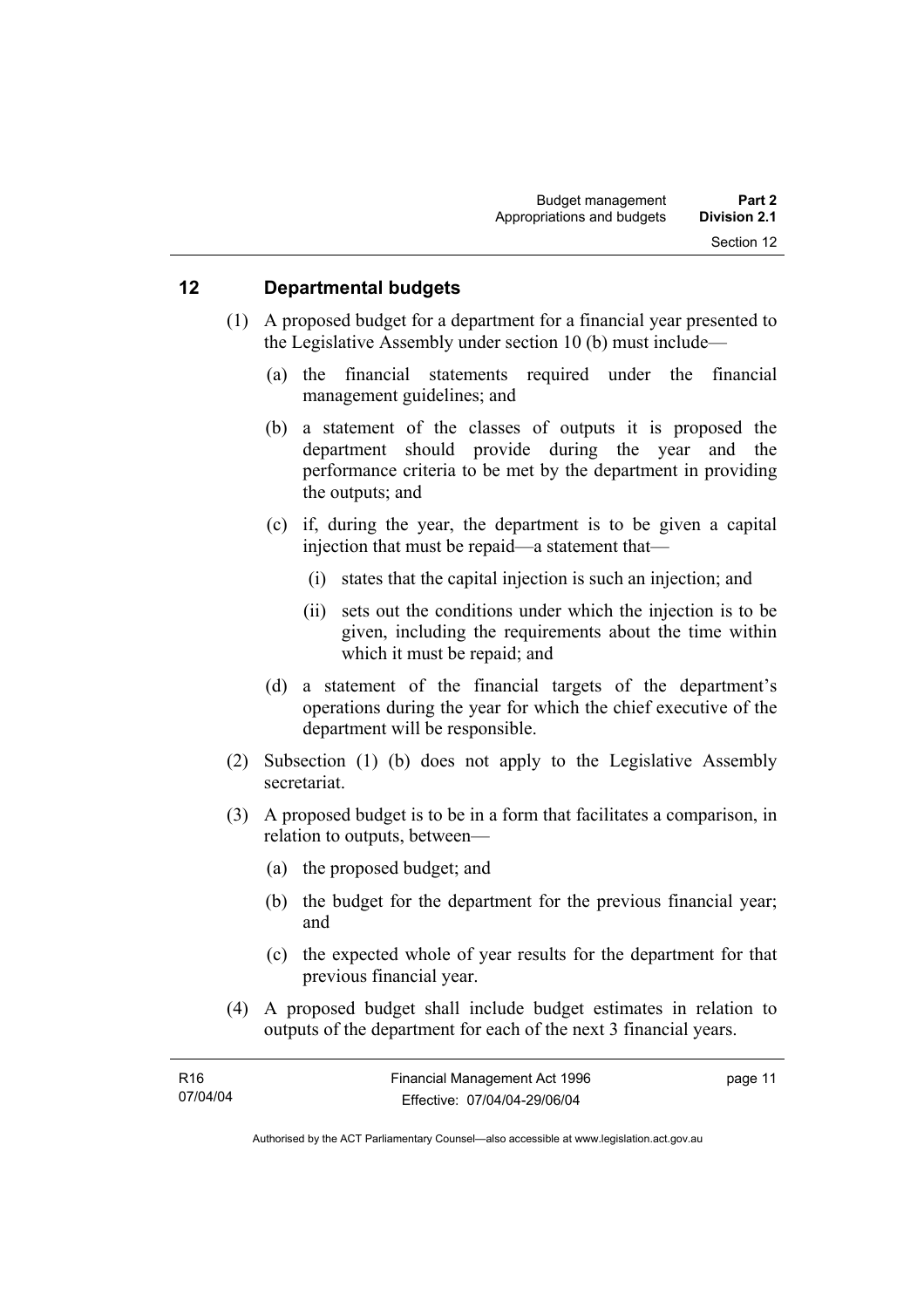### **12A Public trading enterprise budgets**

- (1) A proposed budget presented to the Legislative Assembly under section 10 (c) must include the financial statements required under the financial management guidelines.
- (2) A proposed budget shall be prepared in a form that facilitates a comparison between the budget for the public trading enterprise for the previous financial year and the proposed budget.
- (3) A proposed budget shall include budget estimates for each of the next 3 financial years.

### **13 Supplementary budget papers**

- (1) The Treasurer must, on the presentation of a bill for an Appropriation Act other than the first Appropriation Act relating to a financial year, present to the Legislative Assembly supplementary budget papers.
- (2) The supplementary budget papers must, for each department for which an appropriation is provided by the bill (an *affected department*)—
	- (a) state, for each purpose mentioned in section 8—
		- (i) the amount of the appropriation provided in the first Appropriation Act; and
		- (ii) the variations (if any) previously made to the appropriation under this Act; and
		- (iii) the amount of the appropriation provided by the bill; and
		- (iv) the total amount appropriated for the department for the financial year; and
	- (b) indicate the impact of the proposed variation.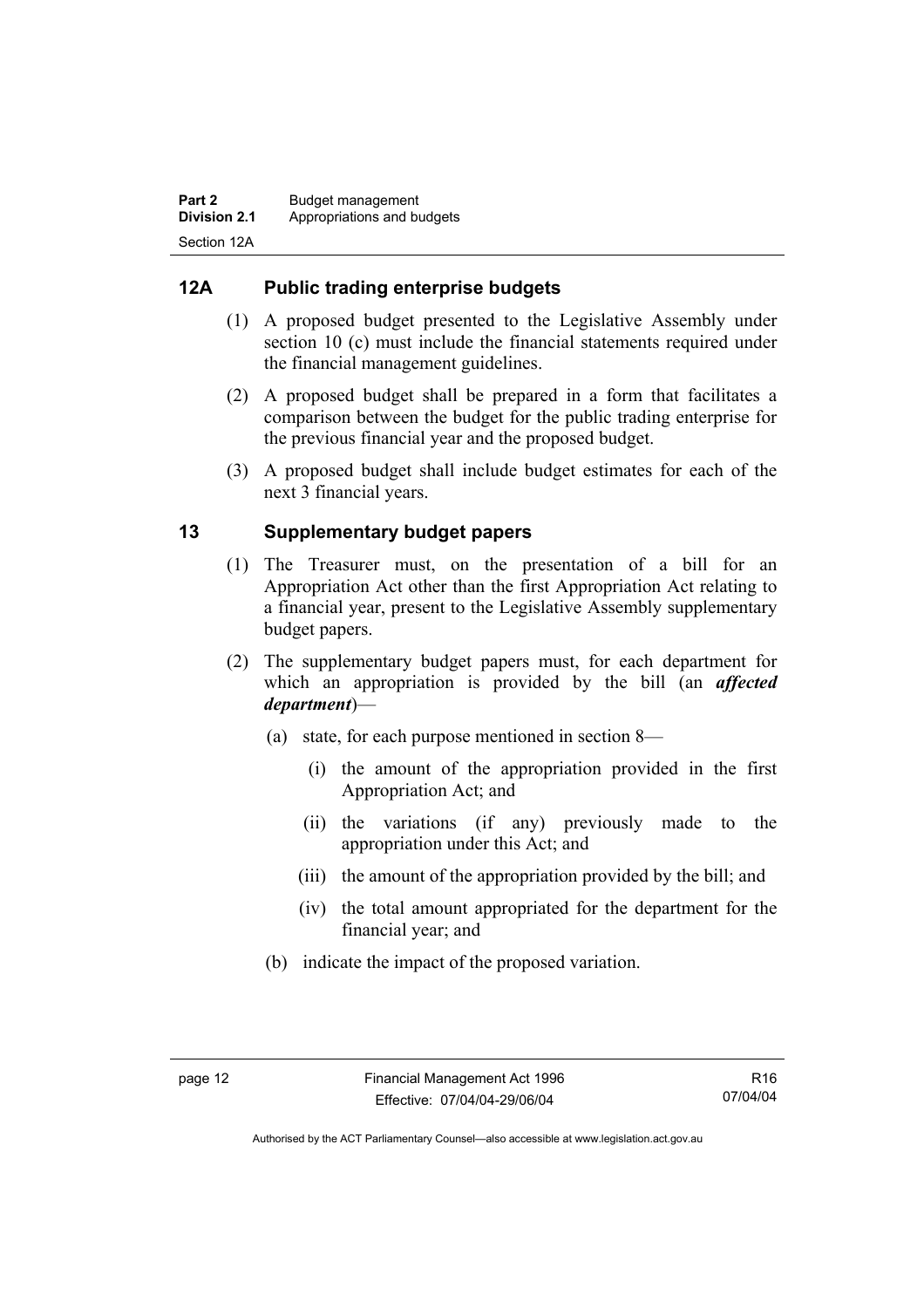- (3) For subsection (2) (b), the supplementary budget papers need not include an original or final budgeted financial statement (a *budgeted statement*) for an affected department.
- (4) If the supplementary budget papers do not include a budgeted statement for an affected department—
	- (a) the supplementary budget papers must state the reasons why the budgeted statement for the department is not included; and
	- (b) the Treasurer must present the budgeted statement for the department to the Legislative Assembly as soon as practicable after the passing of the bill.
- (5) A budgeted statement for a department—
	- (a) must include details of the impact on the budget of the department of all variations to the appropriation that happened in the financial year before the passing of the bill; and
	- (b) may show the impact of variations other than those resulting from additional appropriations.

#### **Example for par (b)**

The impact of revised economic forecasts.

*Note* An example is part of the Act, is not exhaustive and may extend, but does not limit, the meaning of the provision in which it appears (see *Legislation Act 2001*, s 126 and s 132).

#### **13A Amendment of departmental budget for supplementary appropriation**

- (1) If an appropriation is made for a department by an Appropriation Act other than the first Appropriation Act for a financial year, the budget for the department for the financial year is amended in accordance with—
	- (a) the supplementary budget papers presented to the Legislative Assembly under section 13 (1) in relation to the bill for the Act by which the appropriation was made; and

| R16      | Financial Management Act 1996 | page 13 |
|----------|-------------------------------|---------|
| 07/04/04 | Effective: 07/04/04-29/06/04  |         |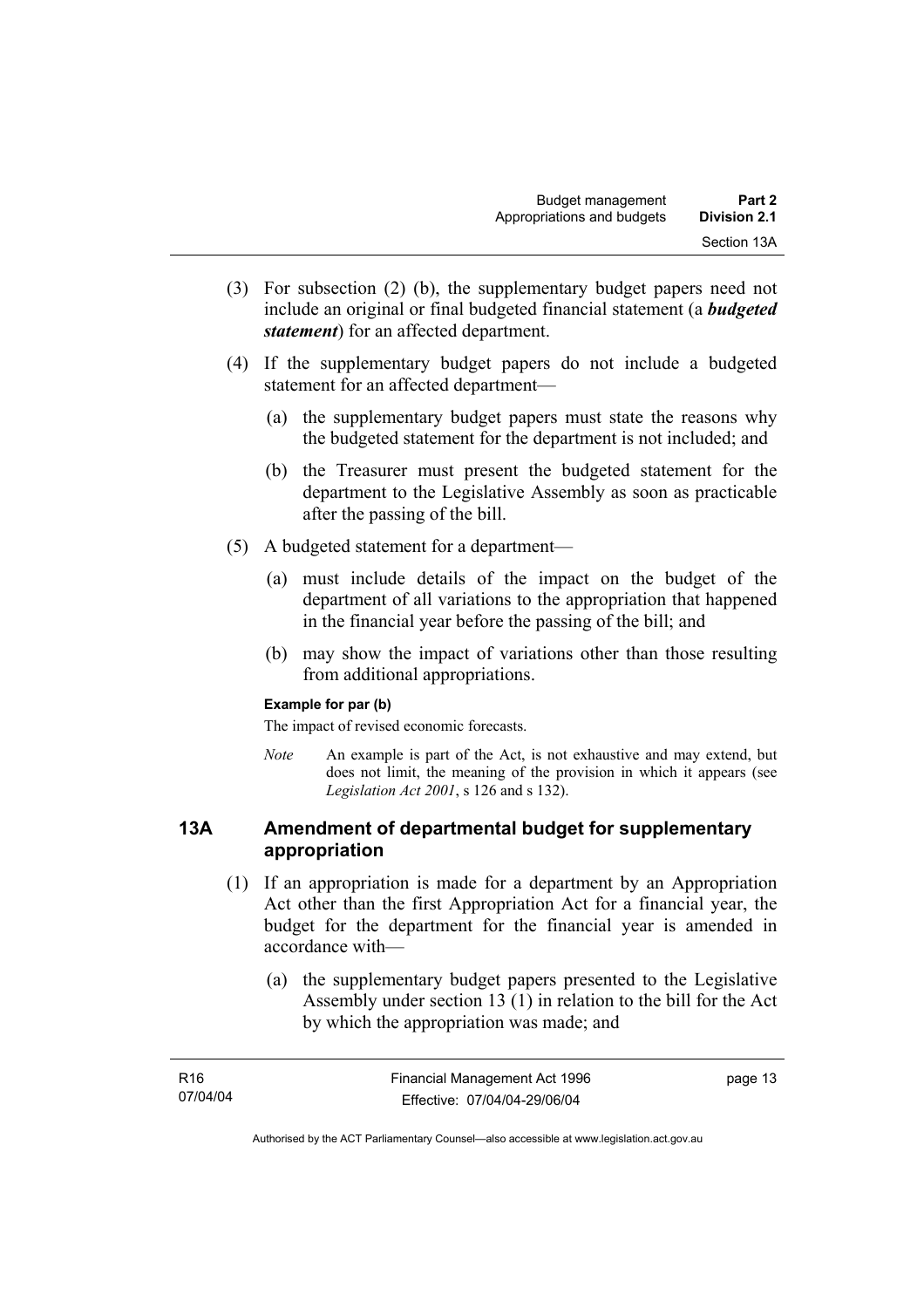| Part 2              | Budget management          |
|---------------------|----------------------------|
| <b>Division 2.1</b> | Appropriations and budgets |
| Section 14          |                            |

- (b) any statement presented to the Legislative Assembly under section 13 (4) (b) in relation to the bill.
- (2) In this section:

*budget*, for a department for a financial year, means the budget for the department for the year presented to the Legislative Assembly under section 10 (b) (Budget papers) and, if that budget has been amended under this Act, the budget as amended.

#### **14 Transfer of funds between appropriations**

- (1) Notwithstanding section 6, the Executive may, in writing, direct that appropriations made by an Appropriation Act be varied by transfers of funds between the appropriations.
- (3) A transfer of funds between appropriations under this section shall not cause an appropriation from which funds are transferred to be reduced by more than 3%.
- (4) If the Executive gives a direction under subsection (1), the Treasurer must present the following to the Legislative Assembly within 3 sitting days after the direction is given:
	- (a) a copy of the direction;
	- (b) a statement of the reasons for giving it.
- (5) Subsection (1) does not apply to a superannuation appropriation.

#### **15 Transfer of funds within appropriations**

- (1) The Executive may, in writing, direct that funds within the same appropriation that are allocated for the provision of different classes of outputs be reallocated in relation to those classes of outputs.
- (2) If a reallocation of funds under subsection (1) involves an amount larger than 3% of the appropriation within which the reallocation is made or \$150 000 (whichever is the larger), the Treasurer must

R16 07/04/04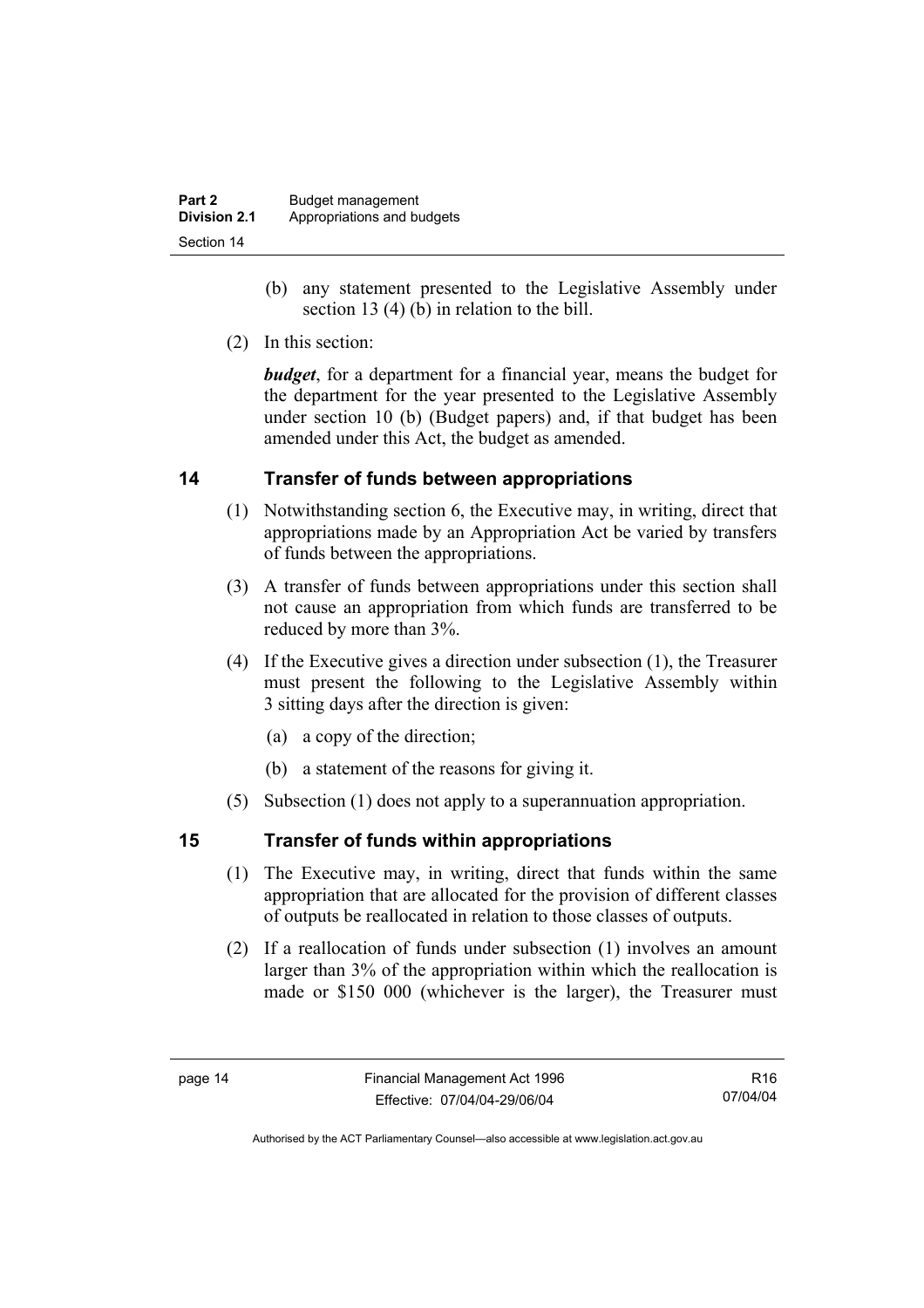present the following to the Legislative Assembly within 3 sitting days after a direction is given:

- (a) a copy of the direction;
- (b) a statement of the reasons for the reallocation.

# **15A Reclassification of certain appropriations**

- (1) If an appropriation has been classified by the Act by which it was made as an appropriation for payments to be made by a department on behalf of the Territory, the Treasurer may, if he or she is satisfied that the appropriation should be classified as an appropriation for the provision of outputs by the department, in writing, direct that the classification of the appropriation be changed accordingly.
- (2) If an appropriation has been classified by the Act by which it was made as an appropriation for the provision of outputs by a department, the Treasurer may, if he or she is satisfied that the appropriation should be classified as an appropriation for payments to be made by the department on behalf of the Territory, in writing, direct that the classification of the appropriation be changed accordingly.
- (3) If the Treasurer gives a direction under subsection (1) or (2), the Treasurer must present a copy of the direction to the Legislative Assembly within 3 sitting days after the direction is given.

# **16 Transfer of functions between departments**

 (1) If, after the passing of an Appropriation Act for a financial year, the responsibility for a service or function for which an appropriation is made in that Act is transferred from the department for which the appropriation was made to another department, the Treasurer may, in writing, direct that the appropriation shall not lapse but may be issued to, or applied by, that other department, in accordance with the direction, for that service or function.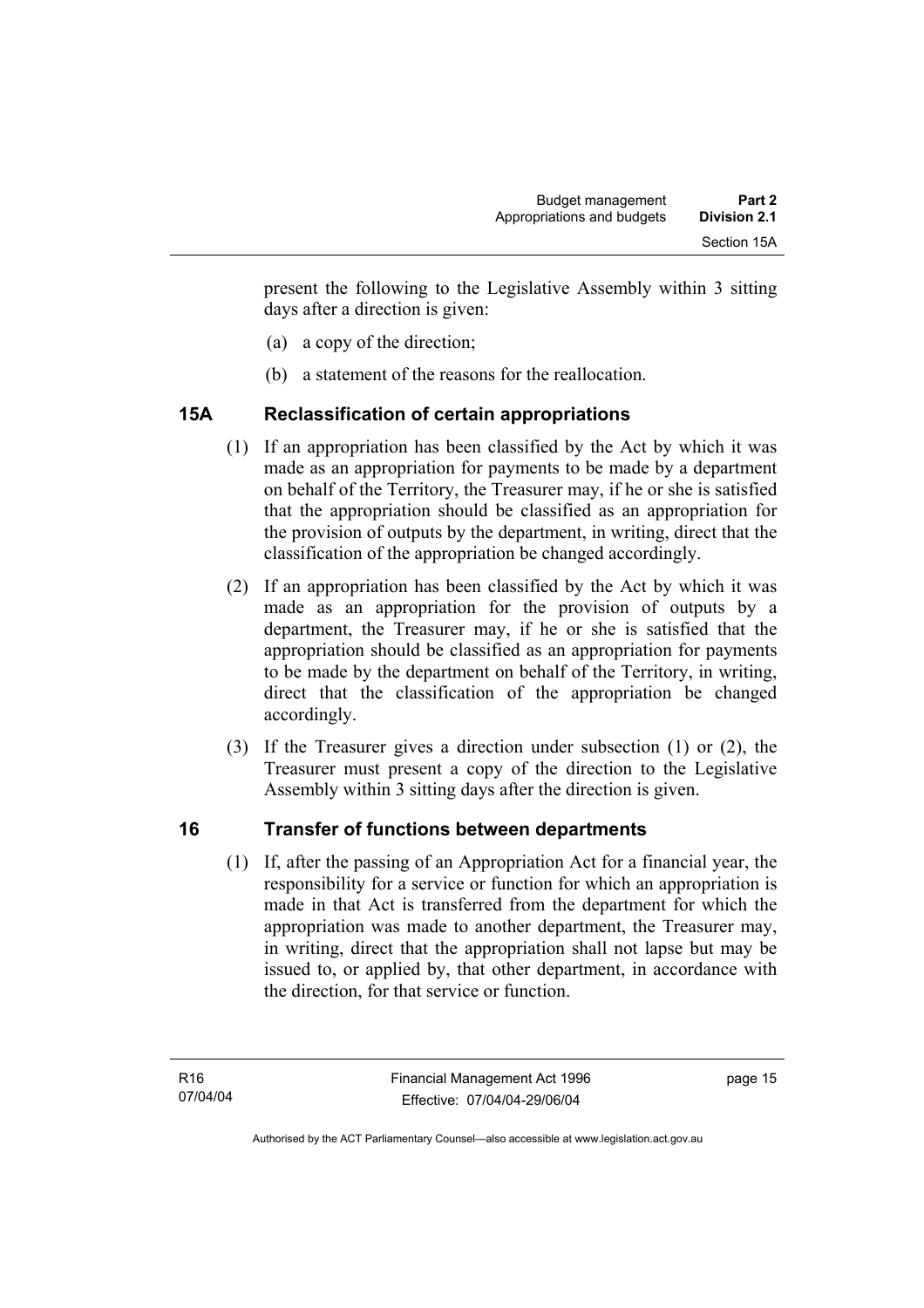| Part 2              | Budget management          |  |
|---------------------|----------------------------|--|
| <b>Division 2.1</b> | Appropriations and budgets |  |
| Section 17          |                            |  |

- (2) If the Treasurer gives a direction under subsection (1), the Treasurer must present a copy of the direction to the Legislative Assembly within 3 sitting days after it is given.
- (3) This section does not apply to a superannuation appropriation.

#### **17 Variation of appropriations for Commonwealth grants**

- (1) This section applies to an appropriation that is declared by the Act by which it is made to be an appropriation to which this section applies.
- $(2)$  If—
	- (a) an appropriation to which this section applies is to be funded in whole or in part by a payment made to the Territory by the Commonwealth for a nominated purpose; and
	- (b) an estimate of the level of the funding to be provided to the Territory by the Commonwealth for that purpose is contained in the budget papers presented to the Legislative Assembly in conjunction with the bill for the Act by which the appropriation was made; and
	- (c) the level of funding provided to the Territory by the Commonwealth for that purpose for the financial year for which the appropriation was made is greater than the level of funding specified in those budget papers;

the Treasurer may, in writing, direct that the appropriation be increased by an amount not exceeding the difference between the level of funding specified in the budget papers and the level of funding provided by the Commonwealth.

 (3) If the Treasurer gives a direction under subsection (2), the Treasurer must present a copy of the direction to the Legislative Assembly within 3 sitting days after it is given.

R16 07/04/04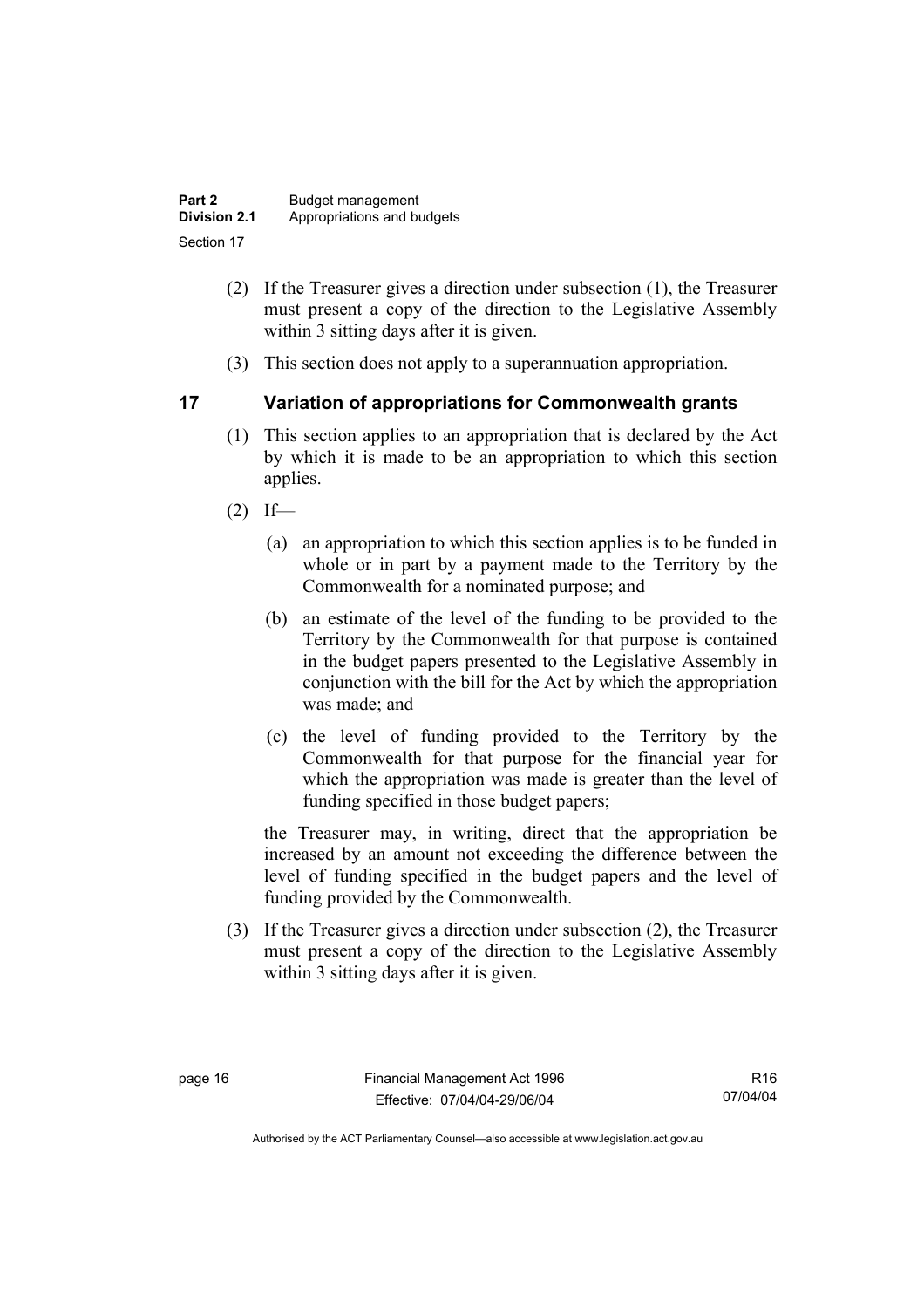#### **17A Variations of appropriations for certain payments to Commonwealth**

- (1) This section applies to an appropriation that is declared by the Act by which it is made to be an appropriation to which the section applies.
- (2) Where—
	- (a) an appropriation to which this section applies is made wholly or partially for a payment required to be made to the Commonwealth for the provision of a service; and
	- (b) an estimate of the amount of the payment is contained in the budget papers presented to the Legislative Assembly in conjunction with the bill for the Act by which the appropriation is made; and
	- (c) the amount of the payment exceeds the amount of the estimate;

the Treasurer may, by instrument, direct that the appropriation be increased by an amount not exceeding the difference between the amount of the estimate and the amount of the payment.

- (3) Where the Treasurer gives a direction under subsection (2), the Treasurer must present a copy of the direction to the Legislative Assembly within 3 sitting days after it is given.
- (4) This section expires on 30 June 2004.

#### **18 Treasurer's advance**

- (1) Expenditure that is—
	- (a) in excess of the amount specifically appropriated for expenditure of that kind; or
	- (b) not provided for by any appropriation;

may be authorised, in writing, by the Treasurer provided that—

page 17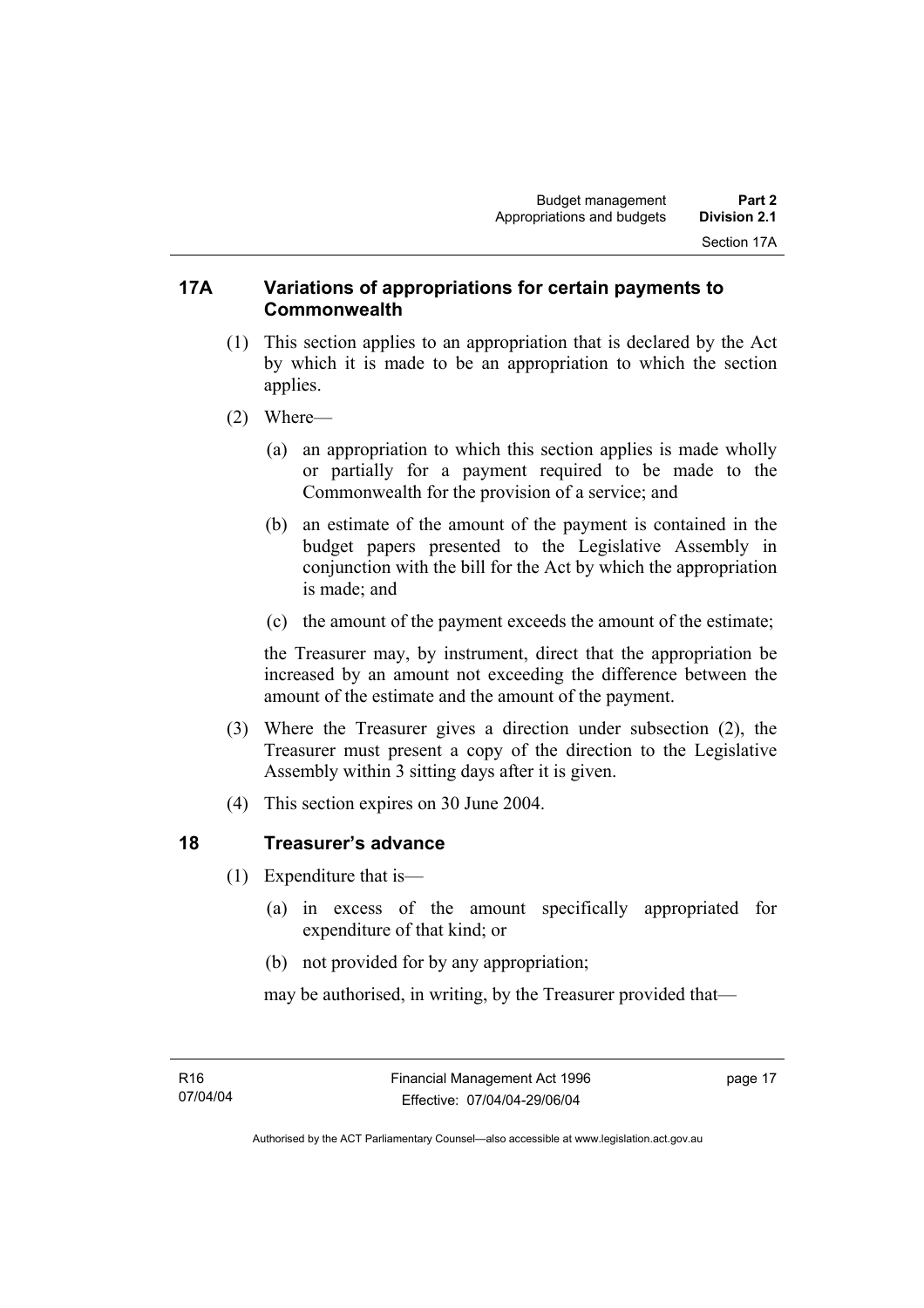- (c) the need for the expenditure could not reasonably have been foreseen at the time of presentation to the Legislative Assembly of the bill for the first Appropriation Act relating to the financial year in which the expenditure is to happen; and
- (d) the total expenditure authorised under this subsection in any financial year does not exceed the amount appropriated for that year for this section.
- (2) The Treasurer must, at the time of presentation of a bill for an Appropriation Act other than the first Appropriation Act relating to a financial year, present details of all expenditure authorised under subsection (1) since the passing of the first Appropriation Act.
- (3) The amount appropriated for this section for a financial year shall not exceed 1% of the total amount appropriated by all Appropriation Acts for that year.
- (4) If the Treasurer has authorised expenditure under subsection (1) during a financial year and expenditure has been incurred under that authorisation during the year, the Treasurer must present the following to the Legislative Assembly as soon as practicable after the end of the year:
	- (a) a copy of the authorisation;
	- (b) a statement of the reasons for giving it.

# **19 Refunds of payments made without liability**

- (1) If a payment is made to the Territory in purported discharge of a liability that does not exist, the amount paid may be refunded to the person by whom the payment was made whether or not there is an appropriation available for that purpose.
- (2) If a payment made to the Territory to discharge a liability exceeds the amount of the liability, the amount by which the payment exceeds the liability may be refunded to the person by whom the

Authorised by the ACT Parliamentary Counsel—also accessible at www.legislation.act.gov.au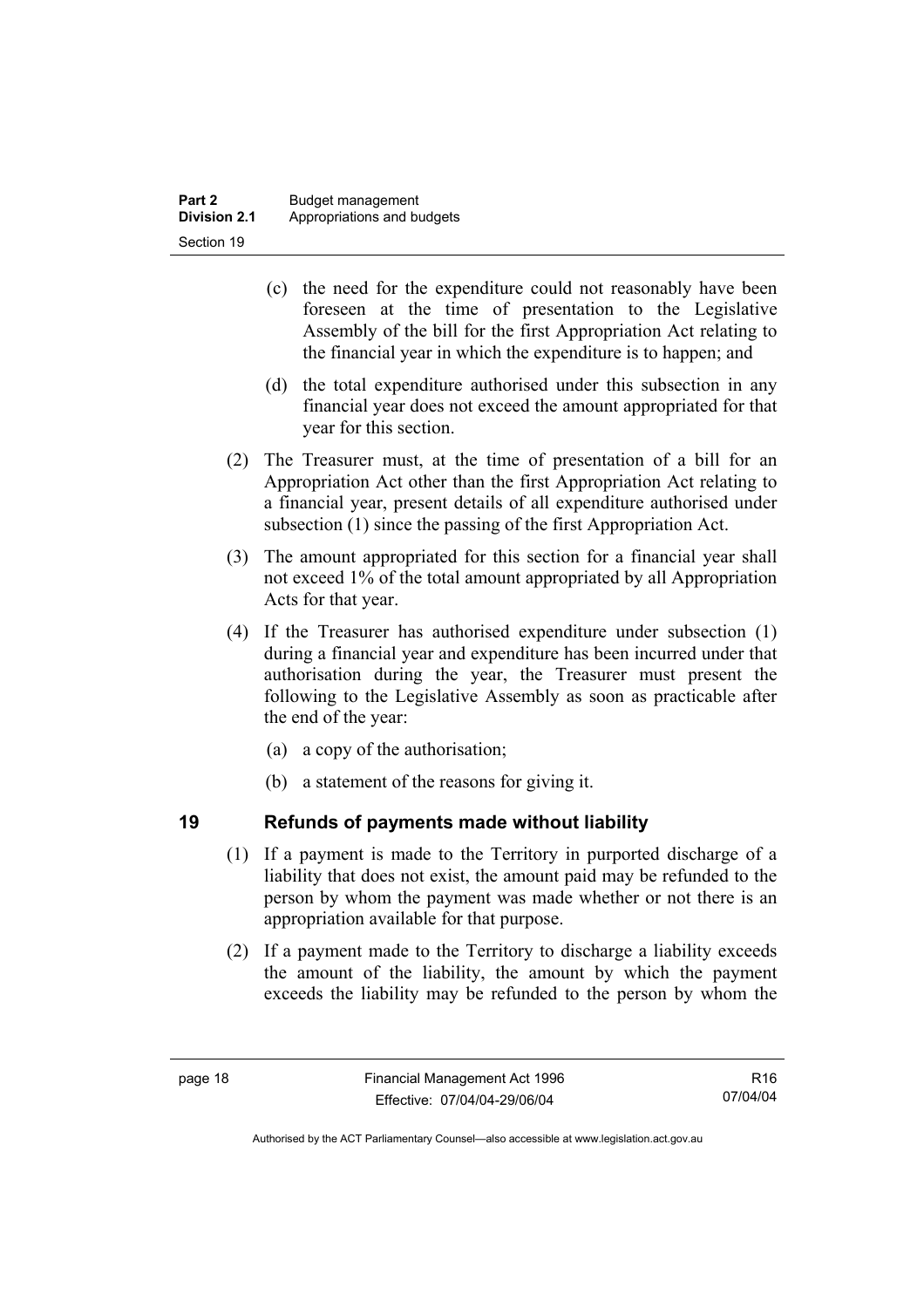payment was made whether or not there is an appropriation available for that purpose.

- $(3)$  If—
	- (a) a person has paid an amount to the Territory for tax claimed by the Territory to be due from that person; and
	- (b) a court or tribunal of competent jurisdiction subsequently finds that the person was not liable for that tax or was liable for an amount of tax less than the amount paid;

the amount paid, or the amount by which the payment exceeds the liability, as the case requires, may be refunded to the person who made the payment whether or not there is an appropriation available for that purpose.

# **19A Payments for Territory GST liabilities**

Payments may be made to the Commonwealth for the GST liabilities of the Territory whether or not there is an appropriation for the purpose.

### **19B Authorisation of expenditure of certain Commonwealth grants**

- (1) Notwithstanding section 6, if—
	- (a) funds have been provided to the Territory by the Commonwealth under an agreement that specifies how the funds may be applied; and
	- (b) no appropriation has been made in relation to the funds;

the Treasurer may, in writing, authorise the expenditure of the funds in accordance with the agreement.

 (2) If the Treasurer gives an authorisation under subsection (1), the Treasurer must present a copy of the authorisation to the Legislative Assembly within 3 sitting days after it is given.

page 19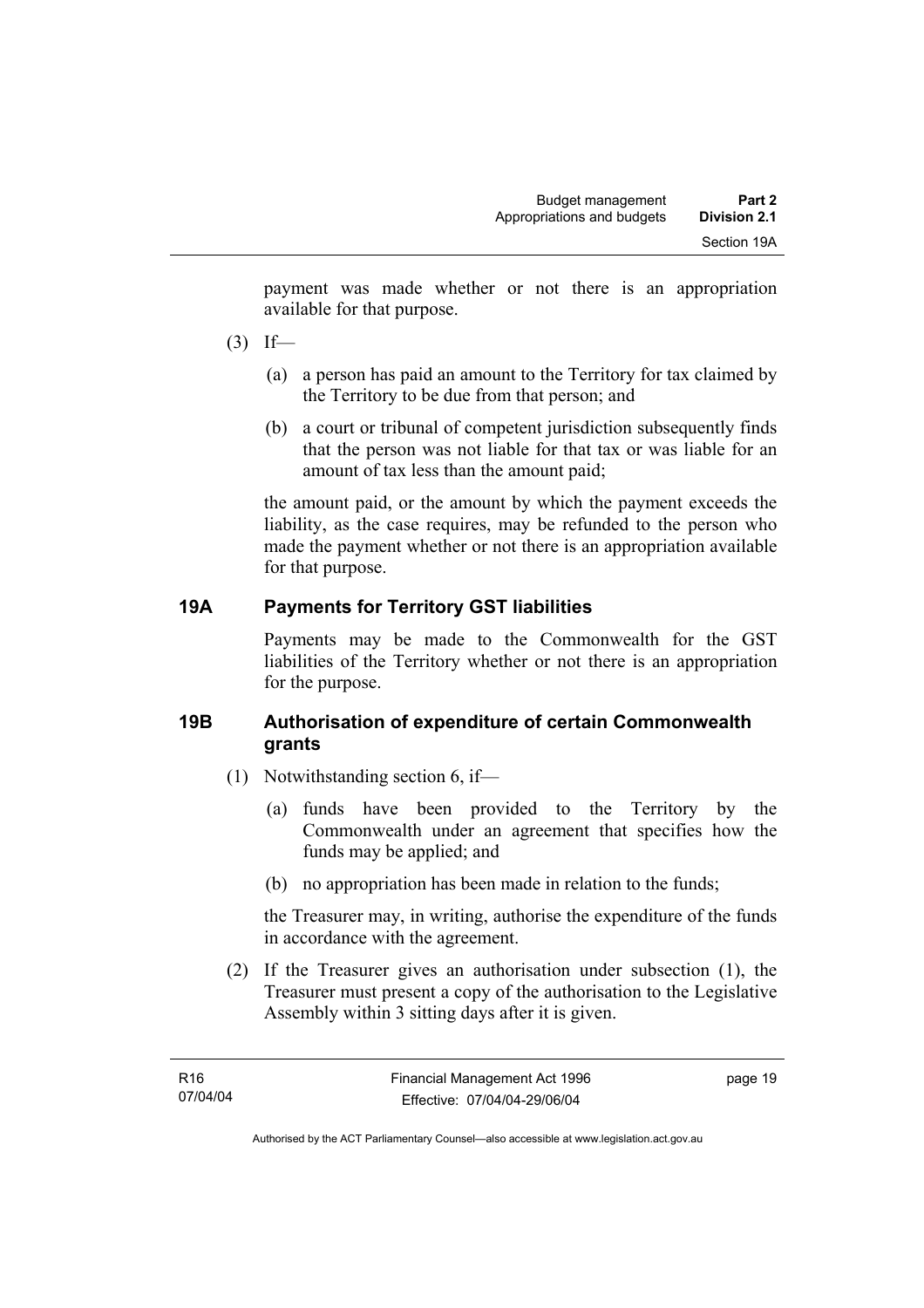### **19C Amendment of conditions of capital injection**

- (1) If a capital injection is given under conditions set out under section 12 (1) (c) (ii) (Departmental budgets) in a statement included in a proposed budget for a department for a financial year, the Treasurer may, in writing, amend the conditions.
- (2) An amendment of the conditions of the capital injection must state the Treasurer's reasons for the amendment.
- (3) An amendment of conditions of a capital injection is a notifiable instrument.

*Note* A notifiable instrument must be notified under the *Legislation Act 2001*.

#### **19D Amendment of performance criteria**

- (1) The responsible Minister of a department may, in writing, amend the performance criteria set out under section 12 (1) (b) in a statement included in a proposed budget for the department for a financial year.
- (2) Without limiting subsection (1), the responsible minister may amend the performance criteria if—
	- (a) the appropriations for the department for the financial year are varied under section 14 or 17; or
	- (b) the Executive gives a direction under section 15 (1) in relation to an appropriation made for the department; or
	- (c) funds are transferred to or from the department under section 16; or
	- (d) funds are given to the department under section 18 (Treasurer's advance); or
	- (e) funds mentioned in section 19B (Authorisation of expenditure of certain Commonwealth grants) are given to the department; or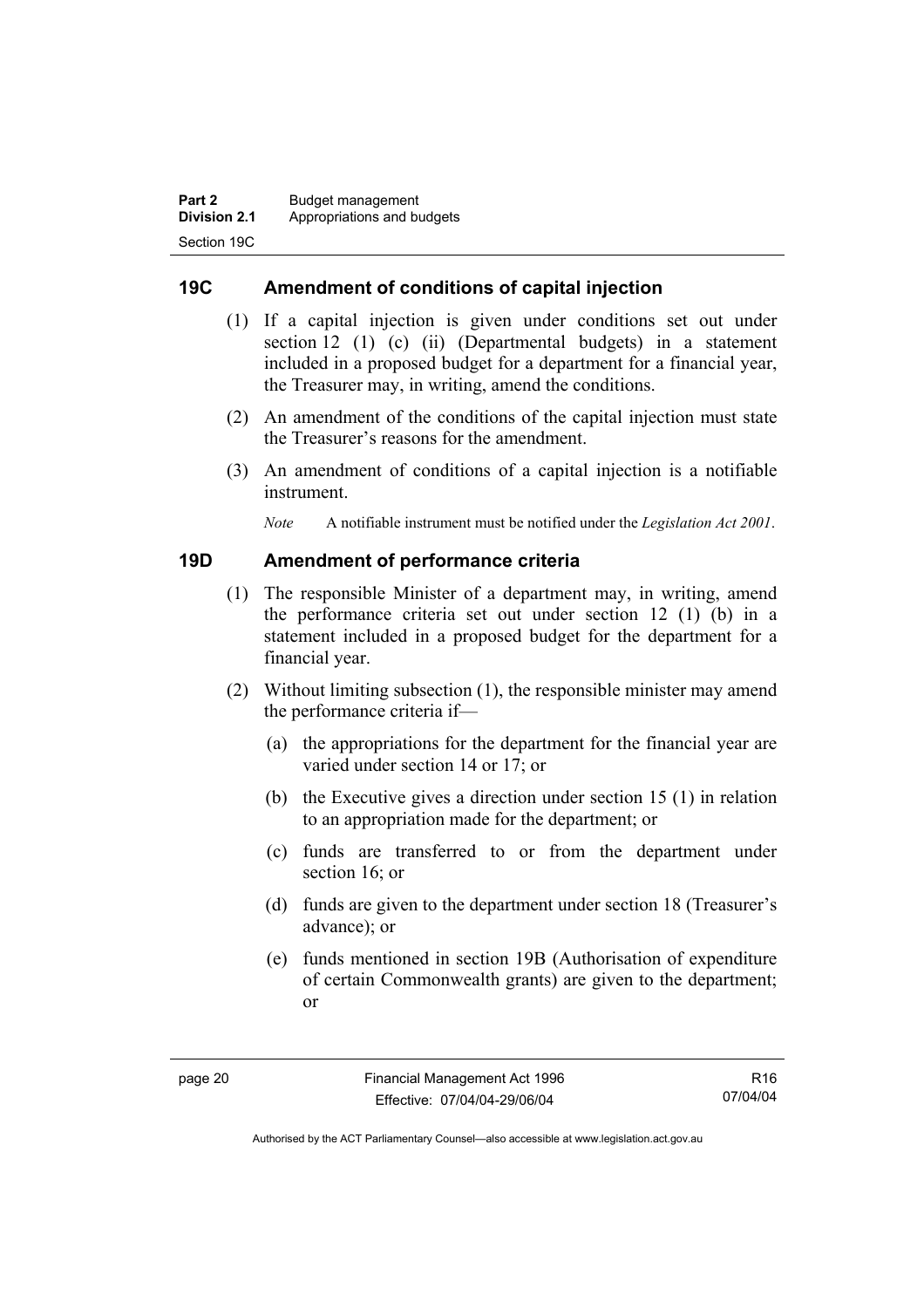- (f) changes happen in the priorities of the department; or
- (g) the Minister is satisfied that performance criteria (other than those stated in the budget) should be adopted for the provision of outputs by the department.
- (3) An amendment of performance criteria must be made in such a way that the department's budget as amended will comply with section 12 (3).
- (4) An amendment of performance criteria is a notifiable instrument.

*Note* A notifiable instrument must be notified under the *Legislation Act 2001*.

(5) In this section:

*budget*, for a department for a financial year, means the budget for the department for the financial year presented to the Legislative Assembly under section 10 (b) (Budget papers) and, if that budget has previously been amended under this Act, the budget as amended.

#### **19E Amendment of financial targets**

- (1) The Treasurer may, in writing, amend the financial targets set out in a statement under section 12 (1) (d) (Departmental budgets) included in a proposed budget for a department for a financial year.
- (2) An amendment of the financial targets must state the Treasurer's reasons for making the amendment.
- (3) An amendment of financial targets is a notifiable instrument.

*Note* A notifiable instrument must be notified under the *Legislation Act 2001*.

#### **19F Amendment of budgets**

 (1) If a variation is made in relation to an appropriation for a department for a financial year under section 14 (1), 15 (1), 15A (1) or  $(2)$ , 16, 17 $(2)$  or 17A $(2)$ , the Treasurer must, in writing, amend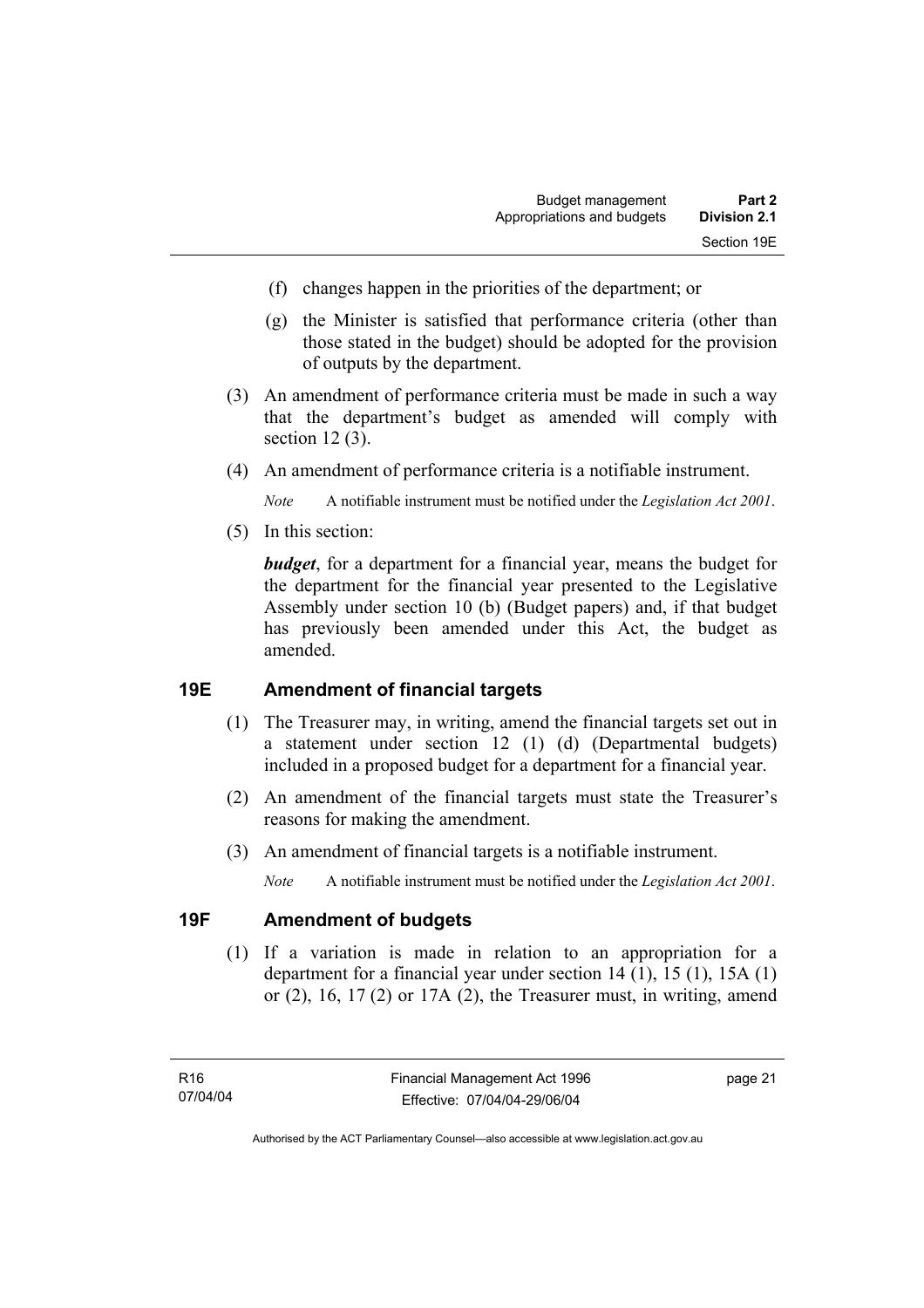the budget for the department for the financial year to show the effects of the variation.

 (2) If funds are provided to a department for a financial year under section 18 (1) or section 19B, the Treasurer must, in writing, amend the budget for the department for the financial year to show the effects of the provision of the funds.

*Note* A budget may also be amended under section 13A.

- (3) The budget for a department for a financial year may be amended under this section—
	- (a) at the time of the variation in relation to the appropriation or the provision of funds; or
	- (b) at a later time.
- (4) If the Treasurer amends the budget for a department for a financial year under this section, the Treasurer must, within 3 sitting days after the day on which the amendment is made, present to the Legislative Assembly a statement of the amendments made.
- (5) The financial management guidelines may prescribe the way in which a budget for a department may be amended under this section.
	- *Note* Amendments of a budget may be included in the same instrument as amendments of financial targets under section 19E (see Legislation Act, s 49).
- (6) In this section:

*budget*, for a department for a financial year, means the budget for the department for the year presented to the Legislative Assembly under section 10 (b) (Budget papers) or, if that budget has been amended under this Act, the budget as amended.

### **20 Budgets for Legislative Assembly secretariat**

Before the beginning of a financial year, the Speaker of the Legislative Assembly may—

| page 22 | Financial Management Act 1996 | R16      |
|---------|-------------------------------|----------|
|         | Effective: 07/04/04-29/06/04  | 07/04/04 |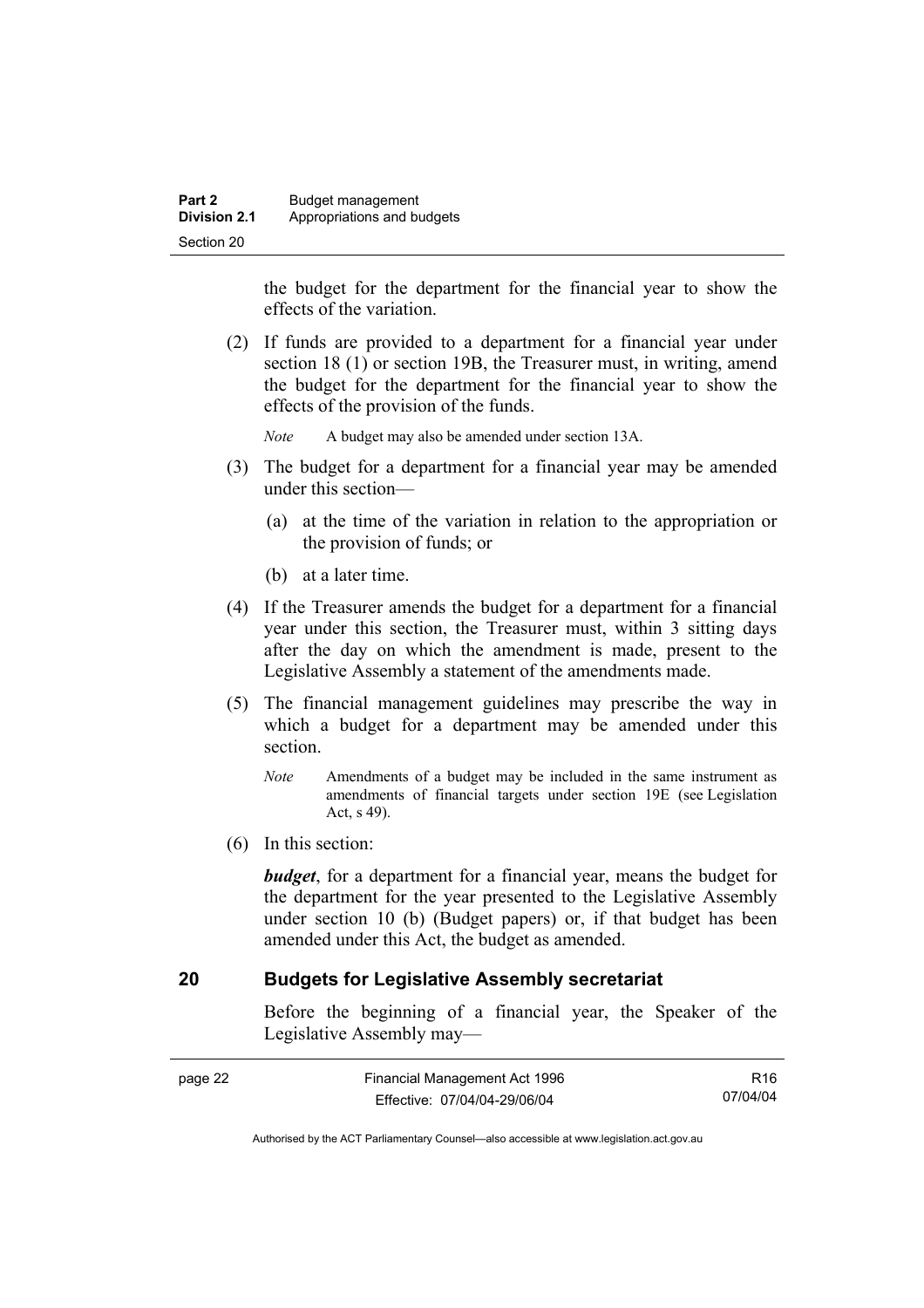- (a) after consultation with an appropriate committee of the Legislative Assembly, advise the Treasurer of the appropriations that the Speaker considers should be made for the Legislative Assembly secretariat for the financial year; and
- (b) provide the Treasurer with a draft budget for the Legislative Assembly secretariat for the financial year that contains the information referred to in section 12 other than that referred to in subsection  $(1)$  (b).

# **Division 2.2 Budget reviews and pre-election updates**

# **20A Budget review**

- (1) The Treasurer must prepare a budget review for each financial year.
- (2) The Treasurer must present the budget review for a financial year to the Legislative Assembly not later than 15 February in the financial year.
	- *Note* This is the same day as financial statements for the second quarter of the financial year are required to be presented under section 26 (Periodic financial statements).
- (3) However, if a sitting day does not fall in that year on or before 15 February, the Treasurer must give copies of the budget review to each member of the Legislative Assembly on or before that day.

#### **20B Purpose and contents of budget review**

 (1) The purpose of the budget review for a financial year is to give updated information to allow the assessment of the government's financial performance against the financial policy objectives and strategies set out in the financial policy objectives and strategies statement for the Territory budget for the financial year.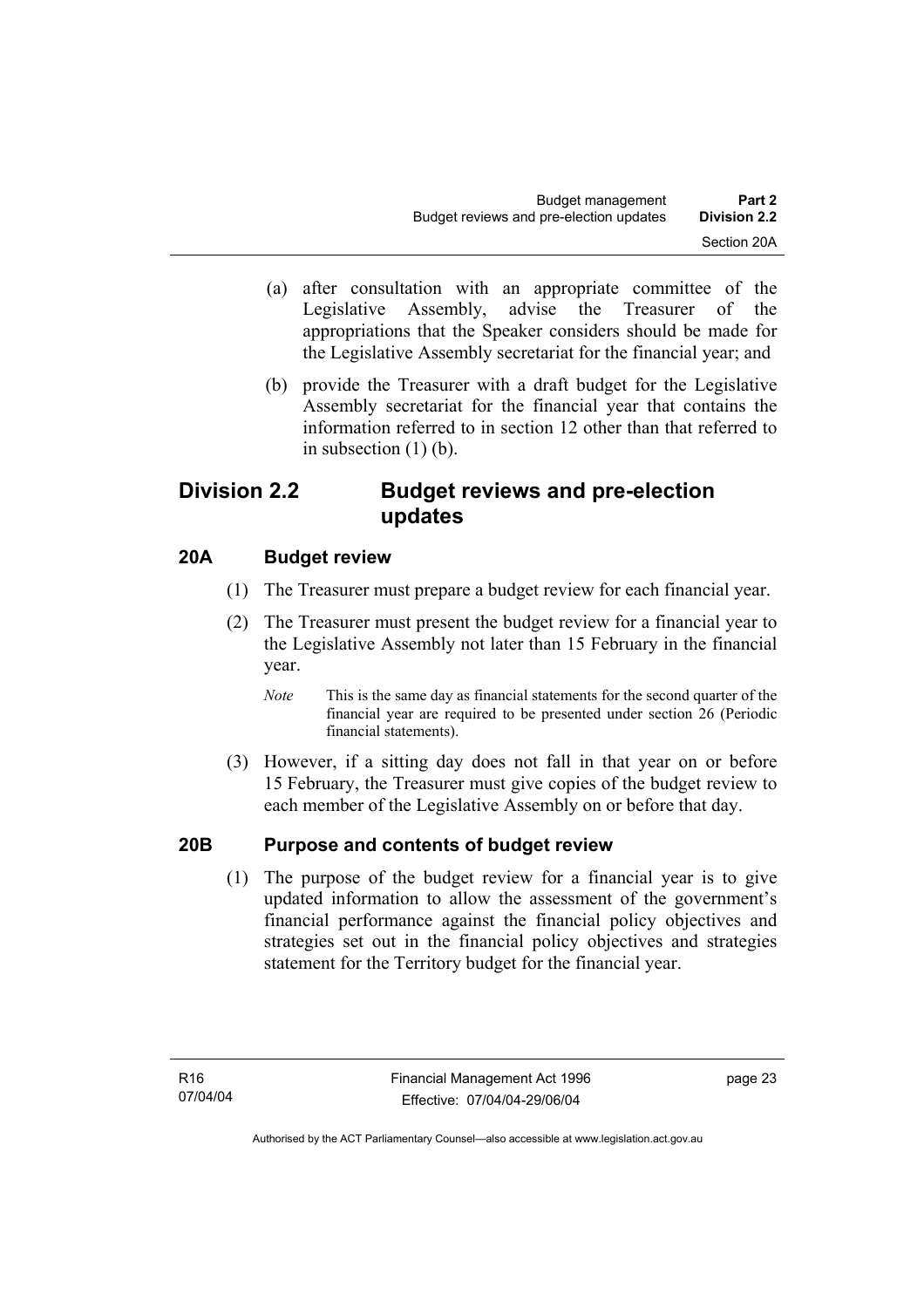- (2) The budget review for a financial year must be based on the financial policy objectives and strategies statement for the Territory budget for the financial year.
- (3) The budget review for a financial year must—
	- (a) include updated financial statements required under the financial management guidelines for the general government sector for the financial year; and
	- (b) include whole-of-year results for the previous financial year, the budget for the financial year, the estimated financial position of the Territory at the end of the financial year and updated budget estimates for each of the next 3 financial years; and
	- (c) include a review of the financial policy objectives and strategies statement included in the budget for the financial year that satisfies the requirements of section 11A (2) and (3); and
	- (d) state the date as at when the review was done.
- (4) However, if particular information required to be included in the budget review is unchanged from information set out in full in the budget for the Territory under section 11 (1) for the financial year, the review may instead summarise the information and state that it is unchanged from that set out in the budget.
- (5) For subsection (3):

*budget*, for a financial year, means the budget for the year presented to the Legislative Assembly under section 10 (a) (Budget papers) and, if that budget has been amended under this Act, the budget as amended.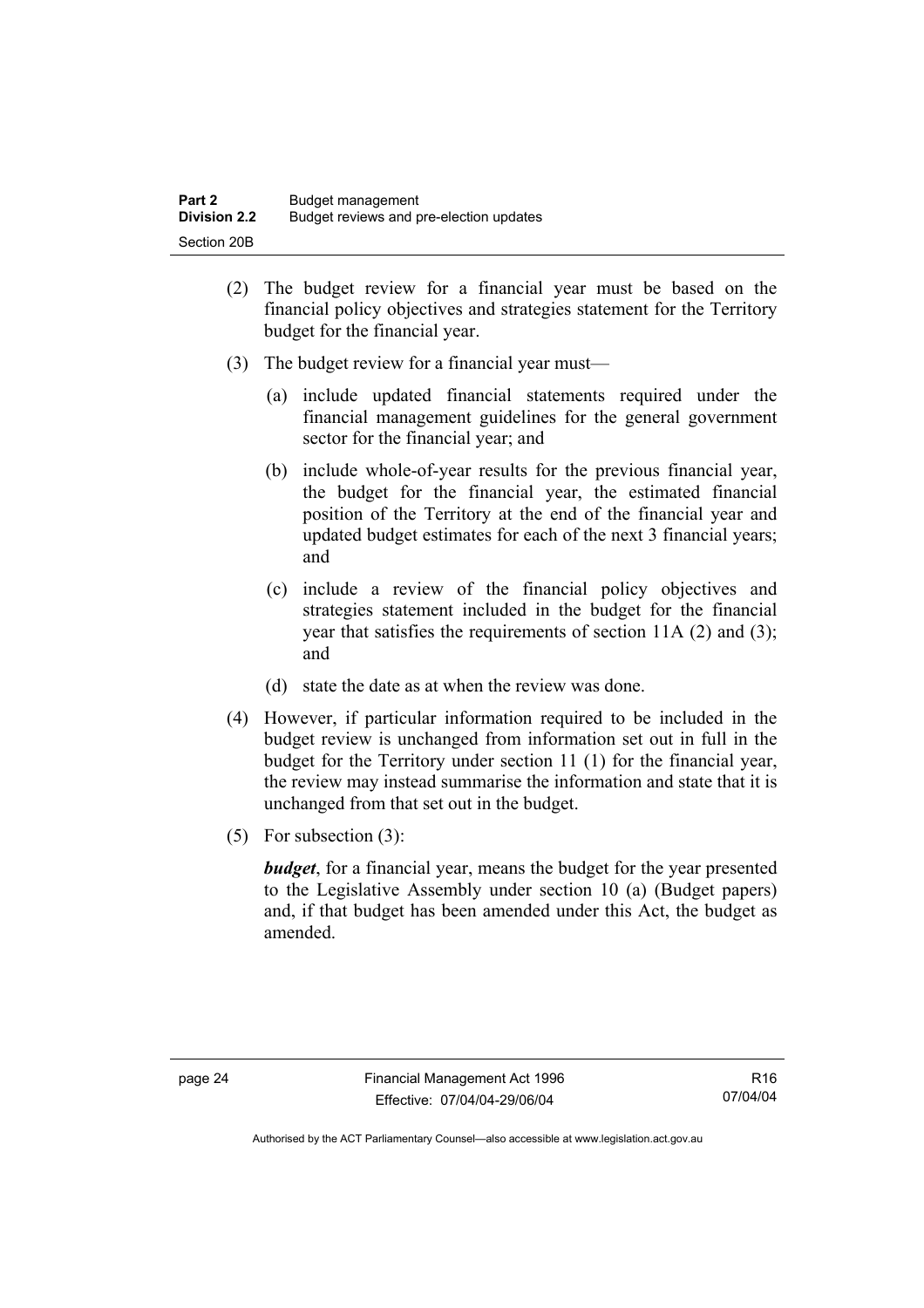#### **20C Pre-election budget update**

- (1) At least 30 days before the polling day for an ordinary election, the chief executive must prepare a pre-election budget update and give it to the parliamentary counsel for notification.
- (2) At least 20 days before the polling day for an election mentioned in the *Australian Capital Territory (Self-Government) Act 1988* (Cwlth), section 16 (Dissolution of Assembly by Governor-General) or section 48 (Resolution of no confidence in Chief Minister), the chief executive must prepare a pre-election budget update and give it to the parliamentary counsel for notification.
- (3) A pre-election budget update is a notifiable instrument.

*Note* A notifiable instrument must be notified under the Legislation Act.

(4) In this section:

*ordinary election*—see the *Electoral Act 1992*, dictionary.

*polling day*—see the *Electoral Act 1992*, dictionary.

#### **20D Purpose and contents of pre-election budget update**

- (1) The purpose of a pre-election budget update for an election is—
	- (a) to allow the assessment of the government's financial performance against the financial policy objectives and strategies set out in the latest financial policy objectives and strategies statement; and
	- (b) to give the electorate an accurate picture of the Territory's financial position before the election.
- (2) A pre-election budget update must be based on the latest financial policy objectives and strategies statement.
- (3) A pre-election budget update for an election must include—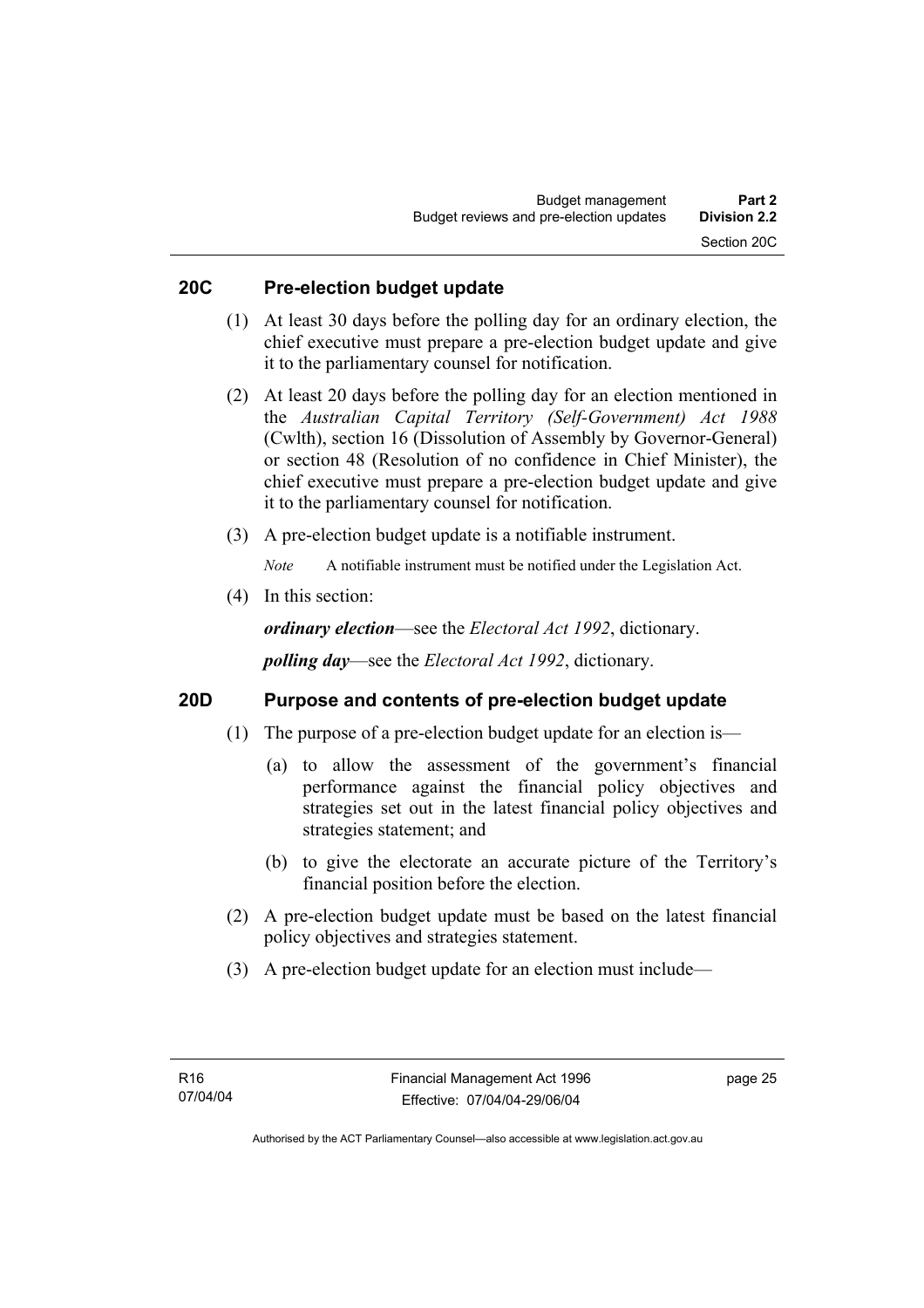- (a) updated financial statements required under the financial management guidelines for the financial year in which the election is to be held; and
- (b) updated budget estimates for the general government sector, public trading enterprises and the Territory for that financial year and for each of the next 3 financial years; and
- (c) a statement of the economic or other assumptions used in preparing the updated financial statements and budget estimates; and
- (d) a statement about the sensitivity of the updated financial statements and budget estimates to changes in the economic or other assumptions; and
- (e) a statement of the risks, quantified if possible, that may affect the economic or other assumptions, including—
	- (i) contingent liabilities; and
	- (ii) publicly announced government commitments that are not yet included in the updated financial statements and budget estimates.
- (4) Information in the pre-election budget update must—
	- (a) take into account government decisions and other circumstances that may have material effect on the financial statements and budget estimates; and
	- (b) state the date as at when the updating was done.
- (5) However, if particular information required to be included in the pre-election budget update is unchanged from information set out in full in the latest financial statements, the budget estimates mentioned in section 11 (Territory budgets) or budget review, the pre-election budget update may instead summarise the information and state that it is unchanged from that set out in the financial statements, budget estimates or budget review.

R16 07/04/04

Authorised by the ACT Parliamentary Counsel—also accessible at www.legislation.act.gov.au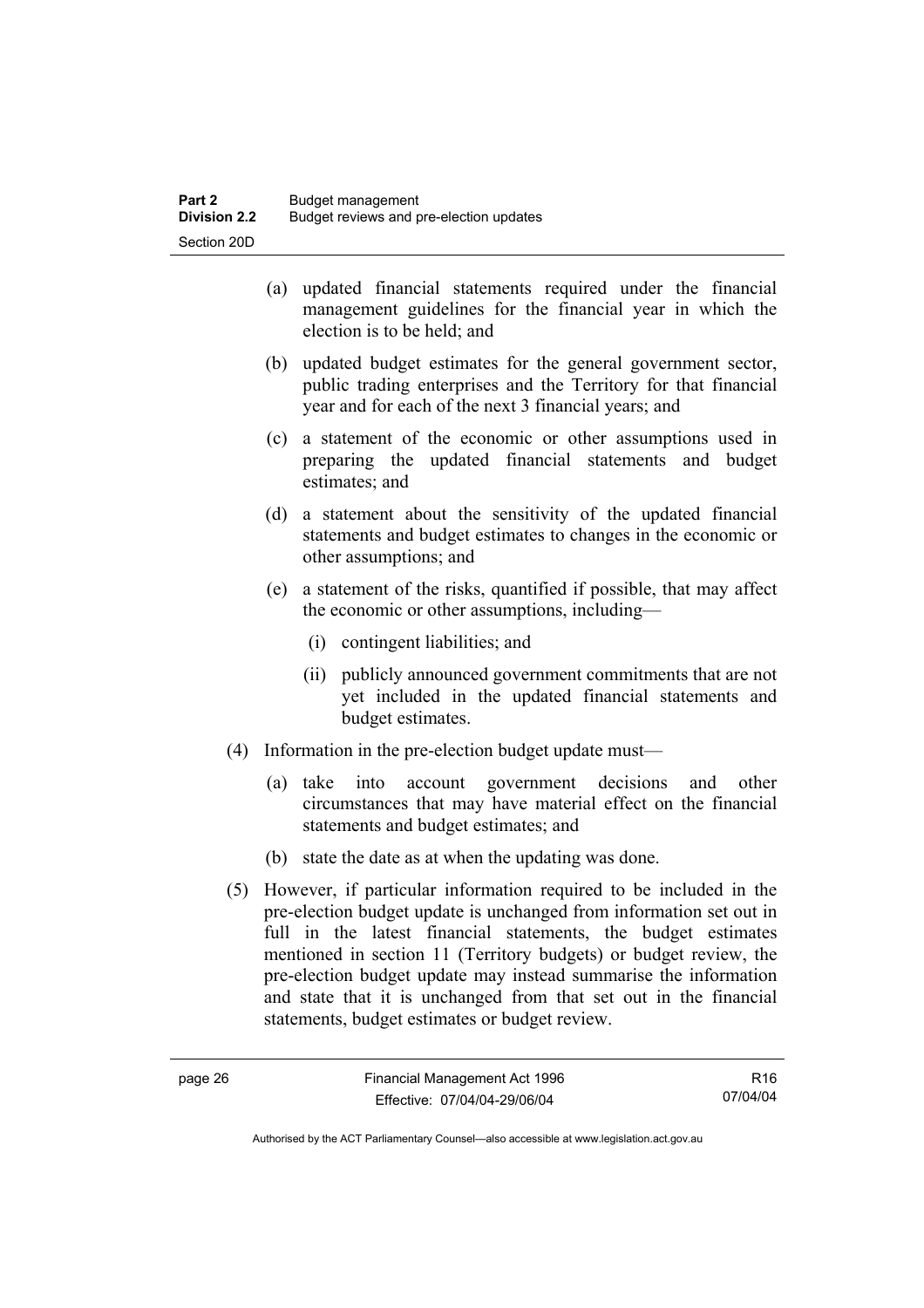# **Part 3 Financial reports**

# **Division 3.1 Financial reports of the Territory**

### **21 Meaning of** *the Territory* **in div 3.1**

In this division, a reference to *the Territory* includes a reference to all Territory authorities and all Territory owned corporations.

### **22 Annual financial statements of the Territory**

- (1) The Treasurer shall, as soon as practicable after the end of a financial year, prepare annual financial statements for the Territory for that year.
- (2) The statements must be prepared in accordance with generally accepted accounting practice and include—
	- (a) the financial statements required under the financial management guidelines; and
	- (b) a statement of the accounting policies adopted by the Territory; and
	- (c) such other statements as are necessary to fairly reflect the financial operations of the Territory during the year and its financial position at the end of the year.

# **23 Responsibility for annual financial statements**

- (1) Annual financial statements of the Territory shall have endorsed on them, or attached to them, a statement of responsibility signed by—
	- (a) the Treasurer; and
	- (b) the chief executive of the administrative unit to which responsibility for the administration of this Act has been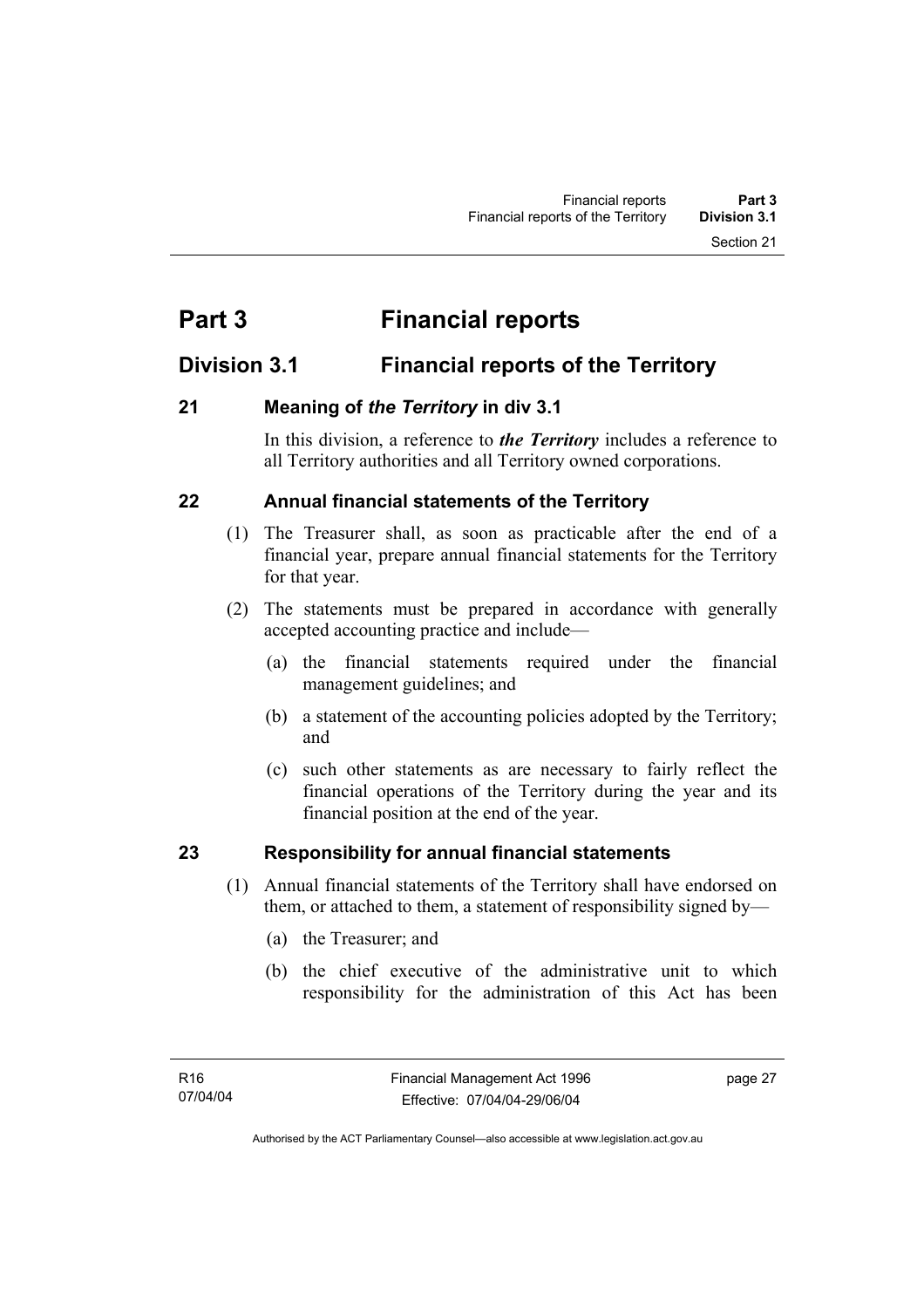allocated under the *Public Sector Management Act 1994*, section 14.

- (2) A statement of responsibility shall comprise—
	- (a) a statement by the Treasurer that in his or her opinion the financial statements fairly reflect the financial operations of the Territory during the year to which they relate and the financial position of the Territory at the end of the year; and
	- (b) a statement by the chief executive that the financial statements have been prepared in accordance with generally accepted accounting practice.

#### **24 Audit of annual financial statements**

- (1) The Treasurer must give the auditor-general a copy of the annual financial statements of the Territory for a financial year within 3 months after the end of the year.
- (2) The auditor-general shall, within 30 days after he or she receives a copy of annual financial statements under subsection (1), give the Treasurer an audit opinion about the statements.
- (3) Despite subsections (1) and (2), if an ordinary election is to be held in the year after the end of the financial year—
	- (a) the Treasurer must give the auditor-general a copy of the annual financial statements of the Territory for the financial year in sufficient time for the auditor-general to give an audit opinion about the statements within 3 months after the end of the financial year; and
	- (b) the auditor-general must give an audit opinion to the Treasurer within 3 months after the end of the financial year.
- (4) In this section:

*ordinary election*—see the *Electoral Act 1992*, dictionary.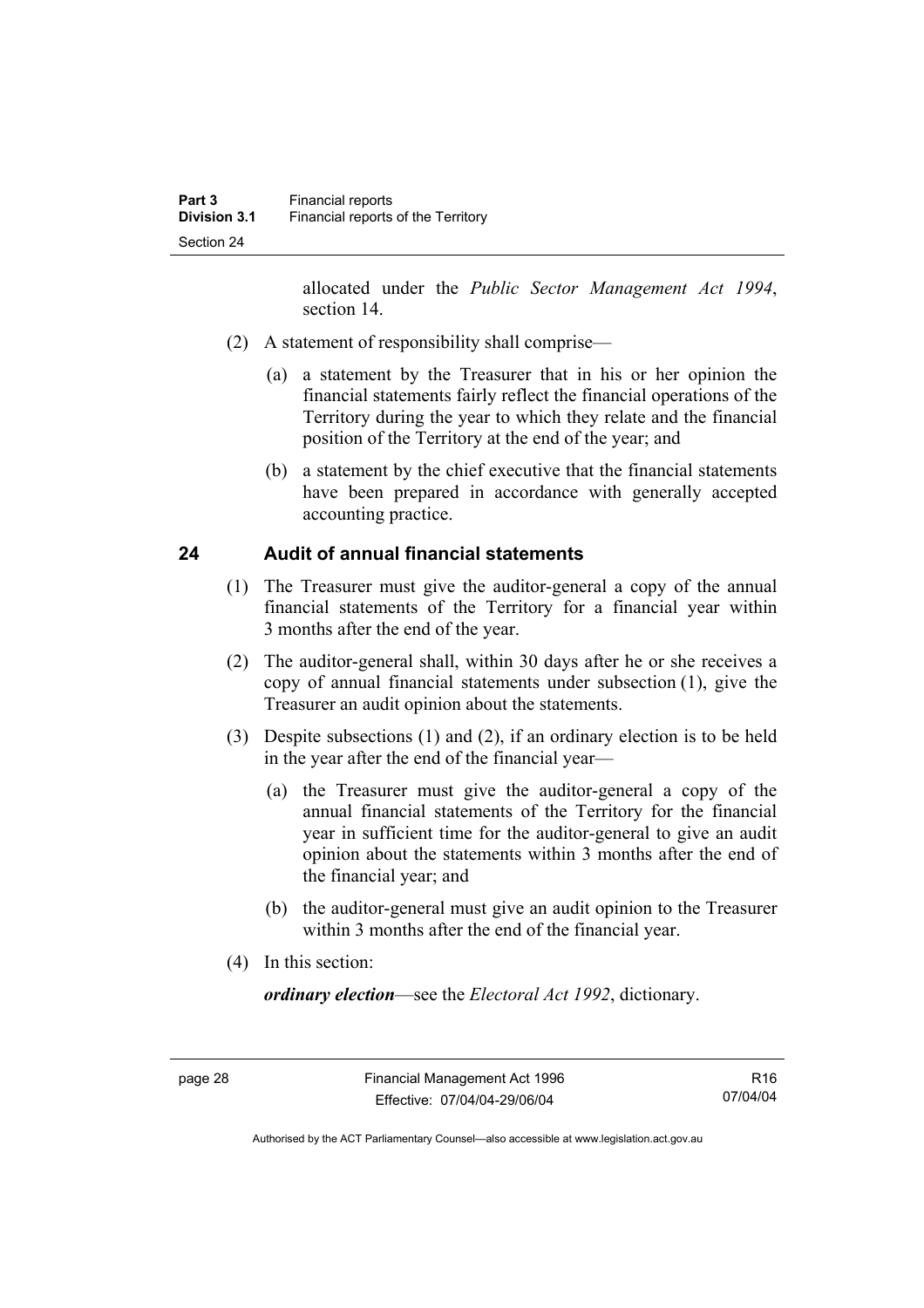#### **25 Presentation of annual financial statements to Legislative Assembly**

- (1) If the Treasurer receives, under section 24 (2), an audit opinion about annual financial statements, the Treasurer must present to the Legislative Assembly, within 3 sitting days after receiving the opinion—
	- (a) a copy of the annual financial statements; and
	- (b) a copy of the audit opinion.
- (2) If the Treasurer receives, under section 24 (3) (b), an audit opinion about annual statements, the Treasurer must give to each member of the Legislative Assembly, within 7 days after receiving the opinion—
	- (a) a copy of the annual financial statements; and
	- (b) a copy of the audit opinion.

## **26 Periodic financial statements**

- (1) Within 45 days after the end of each quarter of a financial year, the Treasurer must prepare financial statements for—
	- (a) the quarter; and
	- (b) the period from the beginning of the financial year until the end of the quarter.
- (2) The statements must be prepared in accordance with the financial management guidelines.
- (3) The Treasurer must present copies of the statements prepared under subsection (1) to the Legislative Assembly on the first sitting day after they are prepared.
- (4) If the first sitting day mentioned in subsection (3) does not fall within 45 days after the end of the relevant quarter, the Treasurer

page 29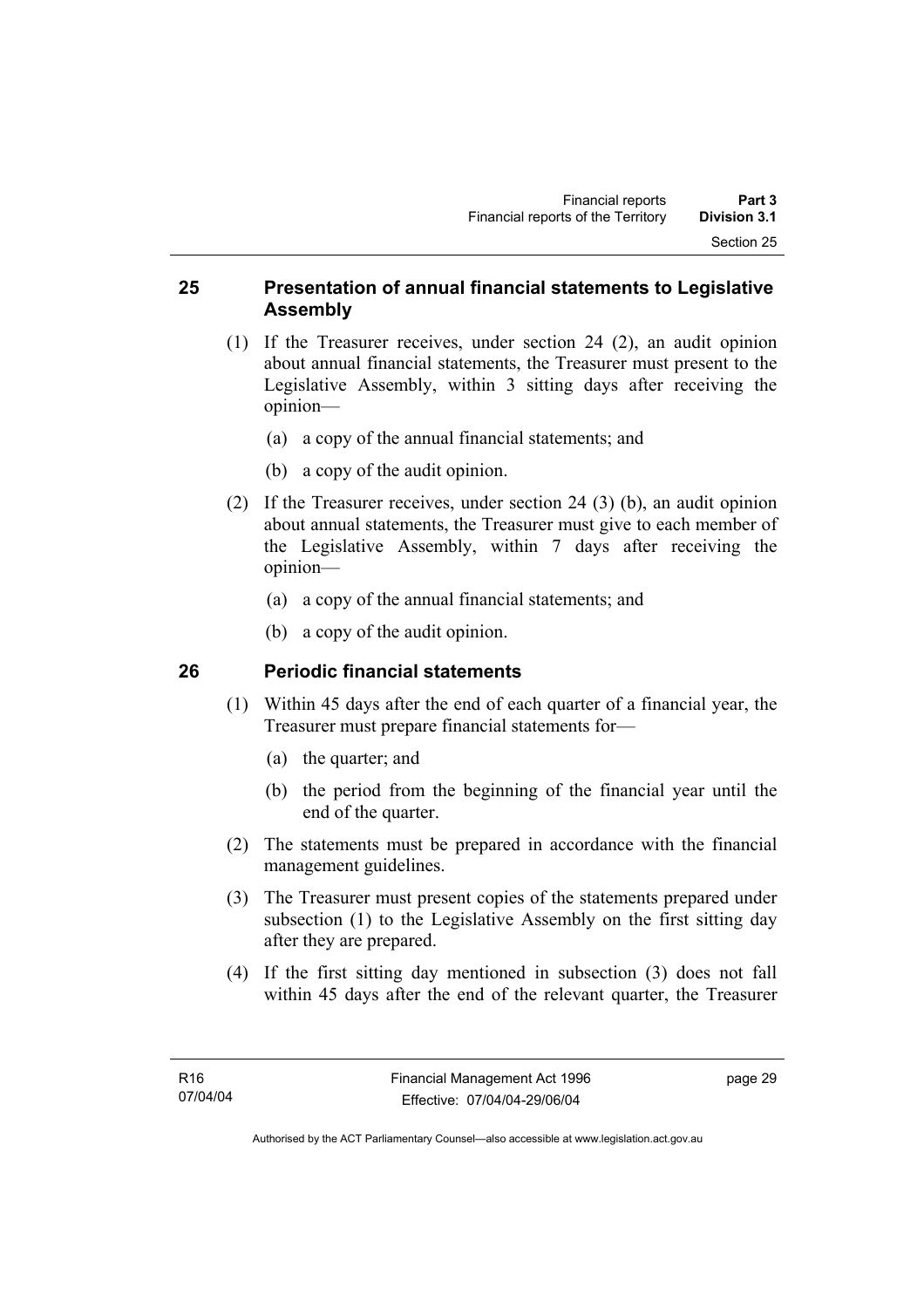| Part 3              | <b>Financial reports</b>         |
|---------------------|----------------------------------|
| <b>Division 3.2</b> | Financial reports of departments |
| Section 27          |                                  |

must give copies of the statements prepared under subsection (1) to each member of the Legislative Assembly within the 45 days.

# **Division 3.2 Financial reports of departments**

#### **27 Annual financial statements of departments**

- (1) A department shall, as soon as practicable after the end of each financial year, prepare annual financial statements relating to its operations during the year.
- (2) The annual financial statements of a department shall be prepared in accordance with generally accepted accounting practice and in a form that facilitates a comparison between the financial operations of the department during the year and the estimates of those operations contained in the budget for the department for the financial year.
- (3) The annual financial statements must include—
	- (a) the financial statements required under the financial management guidelines; and
	- (b) a statement of the performance of the department in providing each class of outputs provided by it during the year; and
	- (c) if a change was made during the year to the conditions of a capital injection set out under section 12 (1) (c) (ii) (Departmental budgets) in a statement included in a proposed budget for the department for a financial year—a statement of the change and the reasons for it; and
	- (d) a statement of the accounting policies adopted by the department; and
	- (e) any other statements necessary to fairly reflect the financial operations of the department during the year and its financial position at the end of the year.
- (4) A statement of a department under subsection (3) (b) must—

| page 30 | Financial Management Act 1996 | R16      |
|---------|-------------------------------|----------|
|         | Effective: 07/04/04-29/06/04  | 07/04/04 |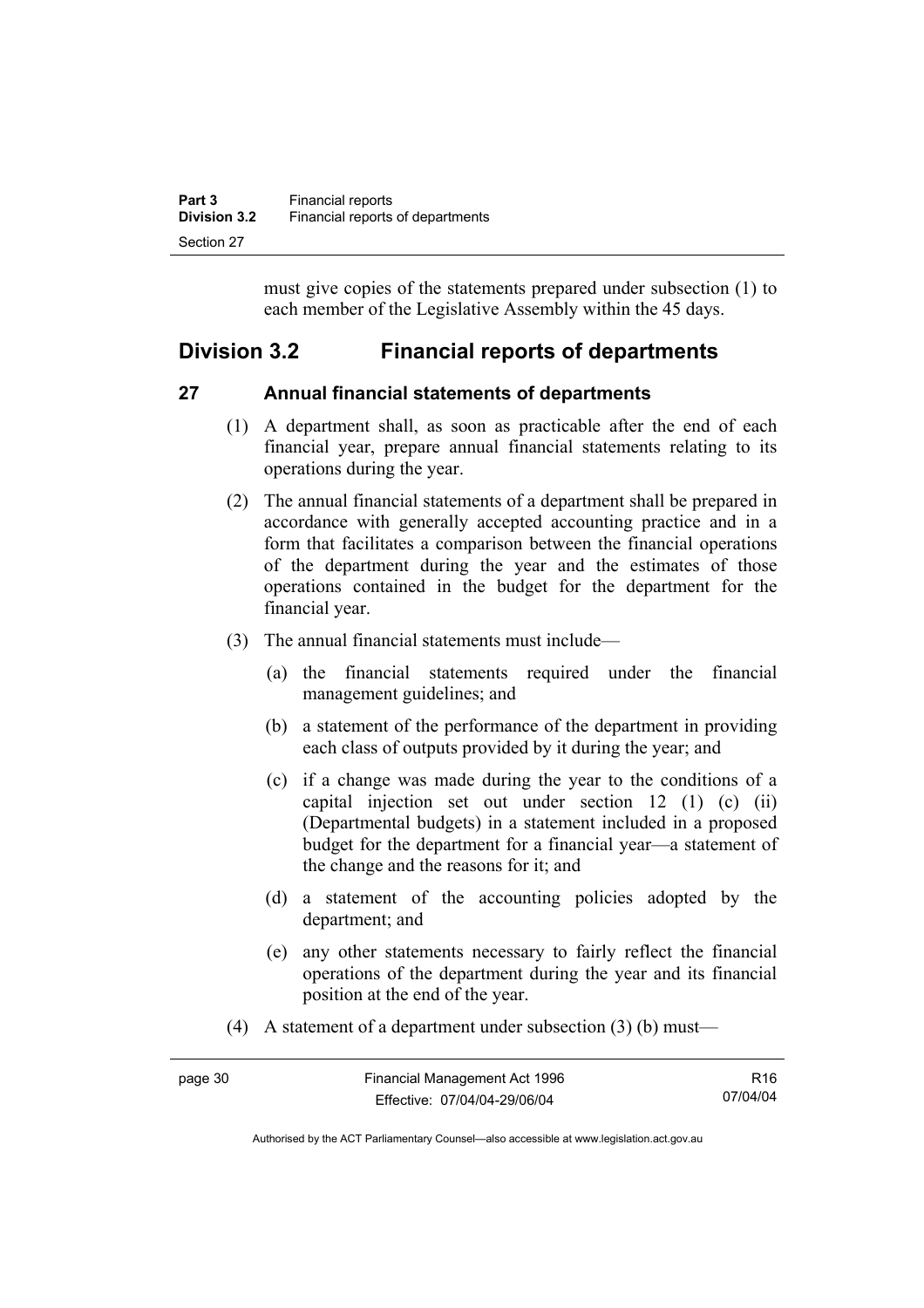- (a) compare the performance of the department in providing each class of outputs provided by it during the financial year with the forecast of the performance in the budget for the department for the year; and
- (b) give particulars of the extent to which the performance criteria included in the budget for the provision of the outputs were met.
- (5) In subsections  $(2)$  and  $(4)$ :

*budget*, for a department for a financial year, means the budget for the department for the year presented to the Legislative Assembly under section 10 (b) (Budget papers) and, if that budget has been amended under this Act, the budget as amended.

# **28 Responsibility for annual financial statements**

- (1) Annual financial statements of a department shall have endorsed on them, or attached to them, a statement of responsibility made by the responsible chief executive.
- (2) A statement of responsibility shall—
	- (a) state that, in the opinion of the responsible chief executive, the financial statements fairly reflect the financial operations and service performance of the department during the year to which they relate and the financial position of the department at the end of the year; and
	- (b) be signed by the responsible chief executive.

# **29 Audit of financial statements of departments**

 (1) The responsible chief executive of a department must give the auditor-general a copy of the financial statements of the department for a financial year as soon as practicable after the statements are prepared.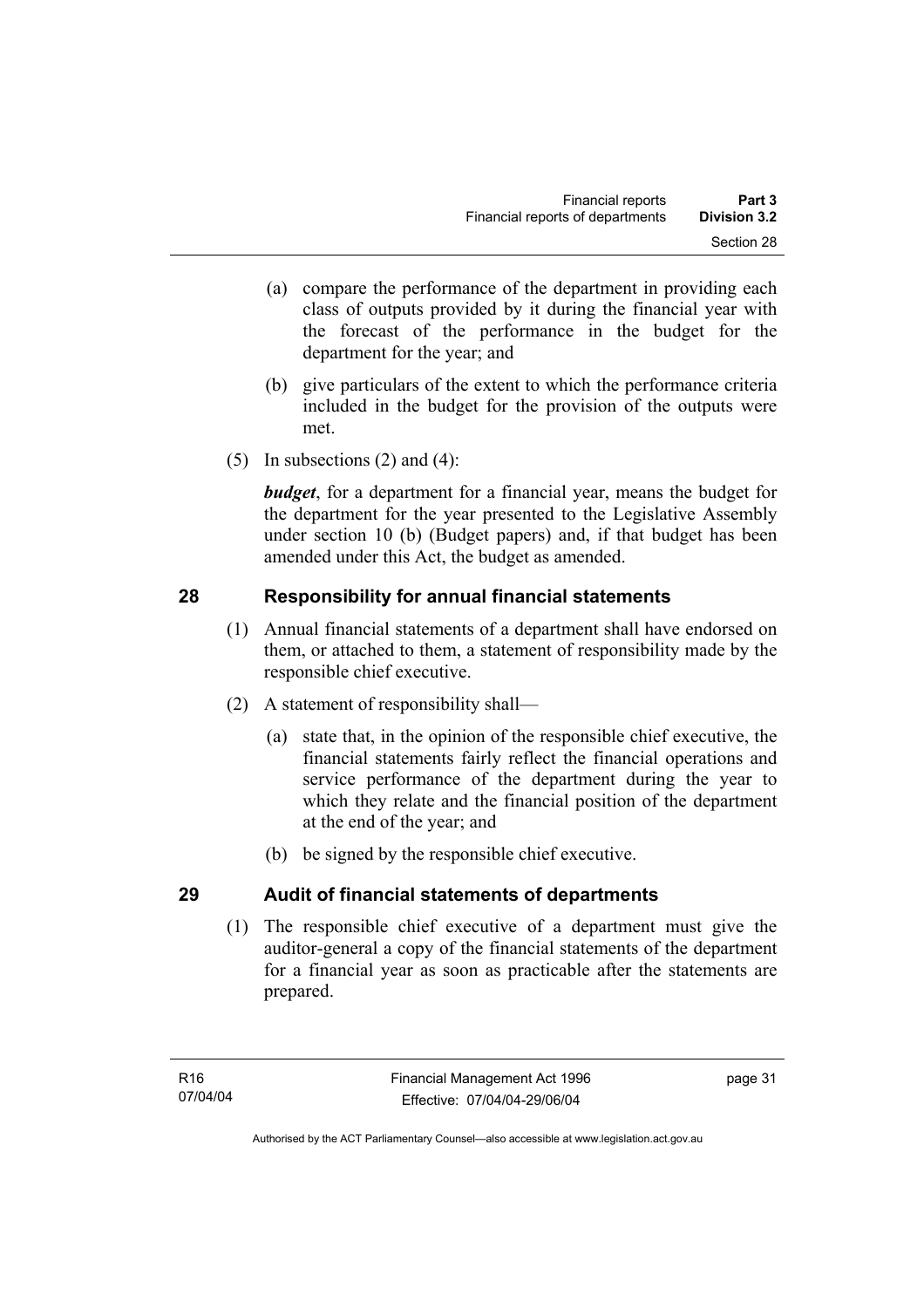- (2) The copy of the financial statements given to the auditor-general under subsection (1) must have endorsed on them, or attached to them, a signed copy of the statement of responsibility made for the financial statements under section 28.
- (3) The auditor-general must give the responsible chief executive an audit opinion about the financial statements as soon as practicable after the auditor-general receives them.

## **30 Presentation of annual financial statements**

If, under section 29 (2), the responsible chief executive of a department receives an audit opinion about annual financial statements of the department, the responsible Minister of the department must present to the Legislative Assembly, within 6 sitting days after the chief executive receives the audit opinion—

- (a) a copy of the annual financial statements; and
- (b) a copy of the audit opinion.

#### **30A Quarterly departmental performance reports**

- (1) A Minister shall within 30 days after the end of each quarter of a financial year, prepare a quarterly performance report for each department for which he or she is responsible.
- (2) A Minister shall, on the first sitting day after a report referred to in subsection (1) has been prepared, present the report to the Legislative Assembly.
- (3) If the first sitting day referred to in subsection (2) does not fall within 30 days after the end of the relevant quarter, a Minister shall make a copy of a report prepared under subsection (1) available to members of the Legislative Assembly within those 30 days.
- (4) A report referred to in subsection (1) shall include—
	- (a) a progress report on delivery of outputs; and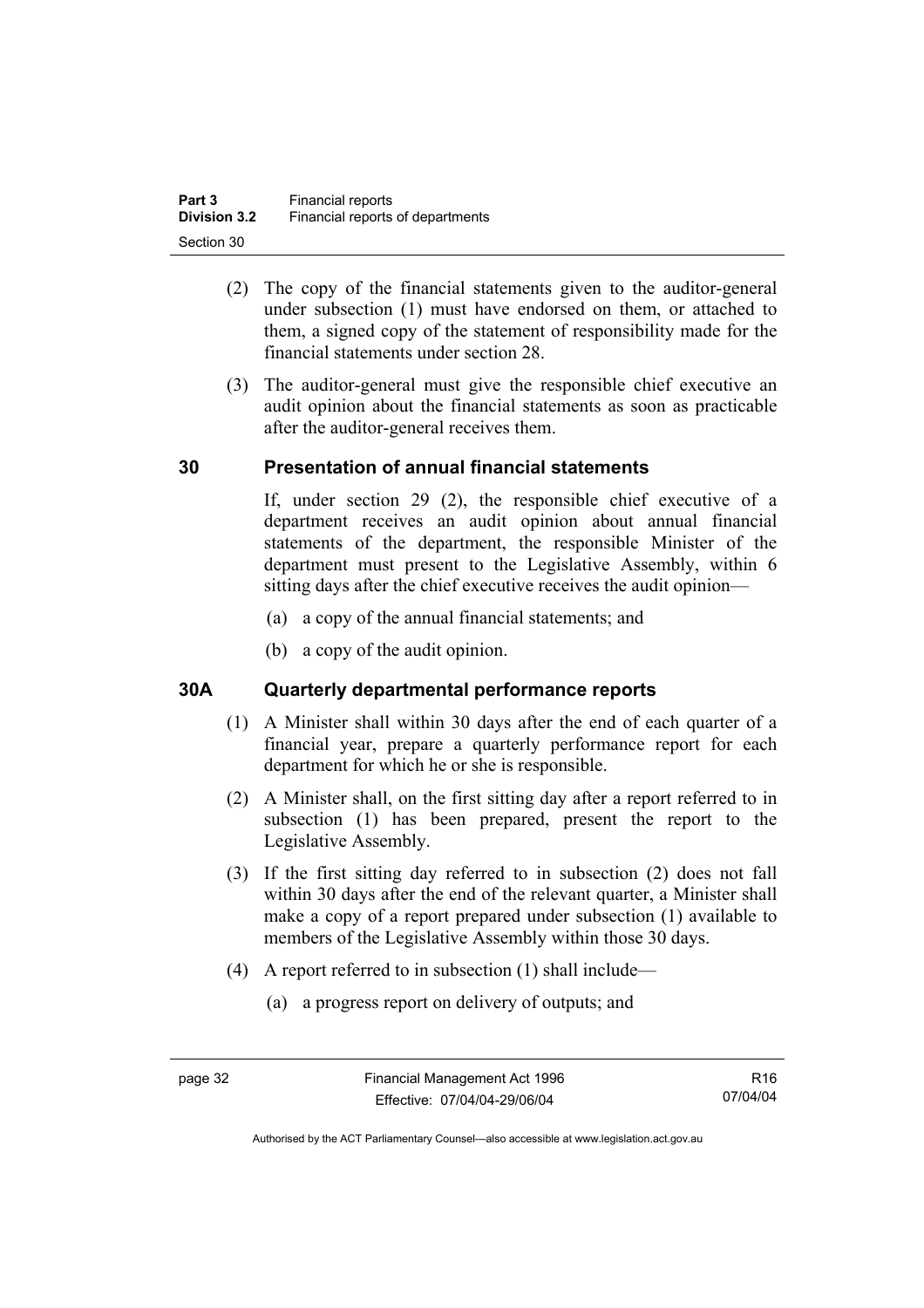- (b) an explanation of any significant variations from performance criteria.
- (5) This section does not apply in relation to the Legislative Assembly secretariat.

R16 07/04/04

Authorised by the ACT Parliamentary Counsel—also accessible at www.legislation.act.gov.au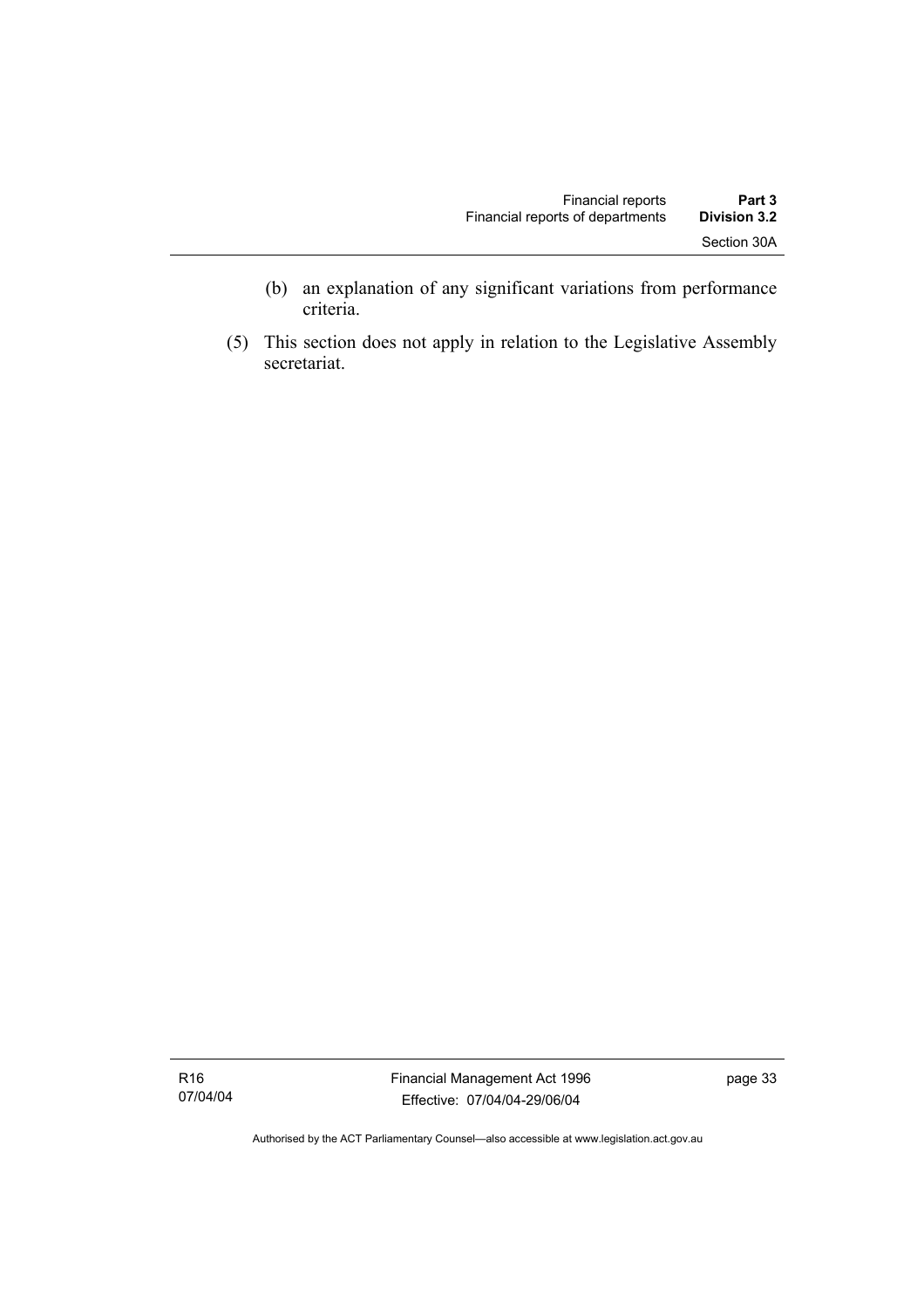# **Part 4 Financial management responsibilities of chief executives of departments**

#### **31 Responsibilities of chief executives of departments**

- (1) The responsible chief executive of a department shall be accountable to the responsible Minister of the department for the efficient and effective financial management of the department.
- (2) The responsible chief executive of a department shall be responsible under the responsible Minister, for ensuring—
	- (a) that money spent by the department is spent in accordance with appropriations made for the department (including appropriations available under section 34B); and
	- (b) that the operations of the department in a financial year give the financial targets at the end of the year set out in the statement of financial targets in the proposed budget for the department for the year (or, if the statement has been amended by the Treasurer, in the amended statement) to be targets for which the chief executive is responsible; and
	- (c) that the officers and employees of the department comply with the requirements of this Act and the financial management guidelines; and
	- (d) that proper accounts and records are kept of the transactions and affairs of the department in accordance with generally accepted accounting practice; and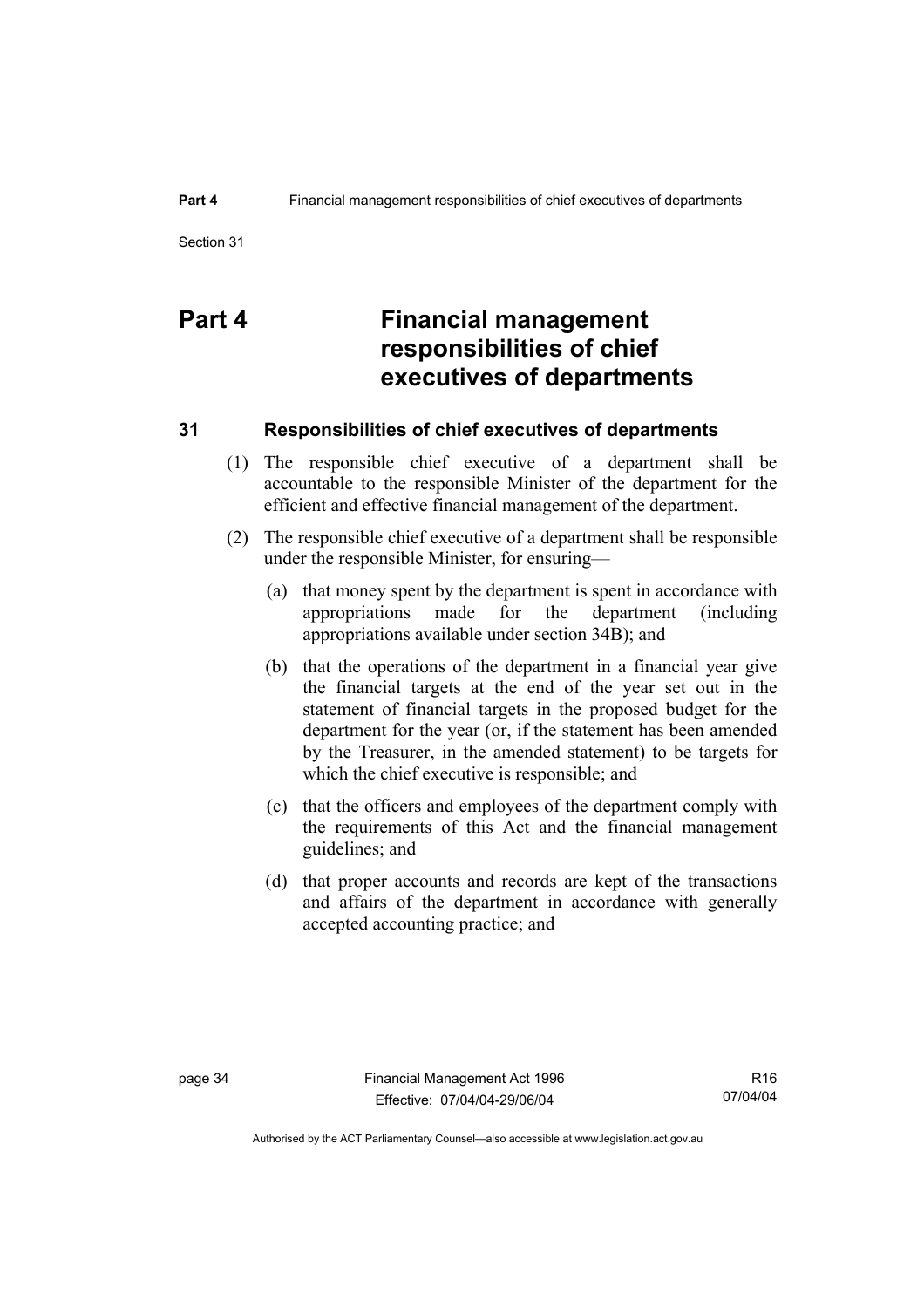- (e) that adequate control is maintained over the assets of the department and assets in the control of the department; and
- (f) that adequate control is maintained over the incurring of liabilities by the department.

Authorised by the ACT Parliamentary Counsel—also accessible at www.legislation.act.gov.au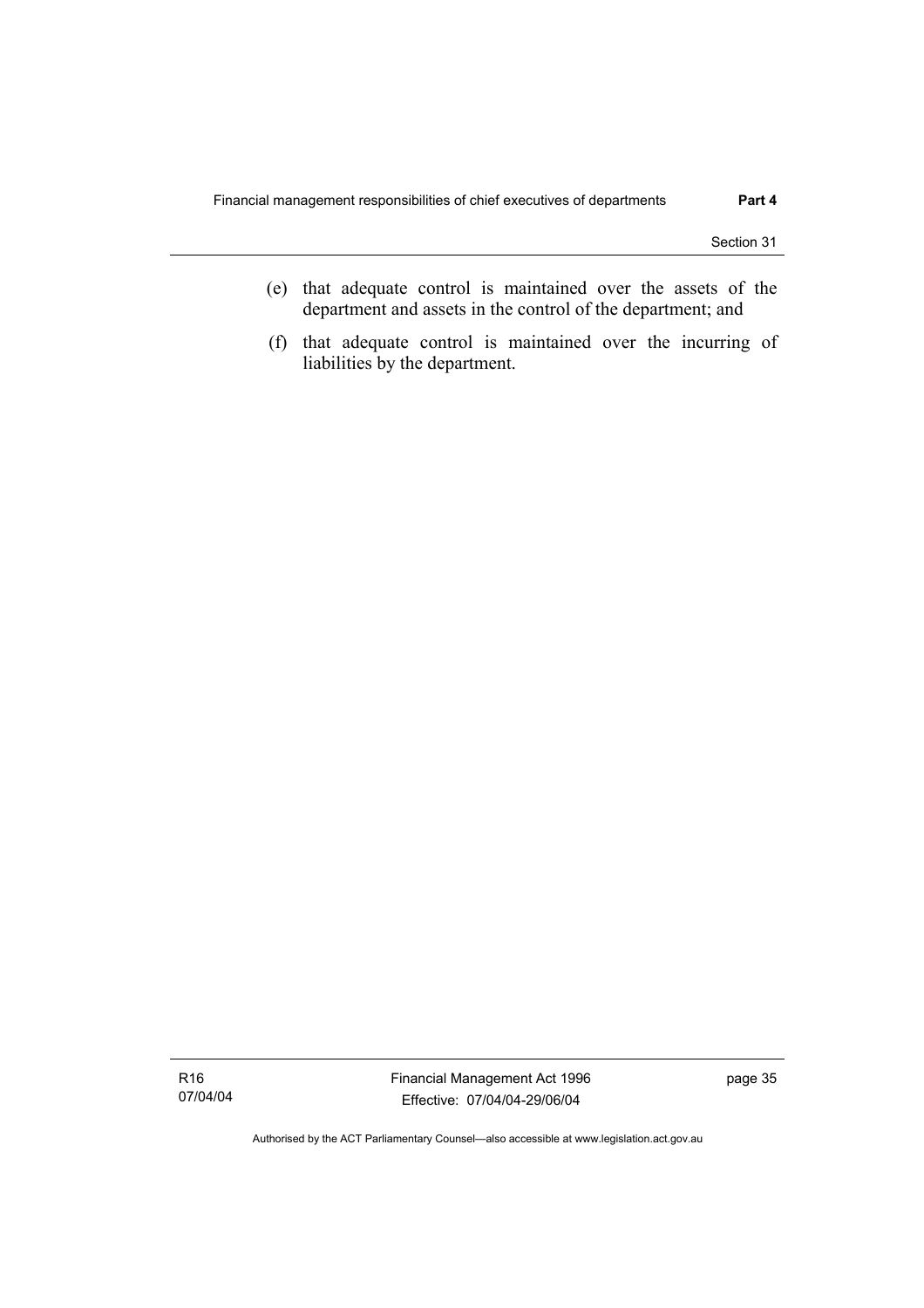#### **Part 5 Banking and investment**

Section 32

# **Part 5 Banking and investment**

#### **32 Agreement for the conduct of banking for Territory**

- (1) The Treasurer may enter into an agreement with an authorised deposit-taking institution relating to the conduct of banking for the Territory.
- (2) An agreement shall not be entered into unless it contains a provision to the effect that it may be terminated by the Territory at any time subject to the giving of written notice that specifies the date the termination is to take effect.

#### **33 Territory banking account**

The Treasurer shall open and maintain a banking account for the purposes of the Territory.

#### **34 Departmental banking accounts**

- (1) The responsible Minister or the responsible chief executive may open 1 or more banking accounts for the purposes of the relevant department.
- (2) A departmental banking account shall be maintained by the chief executive.
- (3) A departmental banking account must not, without the Treasurer's written approval, be opened or maintained otherwise than with an authorised deposit-taking institution with which an agreement is in force under section 32.
- (4) The responsible Minister or the responsible chief executive of a department may close a departmental banking account of the department.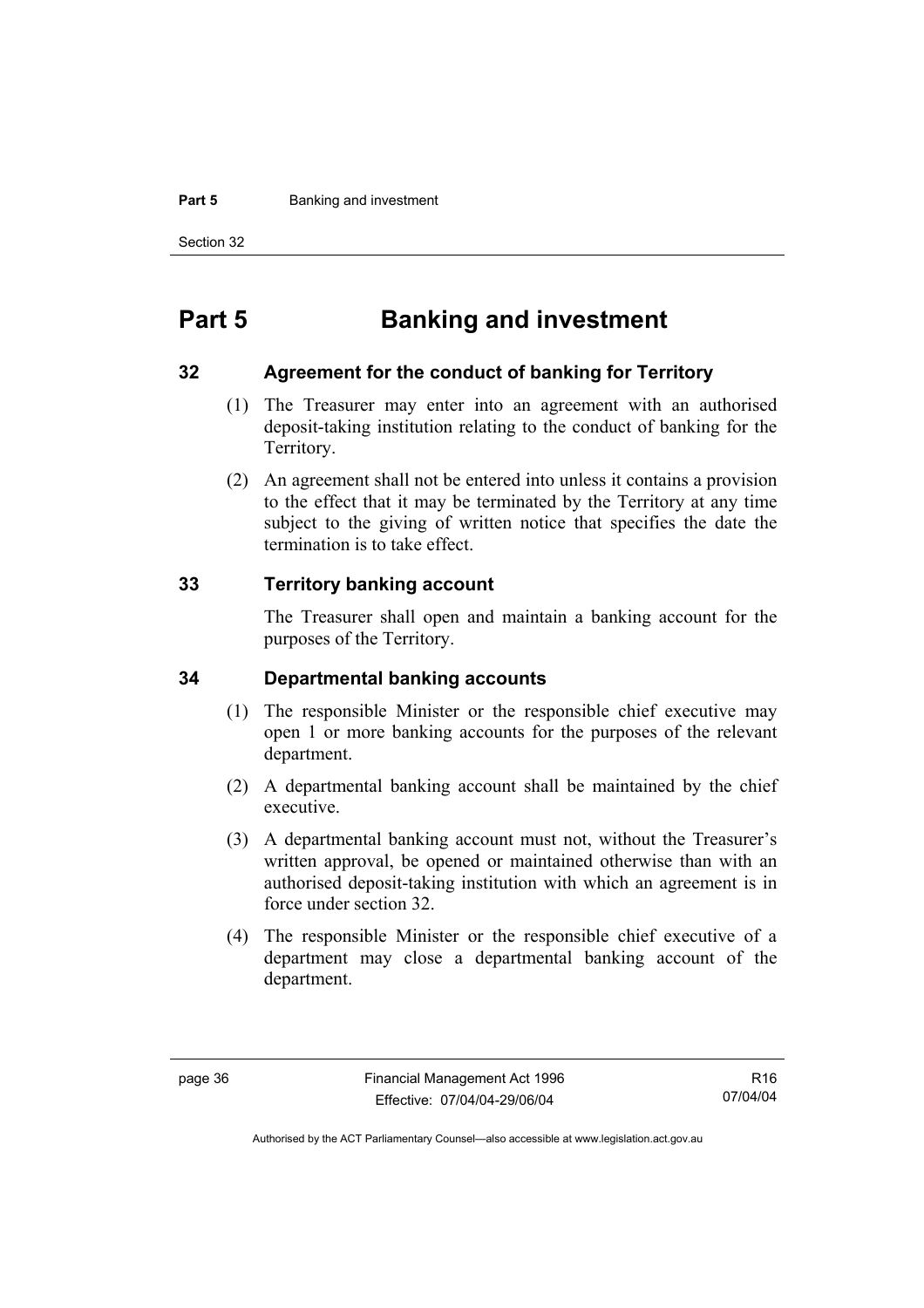- (5) If the responsible Minister or the responsible chief executive of a department closes a departmental banking account under subsection (4), he or she must transfer any money standing to the credit of the account to another departmental banking account of the department or to the Territory banking account.
- (6) The Treasurer may, at any time, after consultation with the responsible Minister, close or suspend the operation of a departmental banking account.
- (7) A Minister or a chief executive shall not open or operate a departmental banking account otherwise than in accordance with this Act.

## **34A Transfer of departmental banking account**

- (1) If, in the Treasurer's opinion, it is desirable, because of changes in departmental responsibilities, to transfer a departmental banking account from a department to another department, the Treasurer may, in writing, direct the responsible chief executive of the department that holds the account to arrange for it to be transferred to another department nominated in the direction.
- (2) A chief executive who receives a direction under subsection (1) must comply with the direction.
- (3) A departmental banking account transferred in accordance with a direction under subsection (1) becomes a departmental banking account of the department to which it is transferred.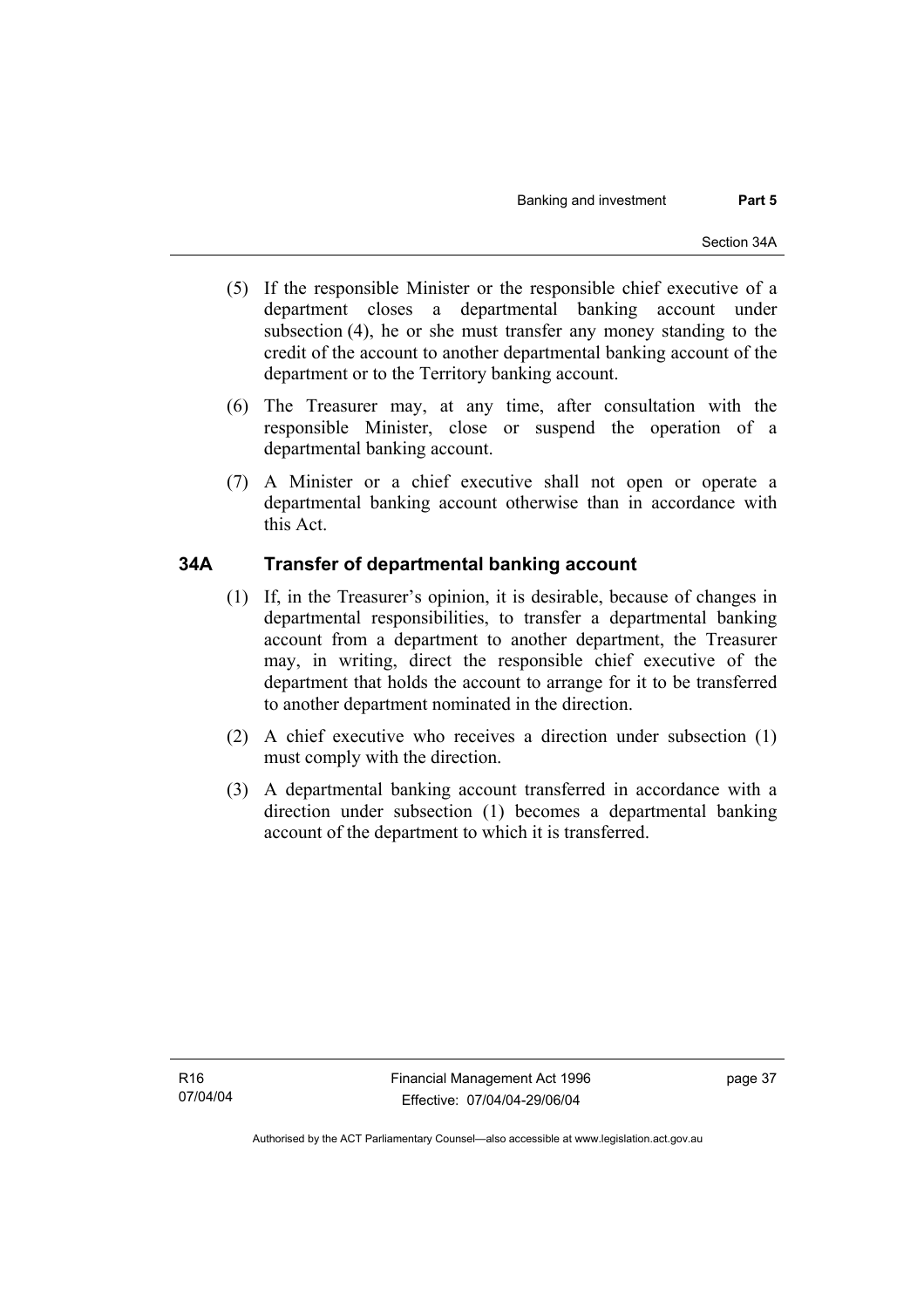#### **Part 5 Banking and investment**

Section 34B

#### **34B End of year balances of departmental banking accounts**

- (1) If at the end of a financial year amounts appropriated for a department for that financial year are held in a departmental banking account, the amounts may be applied after the end of that financial year for the purposes for which they were appropriated.
- (2) If at the end of a financial year a departmental banking account has a debit balance, the chief executive of the department shall devise and implement a scheme to recoup the amount of the deficit.

#### **35 Payments into banking accounts**

- (1) All public money is the property of the Territory.
- (2) If public money is received by a person other than for the purpose of making a payment in the course of his or her duties, the person shall take reasonable steps to safeguard the money until it is paid into a banking account in accordance with this section.
- (3) Money shall be paid into a departmental banking account of a department if the money is—
	- (a) money that may be disbursed to the department as a consequence of an appropriation; or
	- (b) a receipt relating to the operations of the department; or
	- (c) a receipt relating to the sale or disposal of assets of the Territory held by the department.
- (4) All public money, except money payable into a departmental banking account, shall be paid into the Territory banking account.
- (5) The Treasurer may issue financial management guidelines regarding the banking of public money.

Authorised by the ACT Parliamentary Counsel—also accessible at www.legislation.act.gov.au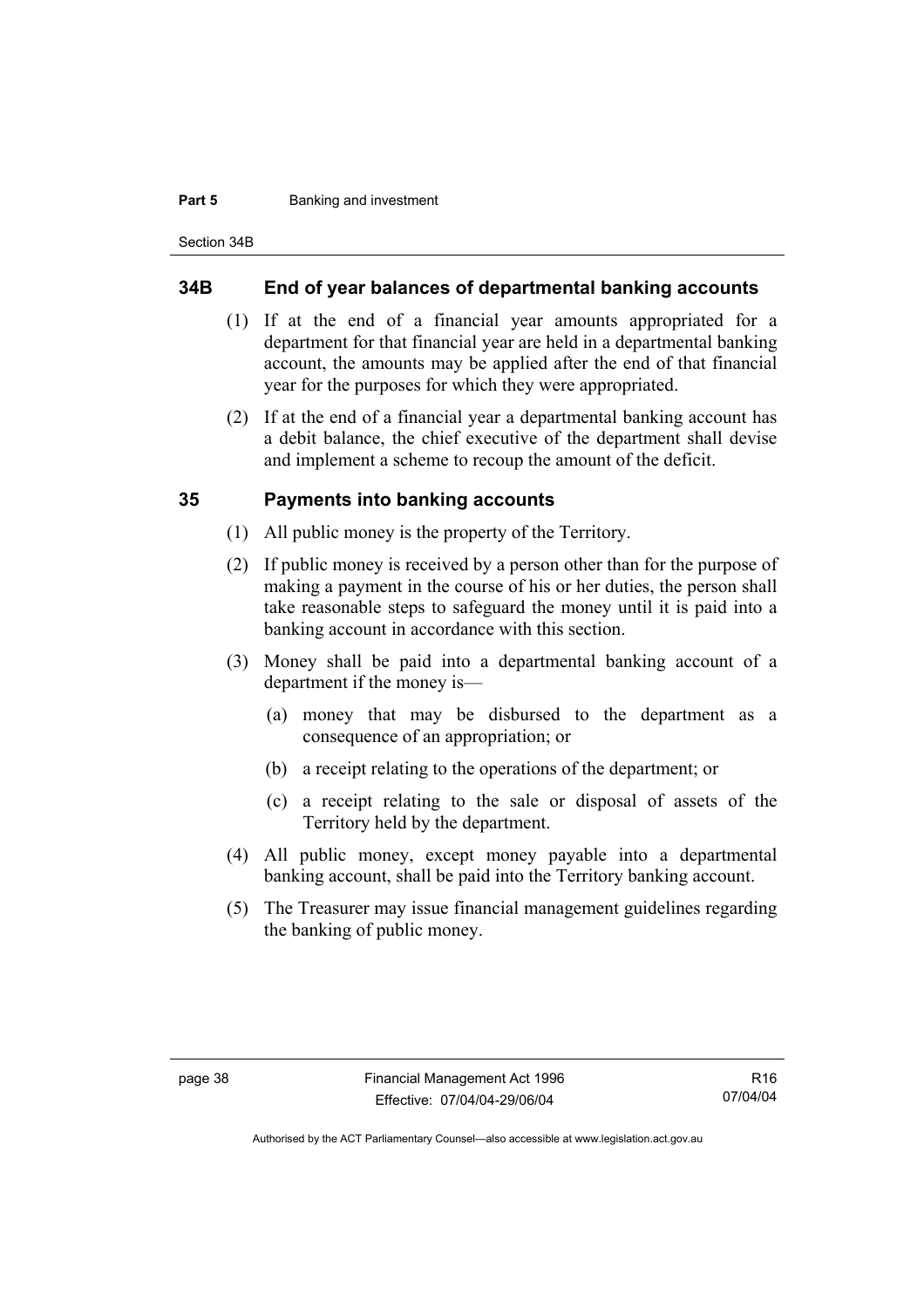## **36 Transfer following change in departmental responsibilities**

- (1) If, in the opinion of the Treasurer, it is necessary as a consequence of changes in departmental responsibilities, to transfer to another account money held in the Territory banking account or a departmental banking account, the Treasurer shall determine the amount to be transferred and direct that the transfer be made.
- (2) The Treasurer shall not exercise his or her powers under subsection (1) in relation to a departmental banking account except after consultation with the responsible Minister.

## **36A Transfers from departmental banking accounts to Territory banking account**

If, in the Executive's opinion, it is desirable for the management of the public money of the Territory to transfer an amount held in a departmental banking account to the Territory banking account, the Executive may direct that the transfer be made.

# **37 Payments from Territory banking account**

- (1) An amount must not be paid out of the Territory banking account except to a departmental banking account under an appropriation.
- (2) This section is subject to—
	- (a) the *Territory Superannuation Provision Protection Act 2000*, section 11 (2) (which is about transfers between the Territory banking account and departmental banking accounts to facilitate investment of superannuation funds); and
	- (b) this Act, section 38 (3) (which is about transfers of public money to facilitate investment); and
	- (c) this Act, section 38 (7) (which is about the payment of interest on certain investments of public money); and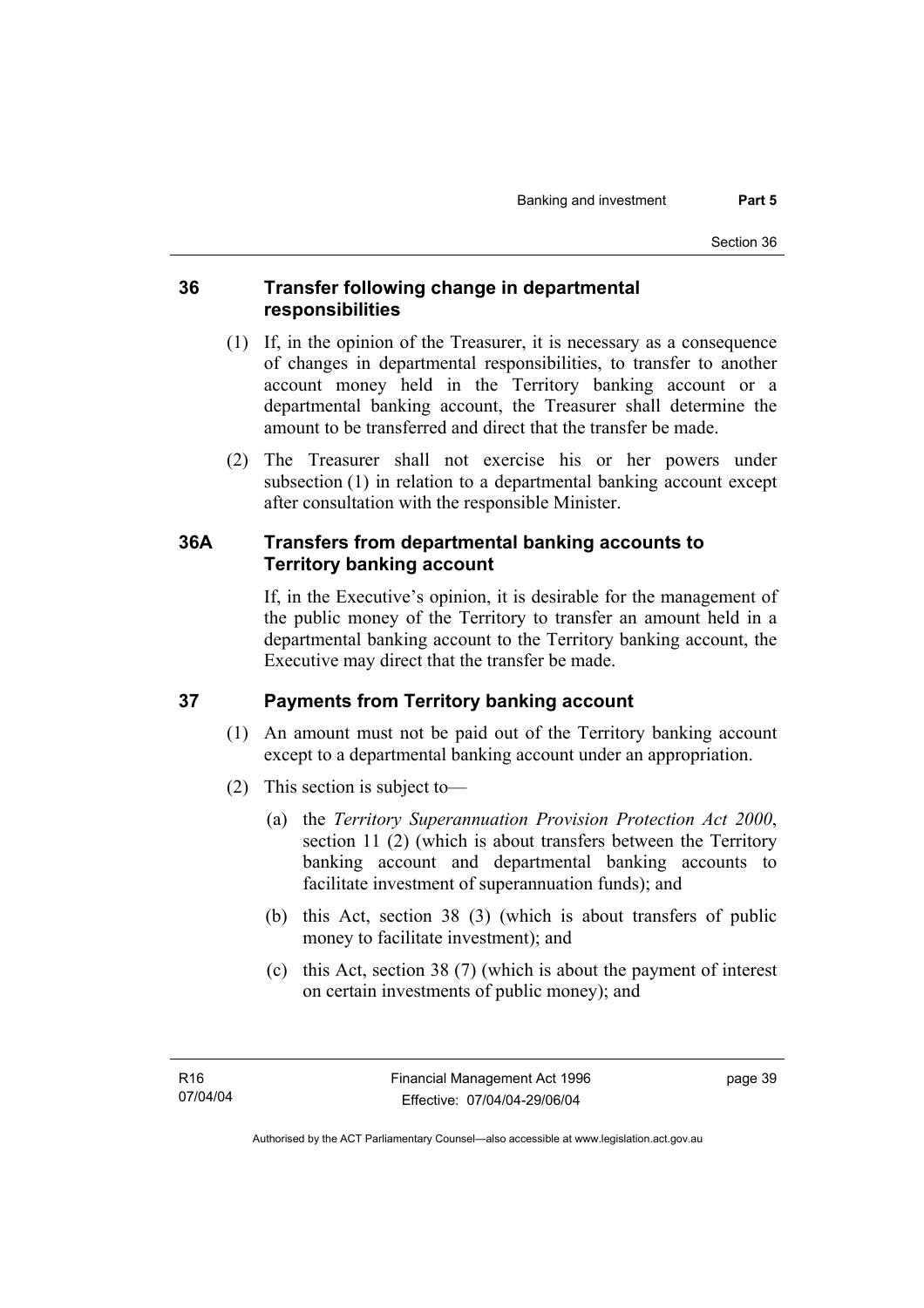#### **Part 5 Banking and investment**

Section 38

 (d) this Act, section 56 (7) (which is about transfers between the Territorybanking account and Territory authorities of interest earned on certain investments for Territory authorities).

#### **38 Investment of certain public money**

- (1) The Treasurer may invest any money held in the Territory banking account or departmental banking accounts for the period and on the terms and conditions the Treasurer considers appropriate—
	- (a) on deposit with an authorised deposit-taking institution; or
	- (b) in the purchase of a bill of exchange that is drawn or accepted by an authorised deposit-taking institution; or
	- (c) in a loan to a person who is a dealer in the short-term money market; or
	- (d) in Territory, State or Commonwealth securities; or
	- (e) in any investment prescribed under the financial management guidelines for this paragraph.
- (2) However, an investment may be made under this section only to increase or protect the financial wealth of the Territory.
- (3) Transfers of money for investment, including transfers between the Territory banking account and departmental banking accounts to facilitate investment, may be made without appropriation.
- (4) Interest received from the investment of public money under this section shall be paid to the Territory banking account.
- (5) However, if an investment of public money is made or managed for the Territory by an entity other than a department, the entity may deduct from the interest received by the entity for the investment—
	- (a) a fee charged by the entity for making or managing the investment; and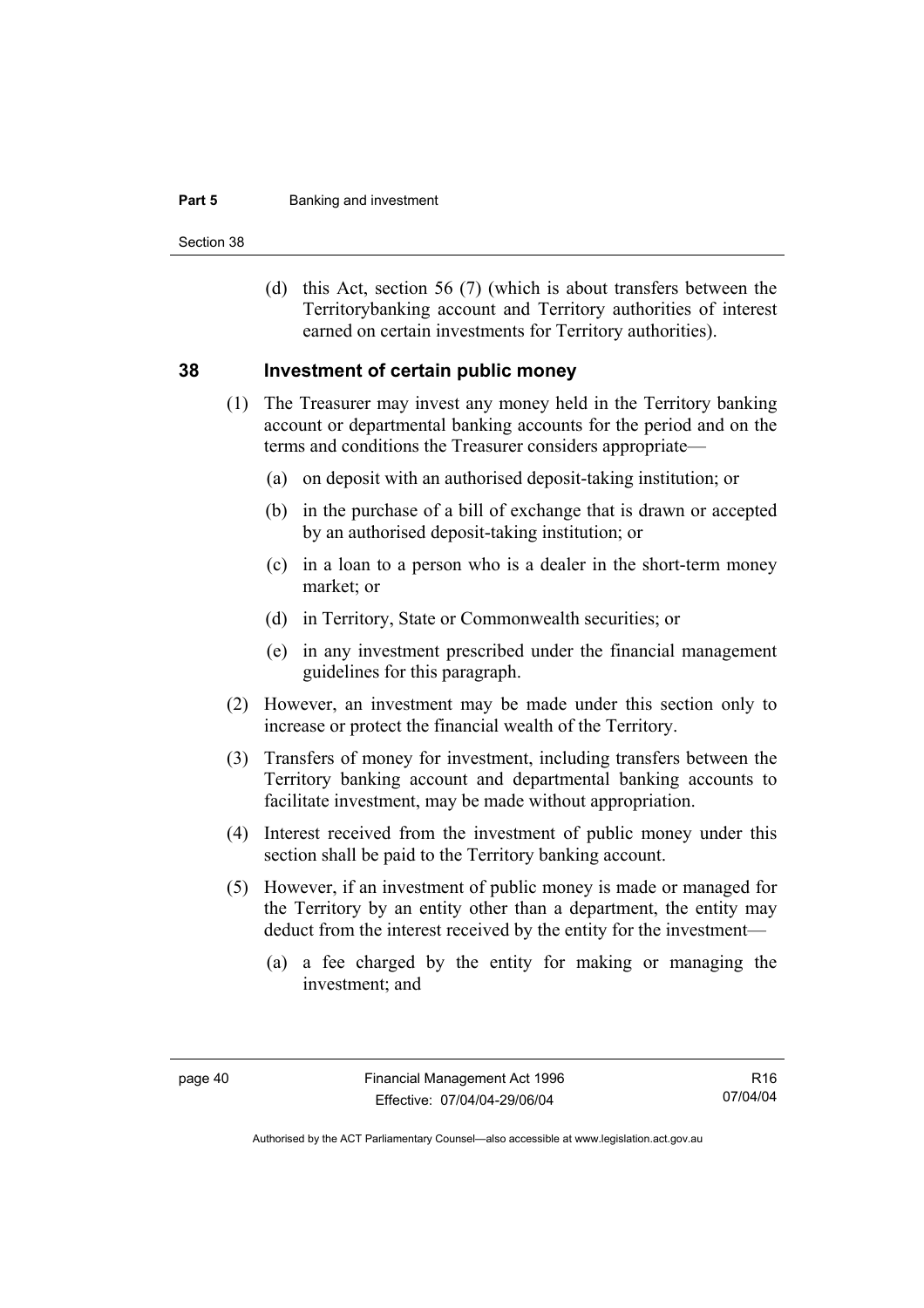- (b) expenses reasonably incurred by the entity in making or managing the investment.
- (6) The Treasurer may decide the amounts of interest from investments under this section that are to be credited to departmental banking accounts.
- (7) The amounts decided by the Treasurer may be paid from the Territory banking account without further appropriation.
- (8) However, the total of the amounts paid under subsection (7) must not exceed the total of the interest received from investments under this section.
- (9) This section does not apply to money held in a superannuation banking account.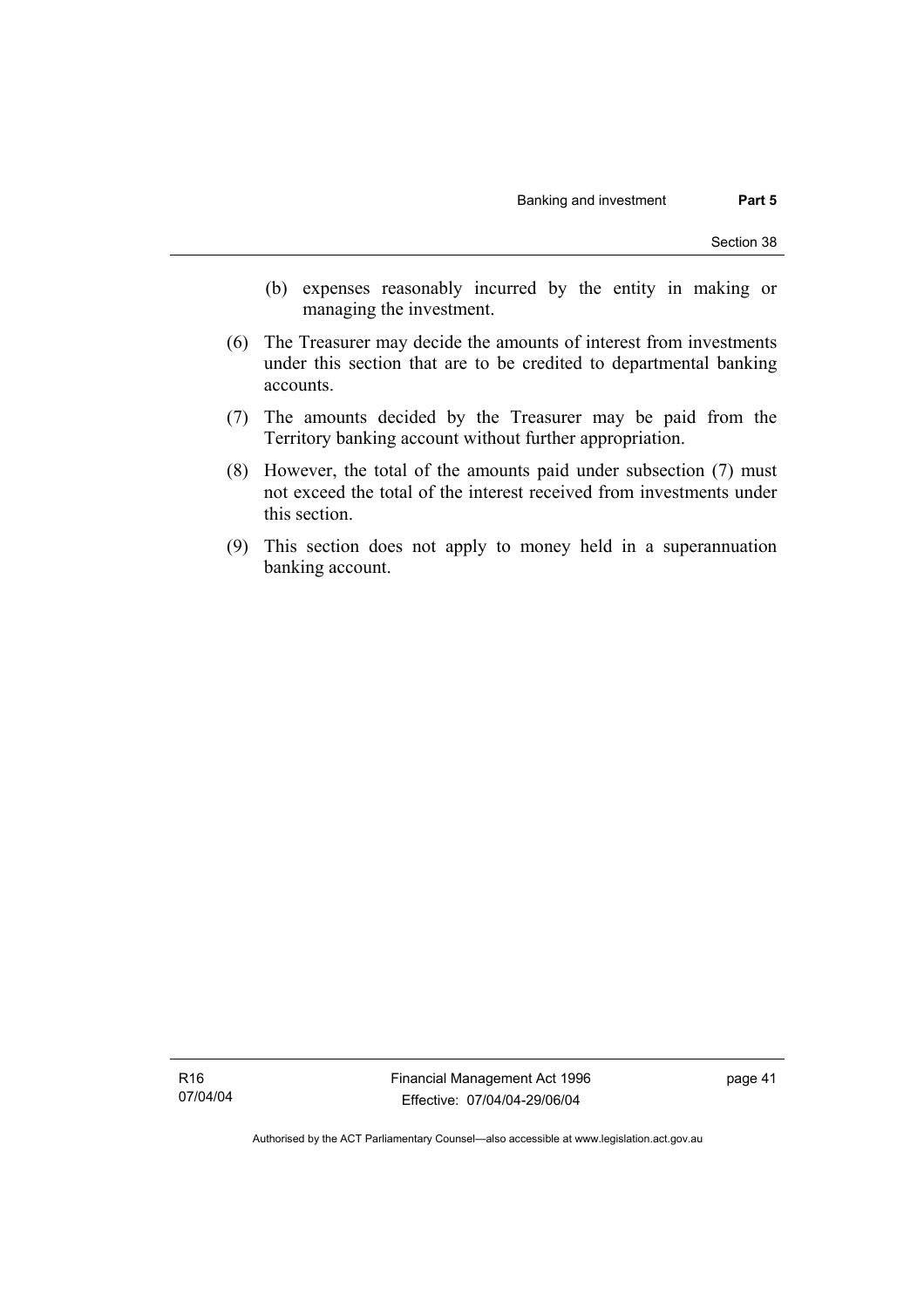#### **Part 6 Borrowing and guarantees**

Section 39

# **Part 6 Borrowing and guarantees**

#### **39 Power of Territory to borrow**

The Territory may only borrow in accordance with this Act or another law of the Territory.

#### **40 Treasurer may borrow on behalf of Territory**

The Treasurer may, on behalf of the Territory, if necessary or expedient in the public interest to do so—

- (a) borrow money; or
- (b) give security for the repayment of an amount borrowed or the payment of interest on such an amount; or
- (c) enter into a financing lease.

#### **41 Power of Territory authorities to borrow**

Despite any other Act, a Territory authority may only borrow (other than from the Territory) in accordance with this Act.

#### **42 Borrowings by Territory authorities to be approved**

- (1) A Territory authority shall not borrow unless—
	- (a) the borrowing is approved in writing by the Treasurer; and
	- (b) the terms and conditions of the borrowing include the terms and conditions (if any) specified in the approval and are otherwise consistent with the approval; and
	- (c) the borrowing is within the borrowing limits (if any) of the authority for the financial year in which the borrowing is entered into, being limits approved in writing by the Treasurer.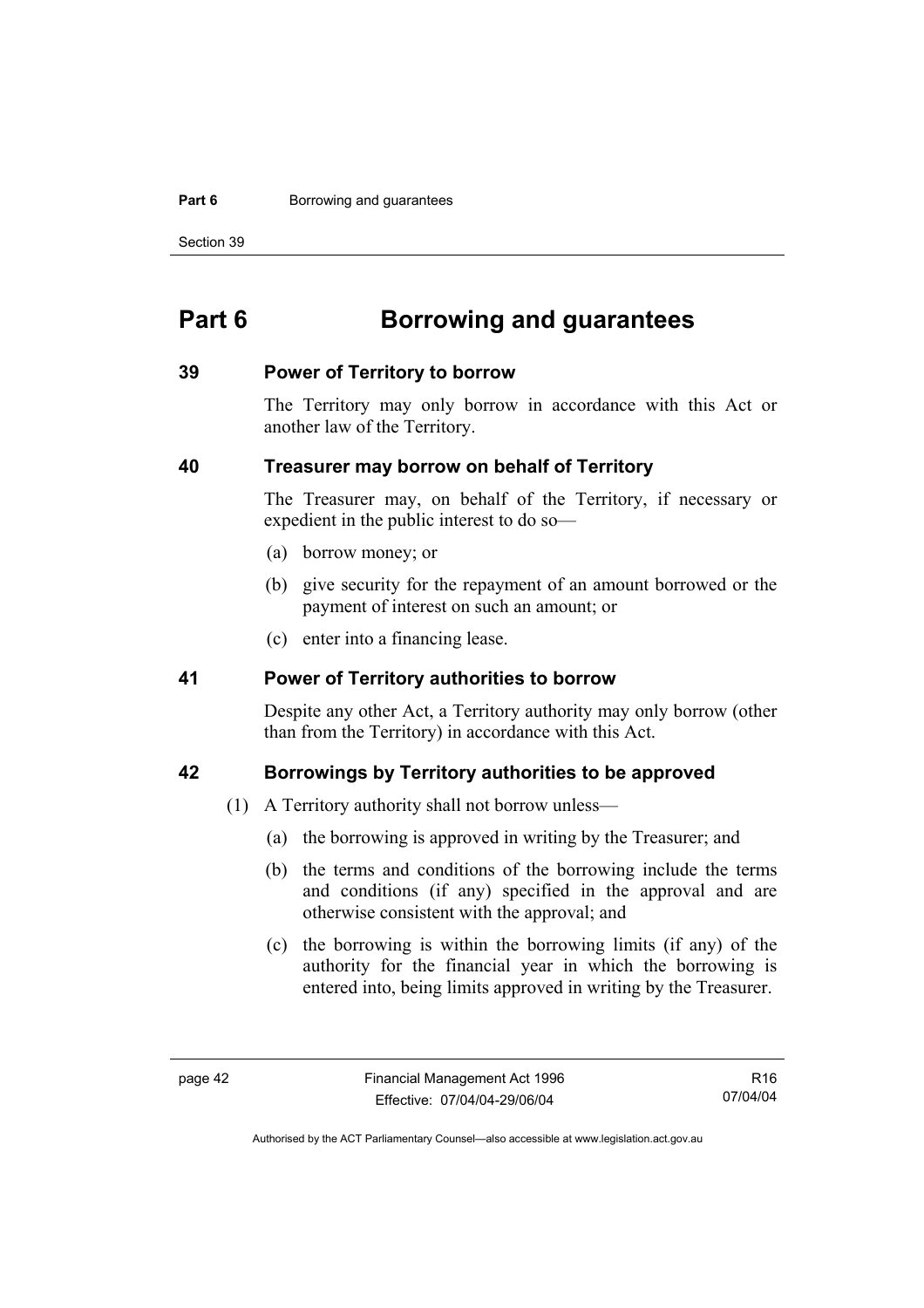(2) However, subsection (1) (a) and (b) does not apply to a loan made to a Territory authority under section 57 (1) (b).

#### **43 Territory authorities may give security**

Subject to the Treasurer's approval of the borrowing under section 42 (a), a Territory authority may give security for the repayment of an amount borrowed, or for the payment of interest on that amount, by issuing securities.

#### **44 Power to approve borrowings not delegable**

The Treasurer shall not delegate to any person his or her power under section 42 (a) to approve borrowings by Territory authorities.

## **45 Loans to be paid into Territory banking account**

Subject to this Act and any other Act, the proceeds of a loan raised on behalf of the Territory must be paid into the Territory banking account.

## **46 Payments by Treasurer**

The Treasurer may, without further appropriation, make payments needed for—

- (a) payment of interest on borrowings made for the Territory; or
- (b) repayment of borrowings made for the Territory; or
- (c) payment of the expenses of making or repaying borrowings for the Territory.

## **47 Guarantees by Territory**

- (1) The Territory may only give a guarantee for the payment of money or the performance of an obligation in accordance with this Act.
- (2) The Treasurer may approve in writing a guarantee by the Territory for the payment of money or the performance by any person of an

page 43

Authorised by the ACT Parliamentary Counsel—also accessible at www.legislation.act.gov.au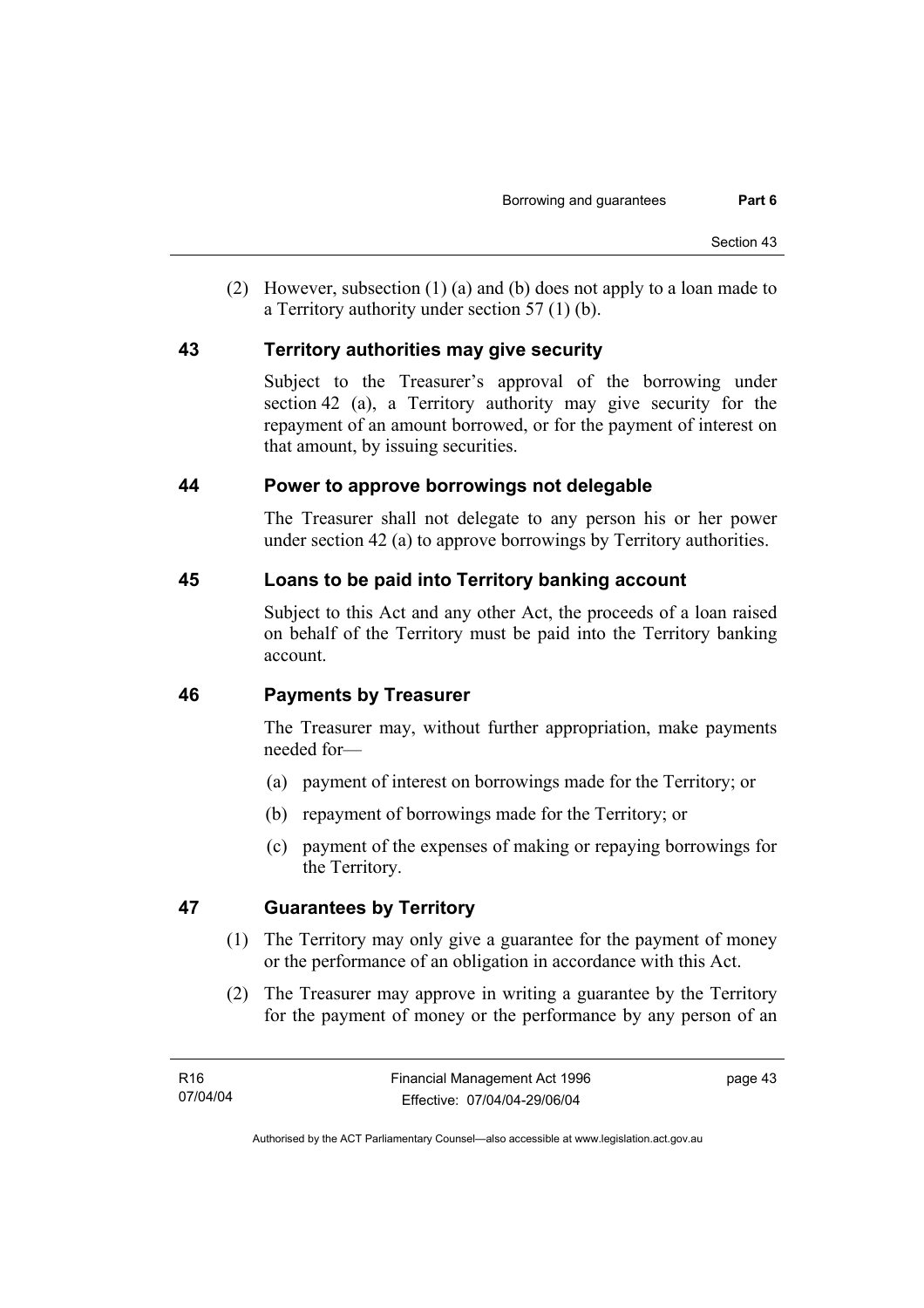#### **Part 6 Borrowing and guarantees**

Section 47

obligation under a contract, subject to any conditions the Treasurer may specify in the approval.

 (3) If the Treasurer approves a guarantee under subsection (2), the Treasurer must present a copy of the approval to the Legislative Assembly within 3 sitting days after the approval is given.

page 44 Financial Management Act 1996 Effective: 07/04/04-29/06/04

R16 07/04/04

Authorised by the ACT Parliamentary Counsel—also accessible at www.legislation.act.gov.au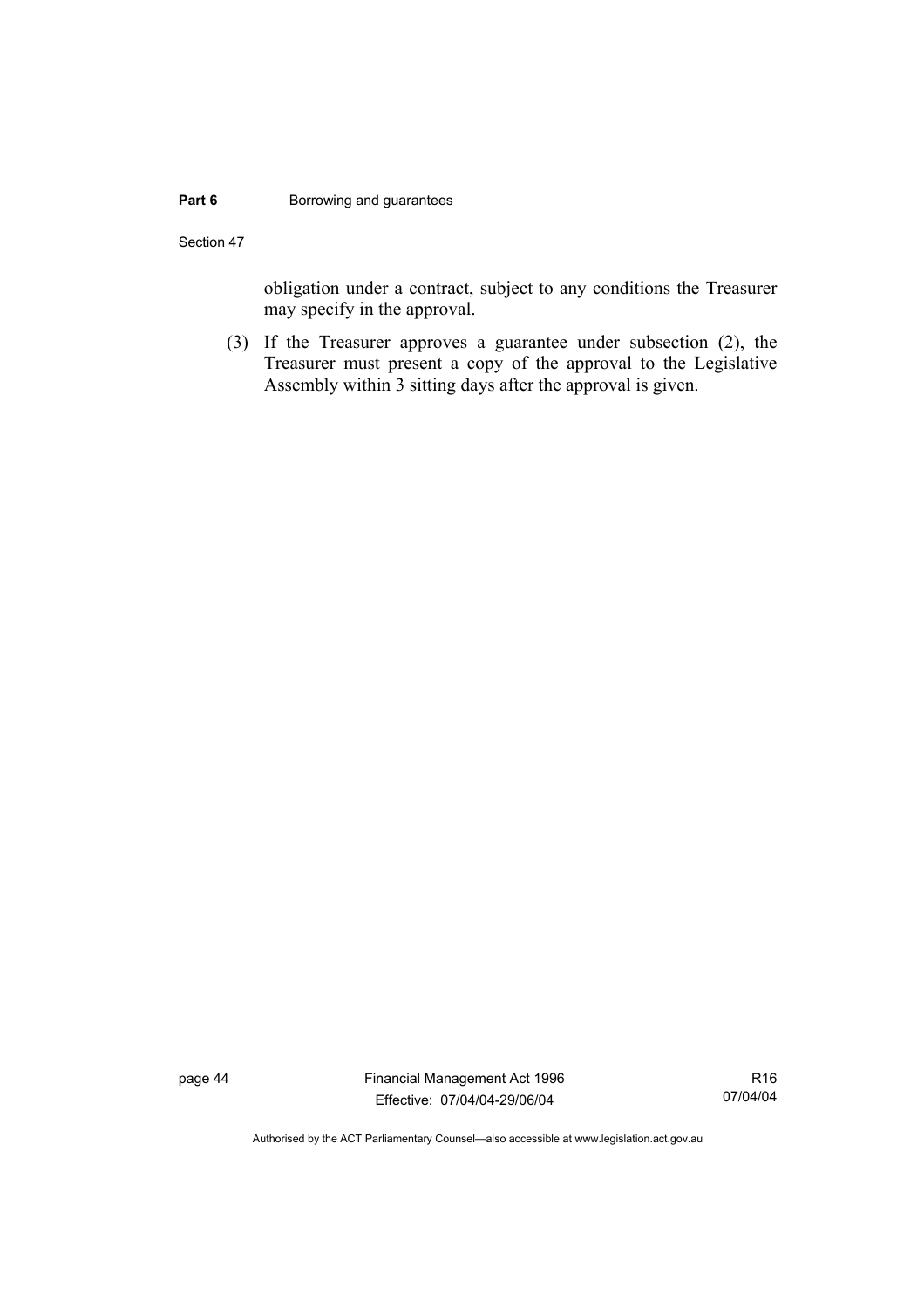# **Part 7 Trust money**

#### **49 Identity of trust money**

All trust money held by the Territory shall be accounted for separately from public money.

#### **50 Administration of trust money**

- (1) Trust money shall be administered by the appropriate department on behalf of the Territory.
- (2) The Treasurer may, in writing, specify a department as the appropriate department in relation to an amount of trust money.
- (3) In this section:

*appropriate department*, in relation to an amount of trust money, means—

- (a) except if paragraph (b) applies—the department responsible for matters or enactments that relate most closely to the purpose of the payment; or
- (b) the department specified under subsection (2).

# **51 Departmental trust banking accounts**

- (1) The responsible Minister or the responsible chief executive may open a trust banking account for the purposes of the relevant department.
- (2) A trust banking account shall be maintained by the chief executive.
- (3) A trust banking account must not, without the Treasurer's written approval, be opened or maintained otherwise than with an authorised deposit-taking institution with which an agreement is in force under section 32 (Agreement for the conduct of banking for Territory).

| R16      | Financial Management Act 1996 | page 45 |
|----------|-------------------------------|---------|
| 07/04/04 | Effective: 07/04/04-29/06/04  |         |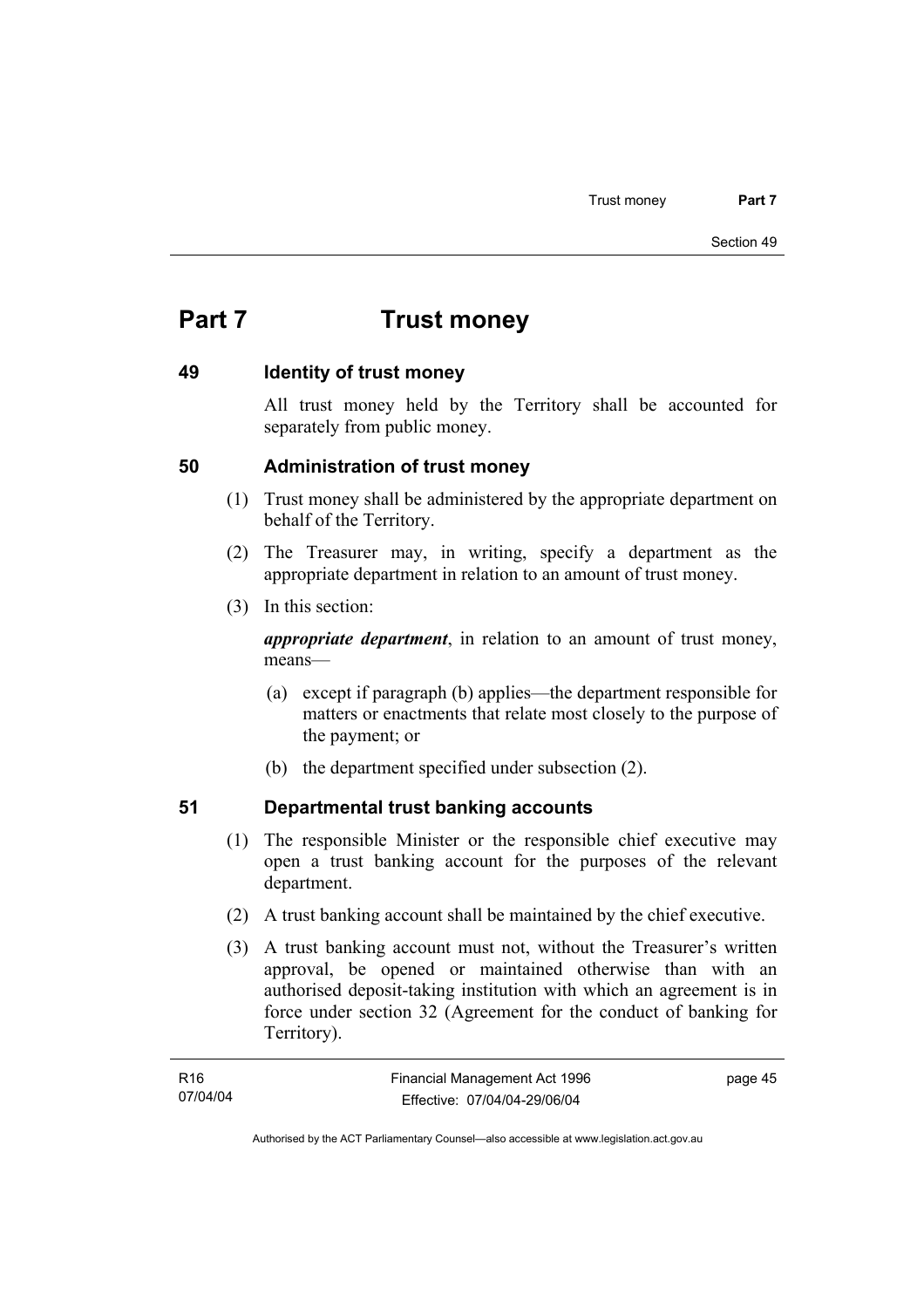#### **Part 7 Trust money**

Section 52

- (4) No money may be held in a trust banking account other than trust money.
- (5) A Minister or a chief executive shall not open or operate a trust banking account otherwise than in accordance with this Act.

#### **52 Transfers between banking accounts**

- (1) Money may only be transferred between a trust banking account and the Territory banking account—
	- (a) to facilitate investment of the trust money; or
	- (b) to make a payment required by section 53A (6).
- (2) Money may be transferred between trust banking accounts to facilitate investment of trust money.

#### **53 Investment of trust money**

The Treasurer may invest trust money as if the Treasurer were a trustee under the *Trustee Act 1925.*

#### **53A Unclaimed trust money**

- (1) For this section, money held in a trust banking account is unclaimed trust money if—
	- (a) not less than 6 years has elapsed since the date the money became payable; and
	- (b) during that period, no person entitled to the money has requested that the money be paid to him or her or according to his or her direction.
- (2) If on 1 January in any year a trust banking account contains unclaimed trust money, the chief executive responsible for maintaining the account shall, on or before 31 January next following, give to the Treasurer a statement of all unclaimed trust money held in the account.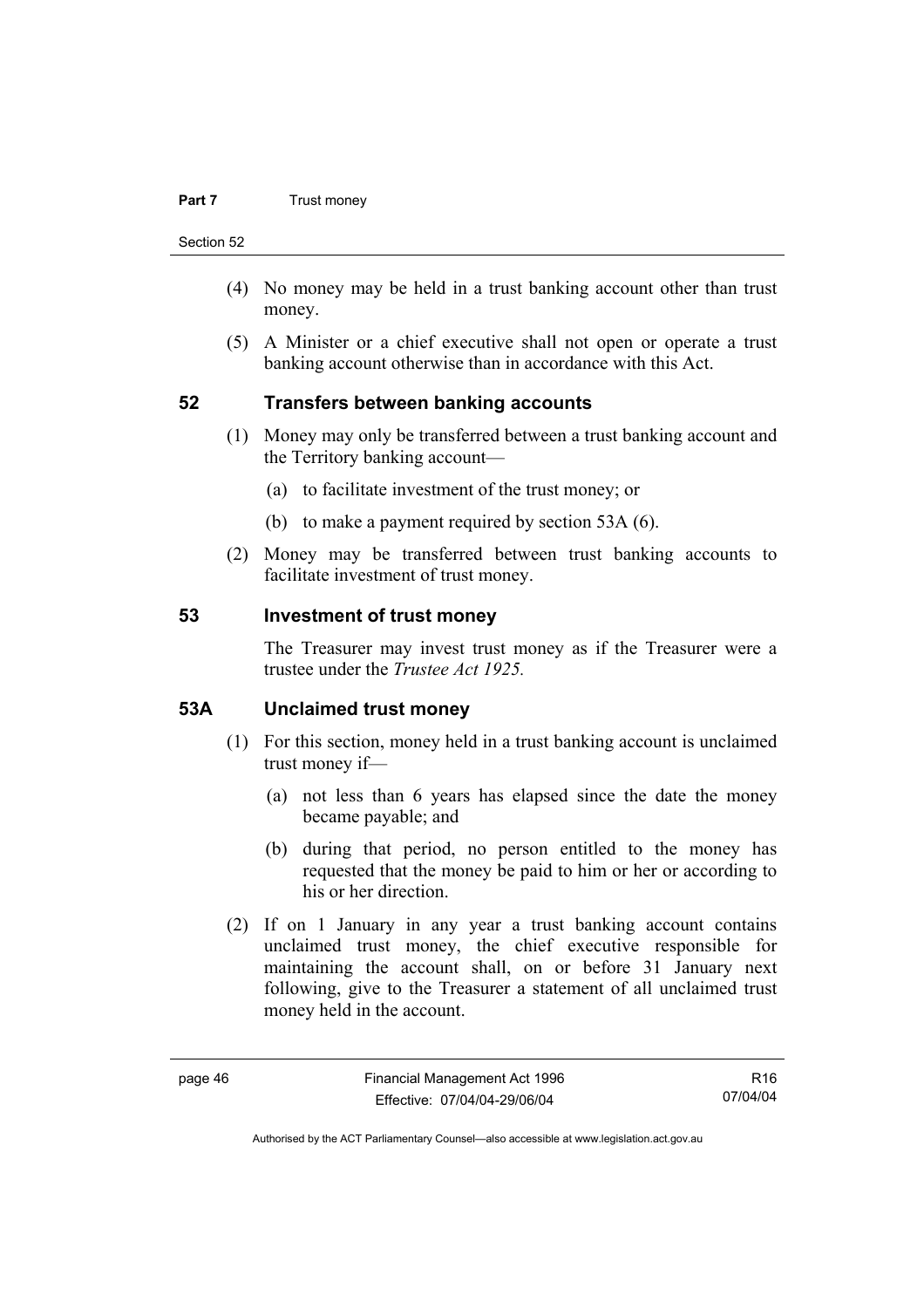- (3) The statement shall set out—
	- (a) the name, and last-known address, of each person entitled to unclaimed trust money held in the account; and
	- (b) the amount of the trust money to which each of those persons is entitled; and
	- (c) the authorised deposit-taking institution, and the branch of the institution, with which the trust money is held.
- (4) The statement is a notifiable instrument.

*Note* A notifiable instrument must be notified under the *Legislation Act 2001*.

- (5) The chief executive must also publish the statement in a newspaper published in the ACT.
- (6) The total amount shown in the statement shall be paid into the Territory banking account when the statement is given to the Treasurer and, on being paid into that account, shall become public money of the Territory.
- (7) A person who claims to be entitled to any money paid into the Territory banking account in accordance with subsection (6) may apply to the Treasurer for a payment of an amount equal to the money to which he or she is entitled.
- (8) The Treasurer must consider each application and either refuse it or approve it completely or partly.
- (9) The Treasurer must give the applicant written notice of his or her decision.
- (10) A payment approved by the Treasurer under subsection (8) may be made whether or not an appropriation is available for the purpose.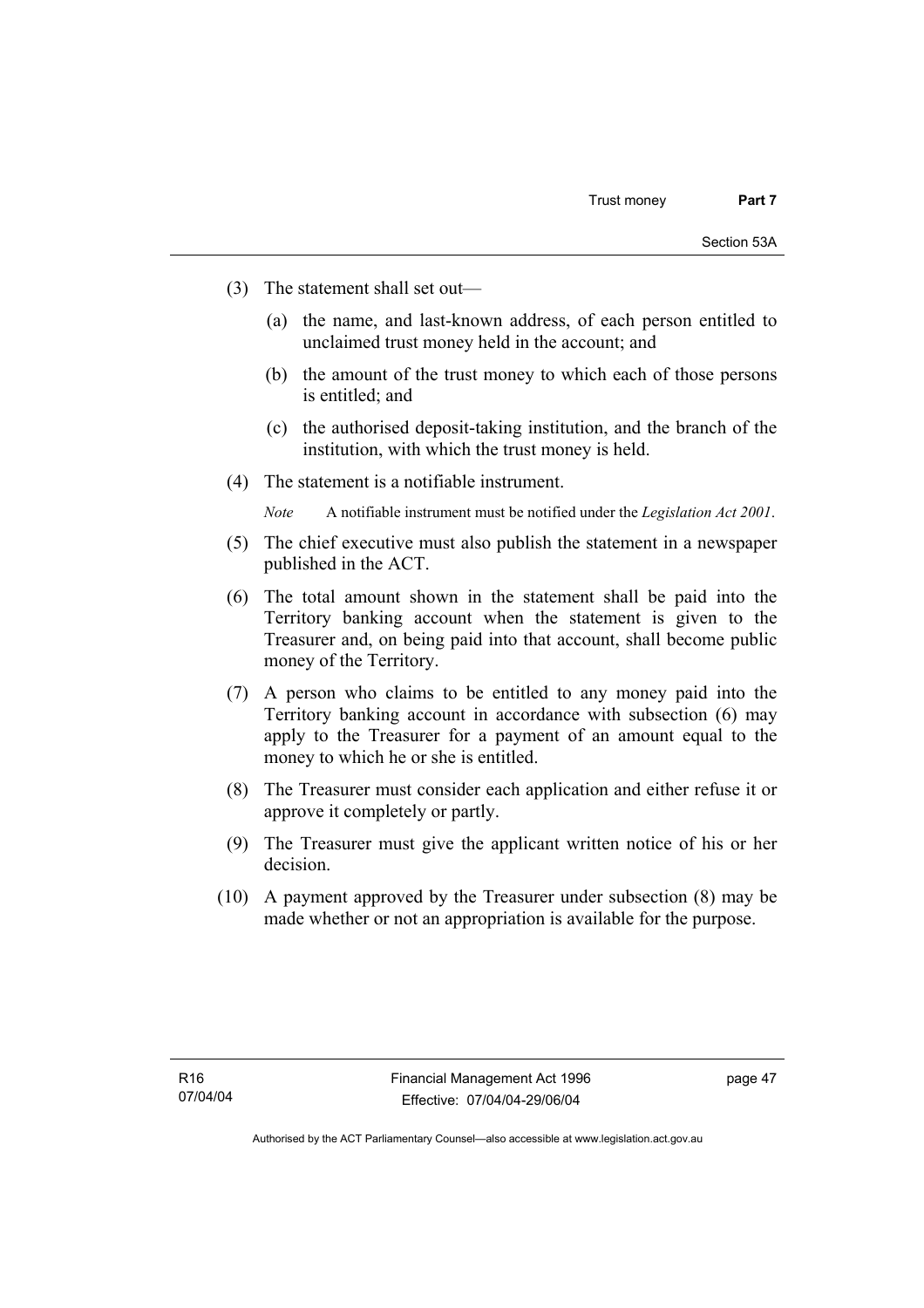#### **Part 7** Trust money

Section 53B

#### **53B Review of decisions**

Application may be made to the administrative appeals tribunal for a review of a decision of the Treasurer under section 53A (8) refusing an application completely or partly.

#### **53C Notification of decisions**

A notice given under section 53A (9) shall be in accordance with the requirements of the code of practice in force under the *Administrative Appeals Tribunal Act 1989*, section 25B (1).

page 48 Financial Management Act 1996 Effective: 07/04/04-29/06/04

R16 07/04/04

Authorised by the ACT Parliamentary Counsel—also accessible at www.legislation.act.gov.au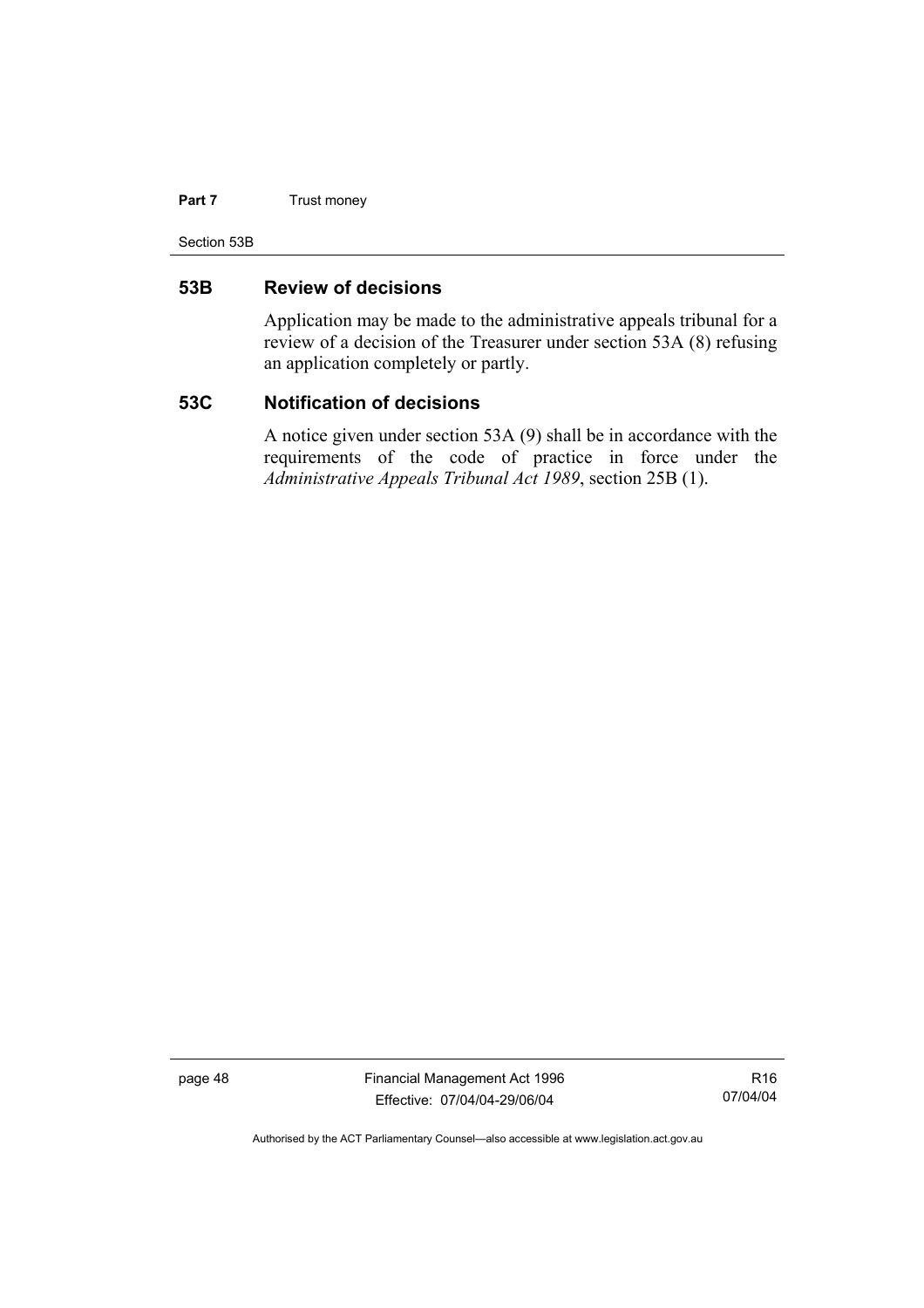# **Part 8 Financial provisions relating to Territory authorities**

#### **54 Responsibilities of chief executive officers**

- (1) The chief executive officer of a Territory authority is responsible, under the responsible Minister, for the efficient and effective financial management of the authority.
- (2) Subsection (1) has effect in relation to the chief executive officer of a Territory authority subject to the Act by which the authority was established.
- (3) The chief executive officer of a Territory authority shall be responsible, under the responsible Minister, for ensuring—
	- (a) that the expenses incurred by the authority are properly authorised; and
	- (b) that the operations of the authority during a financial year give a financial result at the end of the year that is in accordance with the estimates contained in the statement of intent of the authority for that year; and
	- (c) that the payments made by the authority are properly authorised and correctly made; and
	- (d) that the officers and staff of the authority comply with the requirements of this Act and the financial management guidelines; and
	- (e) that proper accounts and records are kept of the transactions and affairs of the authority in accordance with generally accepted accounting practice; and
	- (f) that adequate control is maintained over the assets of the authority and assets in the control of the authority; and

page 49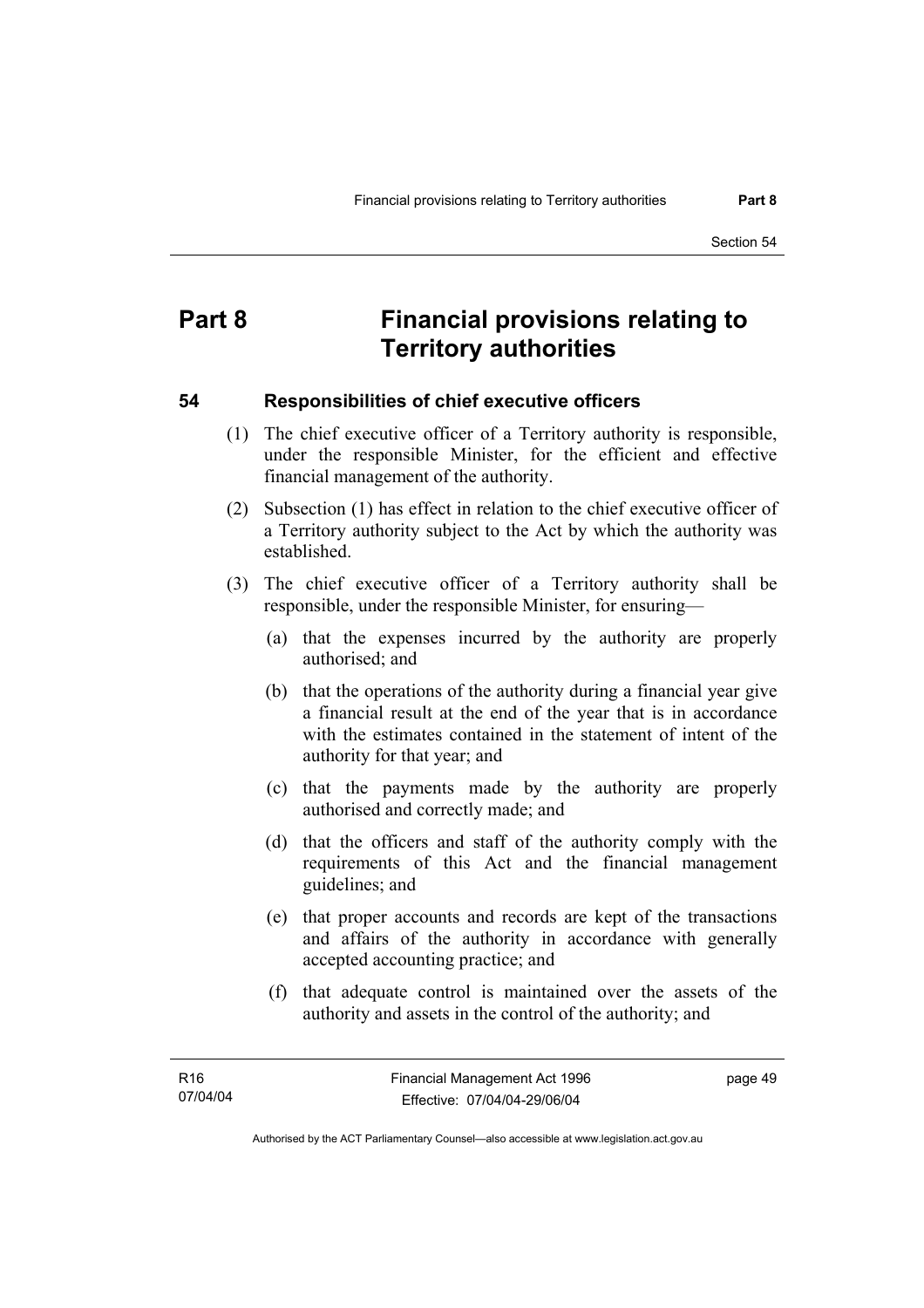(g) that adequate control is maintained over the incurring of liabilities by the authority.

#### **55 Banking accounts**

- (1) A Territory authority may open 1 or more banking accounts for the purposes of the authority.
- (2) A Territory authority shall at all times maintain at least 1 banking account.
- (3) A banking account of a Territory authority must not, without the Treasurer's written approval, be opened or maintained otherwise than with an authorised deposit-taking institution with which an agreement is in force under section 32 (Agreement for the conduct of banking for Territory).

#### **56 Investment**

- (1) Funds not immediately required for the purposes of a Territory authority may be invested—
	- (a) on deposit with an authorised deposit-taking institution; or
	- (b) in Territory, State or Commonwealth securities; or
	- (c) by the Treasurer, for the Territory authority, in an investment mentioned in section 38 (1) (a) to (e); or
	- (d) in any investment prescribed under the financial management guidelines for this paragraph.
- (2) However, the funds of a Territory authority may only be invested under this section to increase or protect the financial wealth of the authority.
- (3) Transfers between the Territory banking account and the banking account of a Territory authority to facilitate investments may be made without appropriation.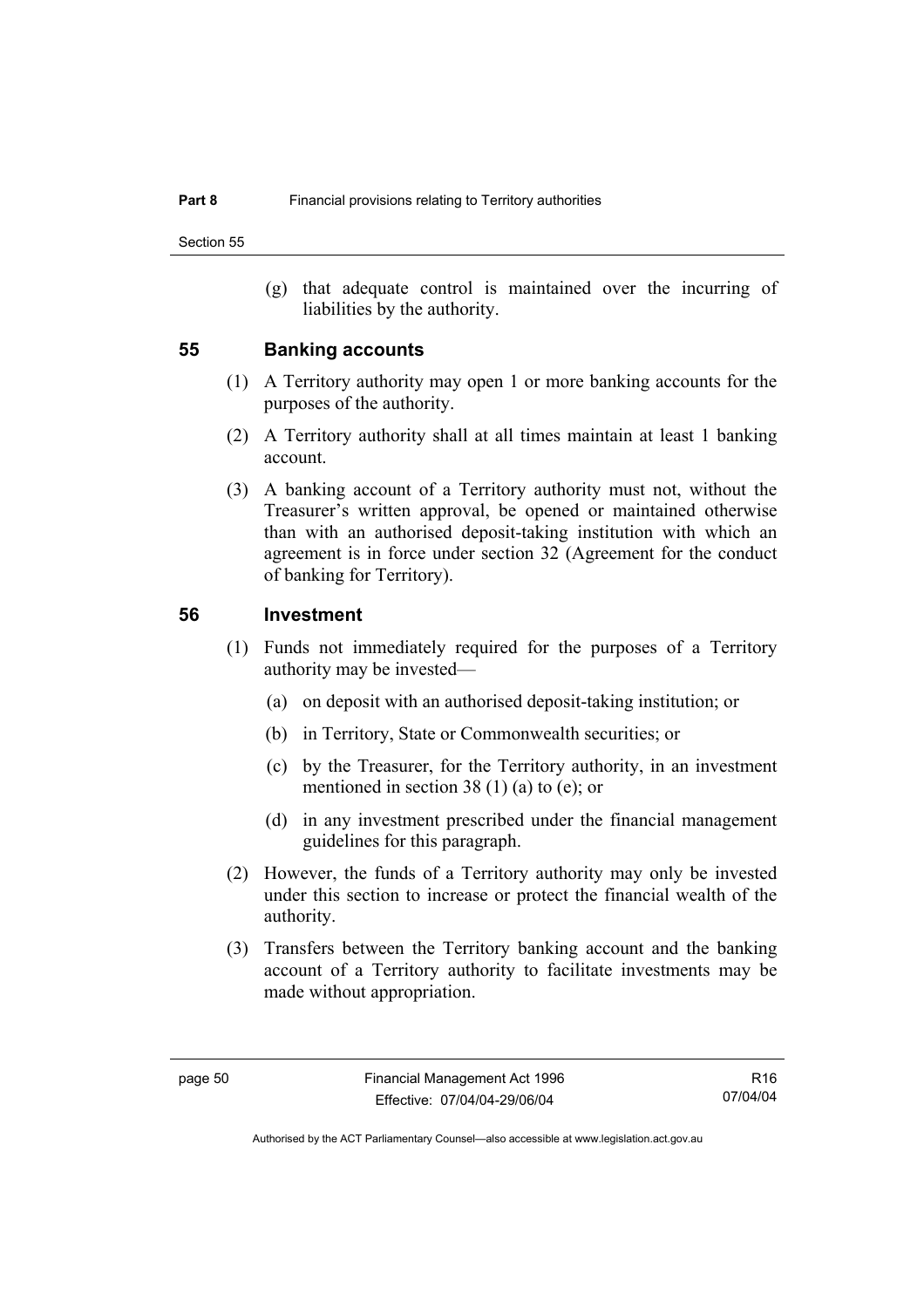- (4) Interest received by the Treasurer for the investment of funds of a Territory authority must be paid to the Territory authority.
- (5) However, if an investment of funds of a Territory authority is made or managed by a department, the department may deduct from the interest received by the department for the investment—
	- (a) a fee charged by the department for making or managing the investment; and
	- (b) expenses reasonably incurred by the department in making or managing the investment.
- (6) Interest that is to be paid to a Territory authority under subsection (4) may be paid direct to the Territory authority or through the Territory banking account.
- (7) If interest to be paid to a Territory authority is paid into the Territory banking account under subsection (6), the interest may be paid to the authority from that account without further appropriation.
- (8) This section does not apply to money held on trust by a Territory authority.

## **57 Borrowing**

- (1) The Treasurer may—
	- (a) borrow money on behalf of a Territory authority; or
	- (b) lend public money to a Territory authority;

on the terms and conditions the Treasurer considers appropriate.

- (2) Borrowing may be secured by the authority's assets approved by the Treasurer for this section.
- (3) A Territory authority may only arrange an overdraft or credit facility with the written approval of the Treasurer.
- (4) A loan under subsection (1) (b) may be made only from—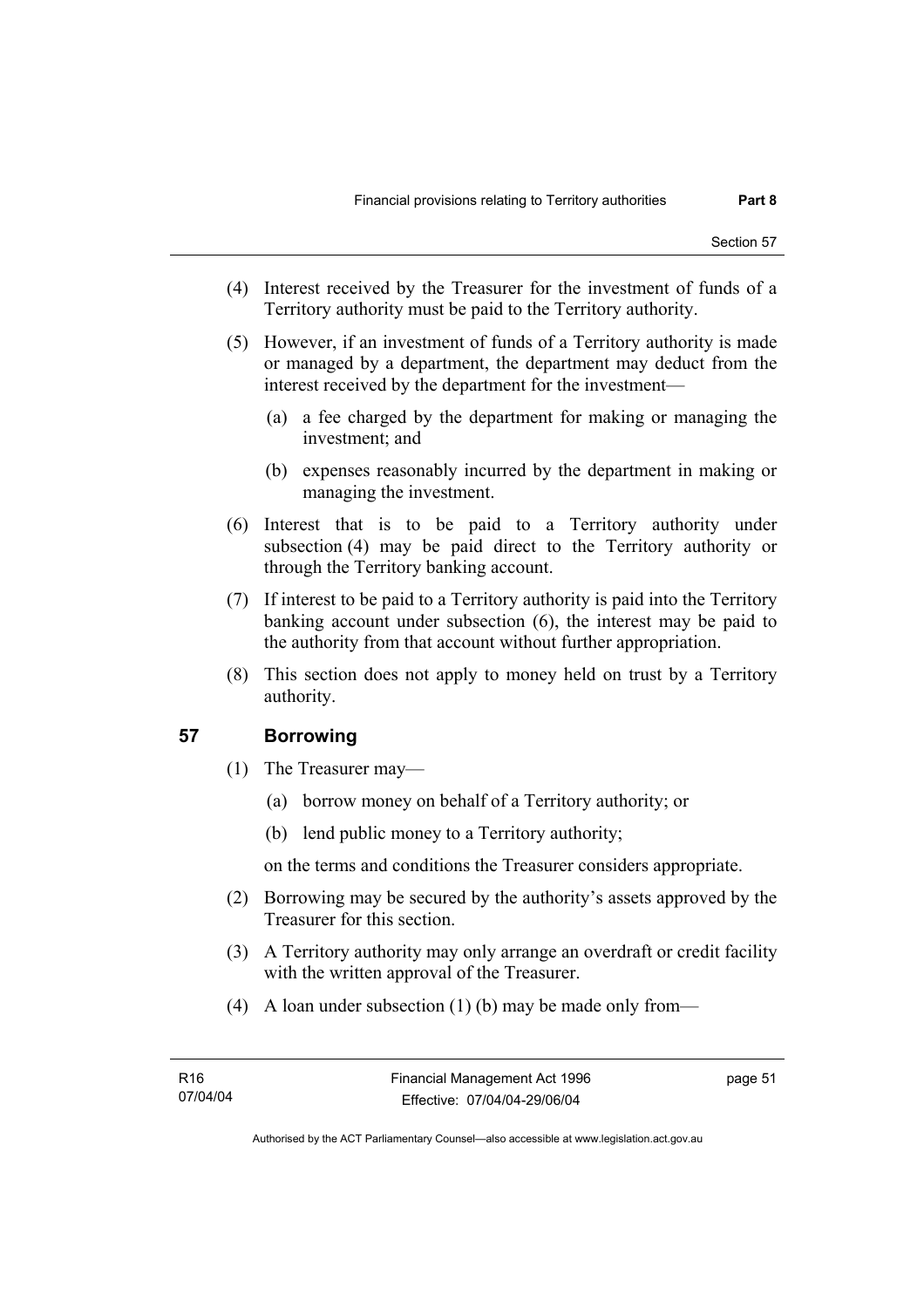Section 58

- (a) money appropriated for the purpose of making the loan; or
- (b) money appropriated for purposes that include the making of the loan.

#### **58 Statements of intent**

- (1) A Territory authority shall, in relation to each financial year, provide to the Treasurer a statement of intent.
- (2) A statement of intent shall be in the form the Treasurer requires and be provided to the Treasurer within the period the Treasurer specifies.
- (3) A statement of intent must include—
	- (a) the financial statements required under the financial management guidelines; and
	- (b) a statement of the objectives of the authority for the year; and
	- (c) a statement of the nature and scope of the activities to be carried out by the authority during the year; and
	- (d) the performance criteria and other measures by which the performance of the authority may be assessed against its objectives for the year; and
	- (e) any other information the Treasurer directs.

#### **59 Annual financial statements**

- (1) A Territory authority shall, as soon as practicable after the end of each financial year, prepare annual financial statements relating to its operations during the year.
- (2) The annual financial statements shall be prepared in accordance with generally accepted accounting practice and in a form that facilitates a comparison between the financial operations of the authority during the year and the estimates of those operations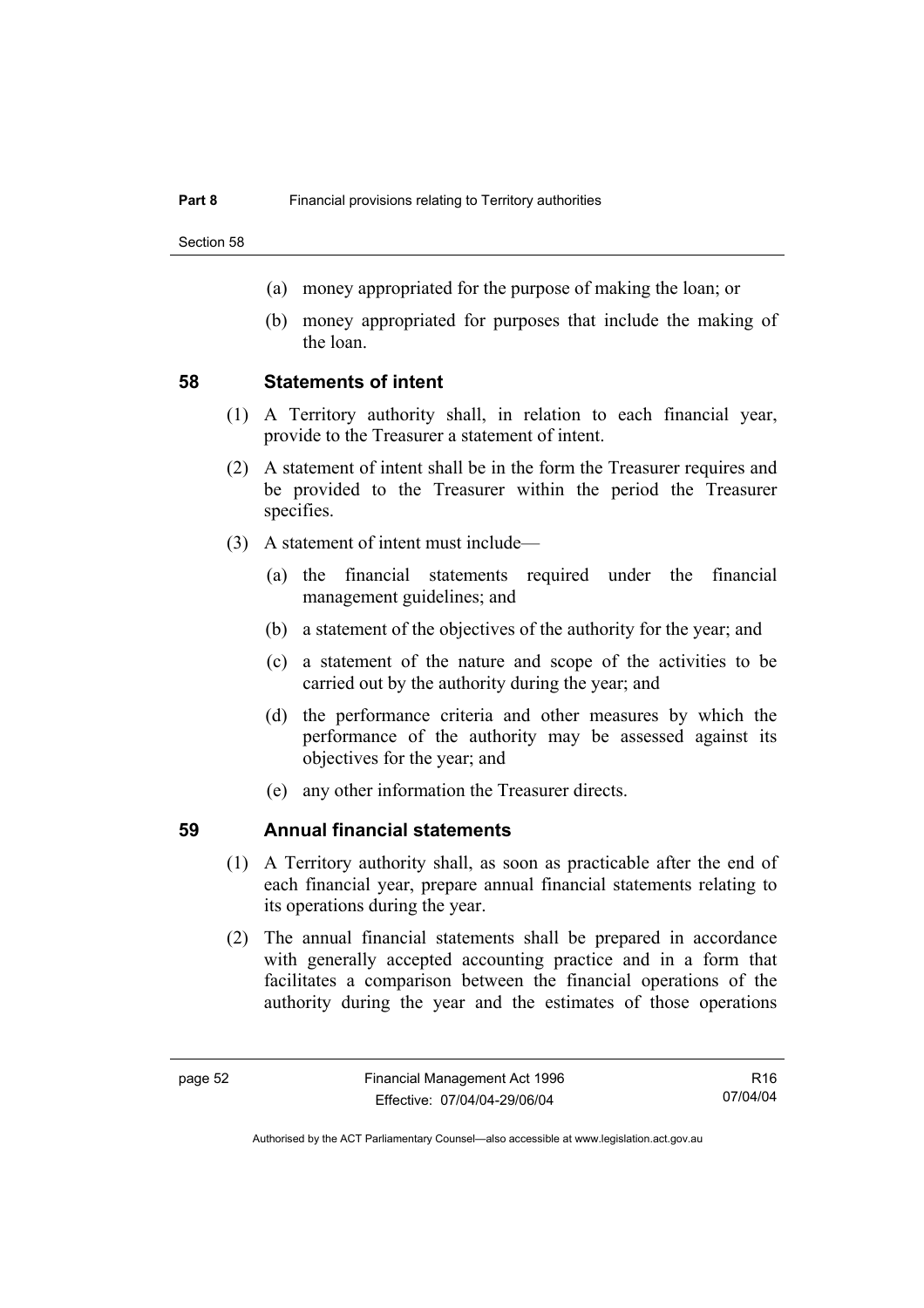contained in the statement of intent for the year that was provided by the authority under section 58.

- (3) The annual financial statements must include—
	- (a) the financial statements required under the financial management guidelines; and
	- (b) a statement of the performance of the authority in meeting the objectives set out in the statement of intent for the year provided by the authority under section 58; and
	- (c) any other statements necessary to fairly reflect the financial operations of the authority during the year and its financial position at the end of the year.
- (4) The statement of performance under subsection (3) (b) must assess the performance of the authority in meeting the objectives included in the statement of intent by reference to the performance criteria and other measures included in that statement in accordance with section 58 (3) (d).

## **60 Responsibility for annual financial statements**

- (1) Annual financial statements of a Territory authority shall have endorsed on them, or attached to them, a statement of responsibility signed by the chief executive officer of the authority.
- (2) A statement of responsibility shall comprise—
	- (a) a statement of the chief executive officer's responsibility for the preparation of the financial statements and the judgments exercised in preparing them; and
	- (b) a statement that, in the opinion of the chief executive officer, the financial statements fairly reflect the financial operations and service performance of the authority during the year to which they relate and the financial position of the authority at the end of the year.

page 53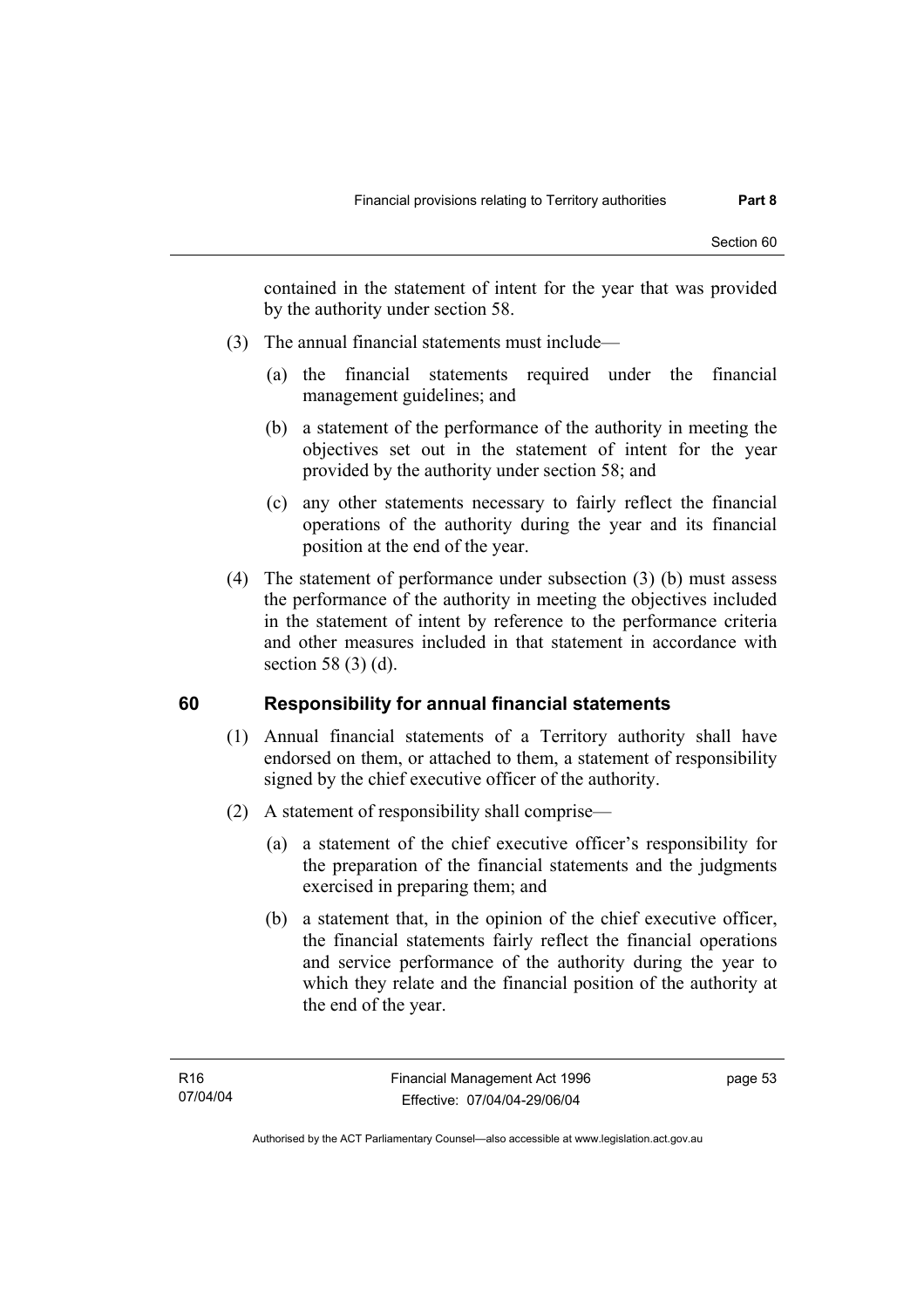Section 61

#### **61 Audit of annual financial statements**

- (1) The chief executive of a Territory authority must, within the prescribed period after the end of a financial year, give the auditor-general a copy of the financial statements of the authority for the year.
- (2) The copy of the financial statements given to the auditor-general under subsection (1) must have endorsed on them, or attached to them, a signed copy of the statement of responsibility made for the financial statements under section 60.
- (3) The auditor-general must give the chief executive officer an audit opinion about the financial statements as soon as practicable after the auditor-general receives them.

#### **62 Presentation of annual financial statements**

- (1) If, under section 61 (2), the chief executive officer of a Territory authority receives an audit opinion about annual financial statements of the authority, he or she shall, within 7 days after receiving the opinion, give the responsible Minister of the authority—
	- (a) a copy of the annual financial statements; and
	- (b) a copy of the audit opinion.
- (2) The responsible Minister must present each document mentioned in subsection (1) (a) and (b) to the Legislative Assembly within 6 sitting days after the day the Minister receives the documents.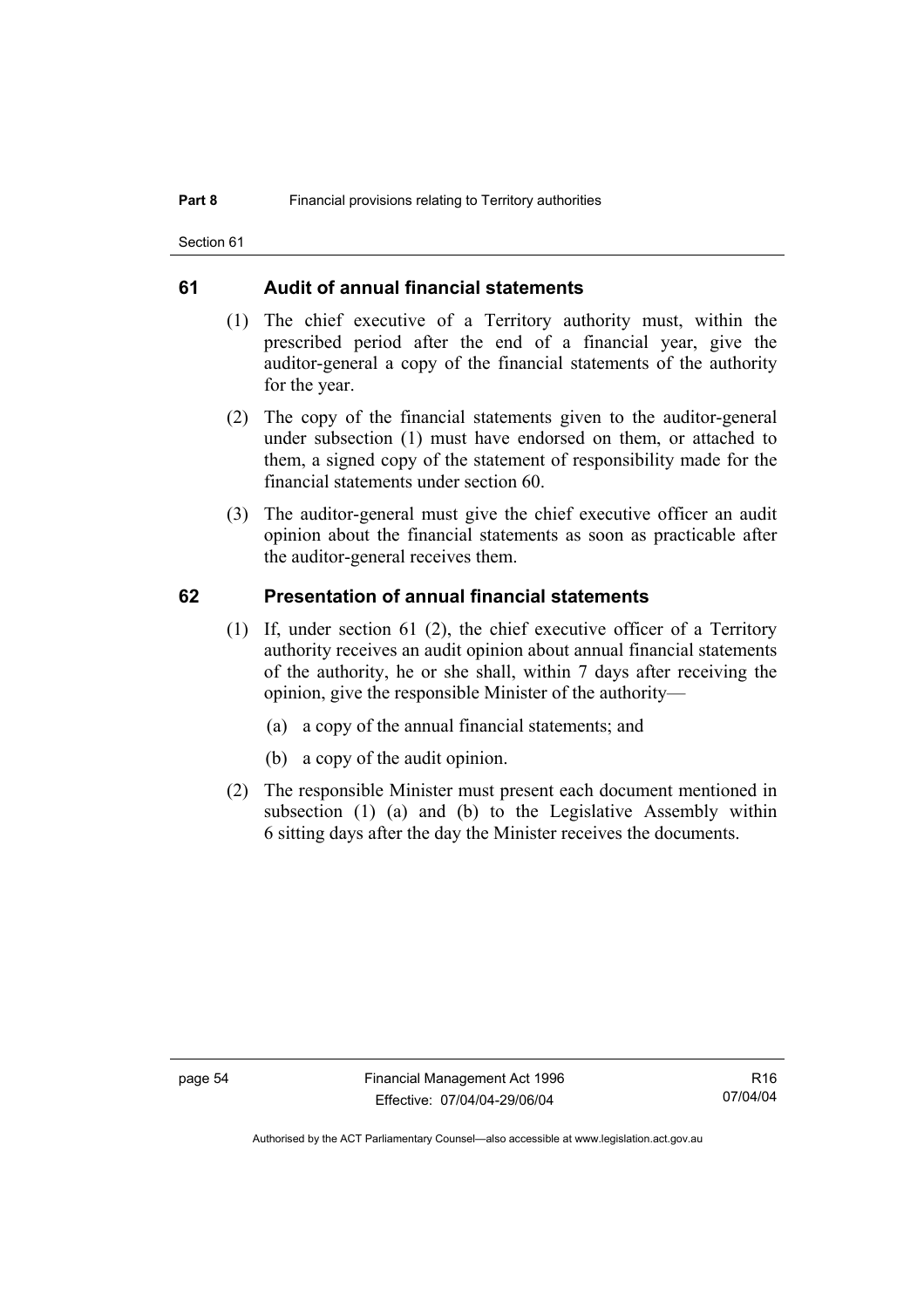## **63 Interim financial statements**

- (1) The Treasurer may, in writing, direct the chief executive officer of a Territory authority to provide the responsible Minister of the authority with financial or other statements relating to the authority—
	- (a) for each month of the year; or
	- (b) for each period of 3 months ending on 30 September, 31 December, 31 March or 30 June.
- (2) A chief executive officer of a Territory authority who receives a direction under subsection (1) shall prepare the statements specified in the direction and give them to the responsible Minister within the period specified in the direction.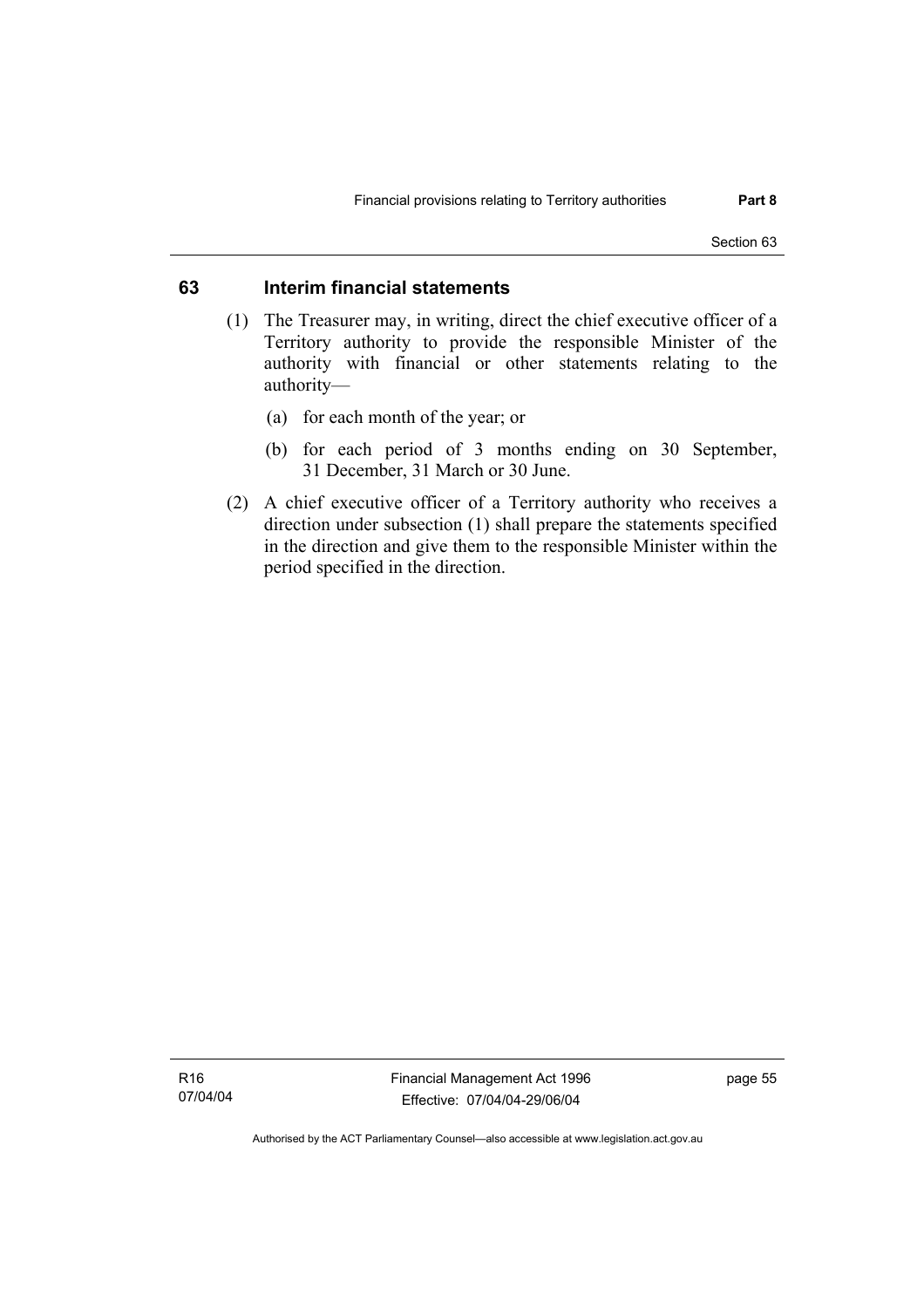#### **Part 9** Miscellaneous

Section 64

# **Part 9 Miscellaneous**

#### **64 Act of grace payments**

- (1) If the Treasurer considers it appropriate to do so because of special circumstances, he or she may authorise the payment by a department of an amount to a person (the *payee*) although the payment of that amount (the *relevant amount*) would not otherwise be authorised by law or required to meet a legal liability.
- (2) The authorisation may provide for the relevant amount to be paid  $by-$ 
	- (a) more than 1 instalment and on the dates specified in the authorisation; or
	- (b) periodical payments of an amount, and for the period, specified in the authorisation.
- (3) An authorisation may be expressed to be subject to conditions to be complied with by the payee.
- (4) If a condition is contravened, the Treasurer may by written notice addressed to the last-known address of the payee require the payee, within 30 days of receipt of the notice, to pay an amount equal to all or part of the relevant amount.
- (5) If the payee does not pay the amount specified in the notice under subsection (4), the amount may be recovered by the Territory as a debt.
- (6) If the payment of an amount by a department is authorised under this section, the Treasurer shall—
	- (a) direct that the amount be paid from an appropriate appropriation for the department specified by the Treasurer; or
	- (b) authorise payment of the amount under section 18; or

Authorised by the ACT Parliamentary Counsel—also accessible at www.legislation.act.gov.au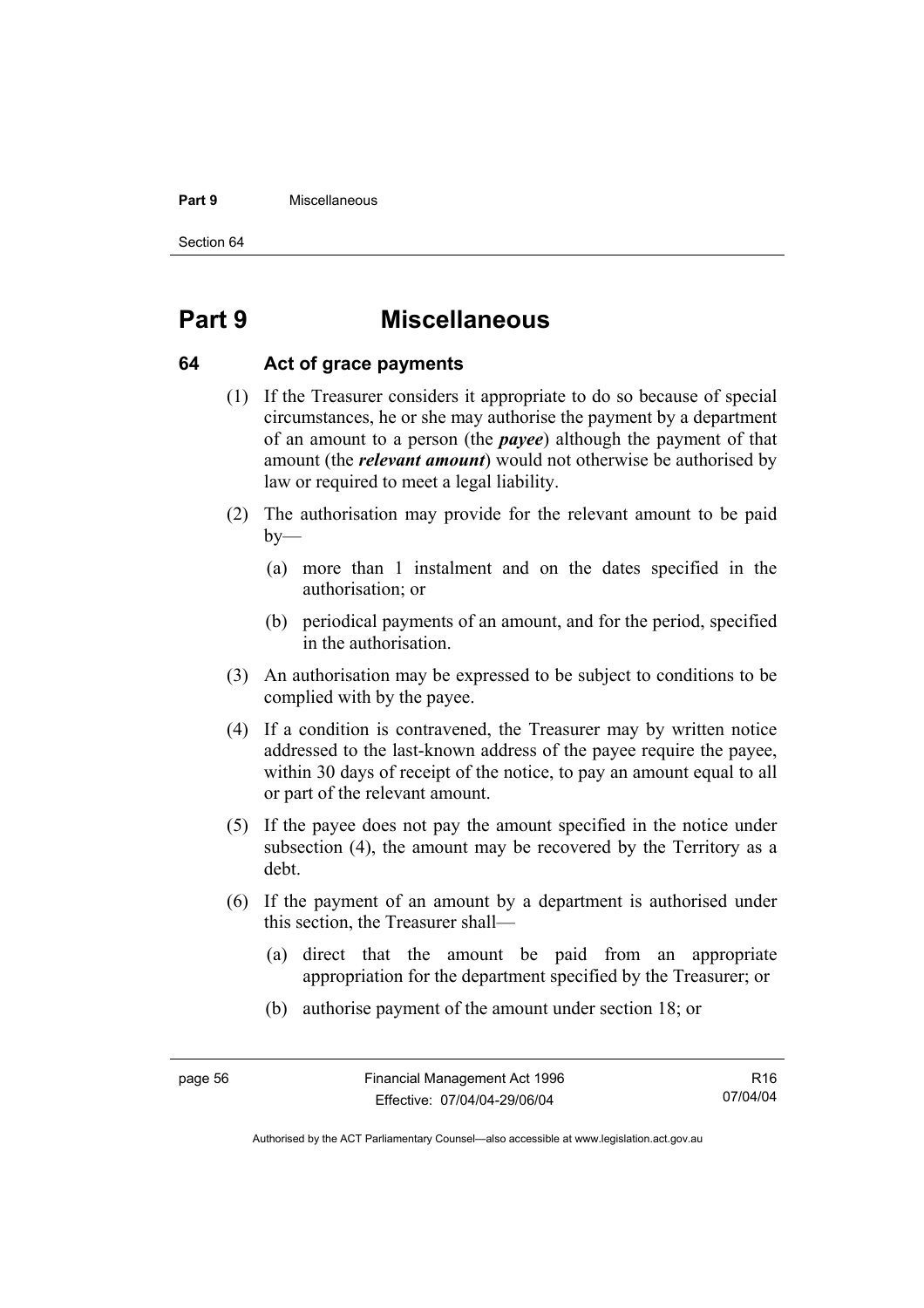- (c) authorise payment of the amount out of the public money of the Territory.
- (7) The public money of the Territory is appropriated for subsection  $(6)$   $(c)$ .
- (8) A payment made by a department under this section shall be reported in notes to the financial statements of the department that relate to the financial year when the payment was made.
- (9) The notes shall indicate in relation to each payment under this section the amount and grounds for the payment.
- (10) The notes relating to a payment under this section shall not disclose the identity of the payee unless disclosure was agreed to by the payee as a condition of authorising the payment.

#### **65 Waiver of debts etc**

- (1) The Treasurer may, in writing, on behalf of the Territory—
	- (a) waive the Territory's right to payment of an amount payable to the Territory; or
	- (b) postpone any right of the Territory to be paid a debt in priority to another debt; or
	- (c) allow the payment by instalments of an amount payable to the Territory; or
	- (d) defer the time for payment of an amount payable to the Territory.
- (2) A waiver relating to an amount payable to the Territory by a person may be expressed to be subject to a condition that the person agrees to pay an amount to the Territory in circumstances specified in the waiver.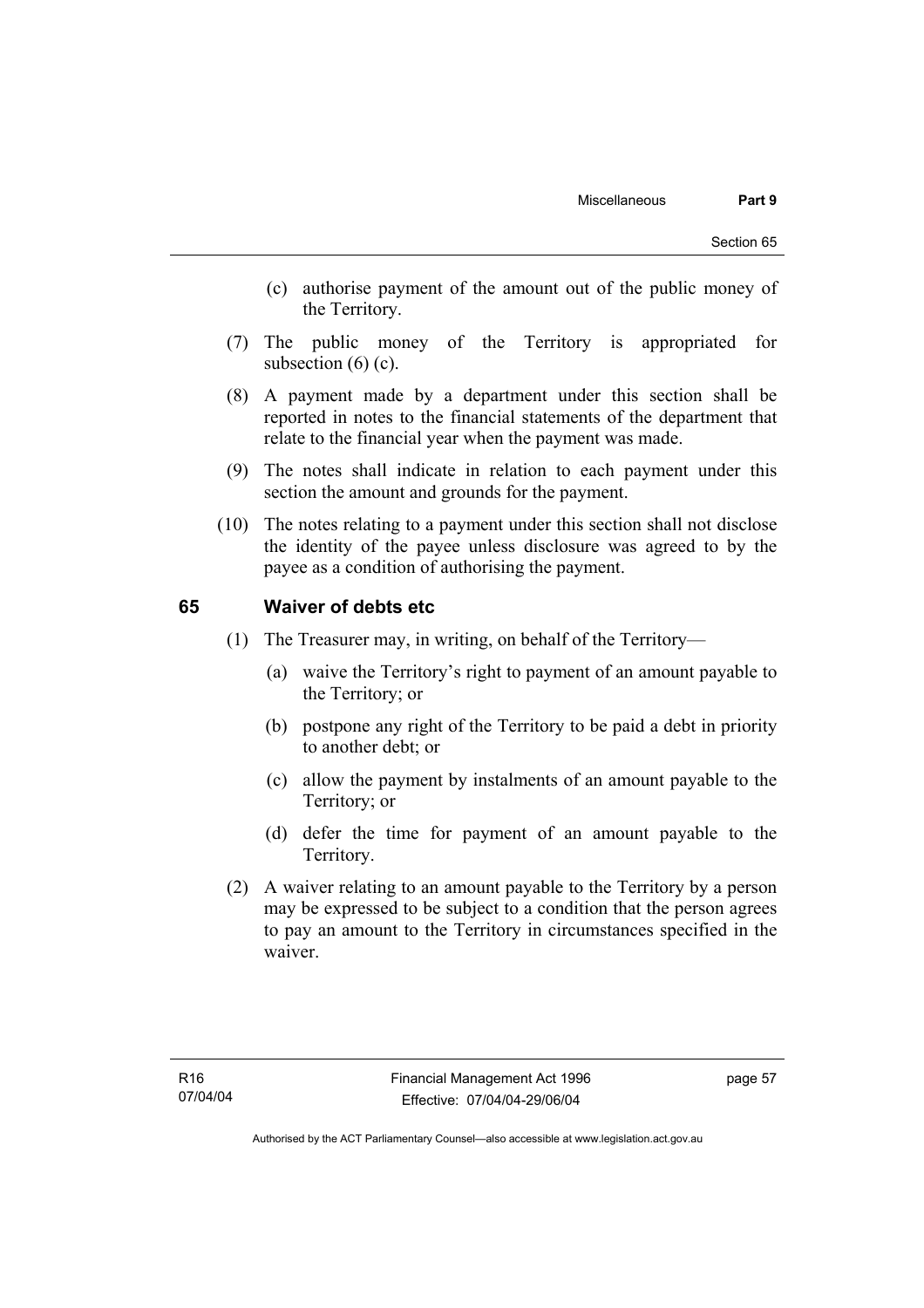#### **Part 9** Miscellaneous

Section 66

 (3) A waiver relating to an amount payable to the Territory shall be reported in the notes to the financial statements of the relevant department that relate to the year in which the right to payment was waived.

#### **66 Payments in relation to deceased estates**

- (1) If, at the time of a person's death (whether before or after the commencement of this section), the Territory owed an amount to the person, the Treasurer may pay that amount to the person who the Treasurer considers should receive the payment.
- (2) In deciding who should be paid, the Treasurer shall have regard to—
	- (a) the provisions of any will of the deceased person that identify the persons entitled to property under the will; and
	- (b) the law relating to the disposition of the property of deceased persons.
- (3) Before making a payment to a person, the Treasurer may require the person to produce any documents and other evidence relating to—
	- (a) the disposition of the deceased person's estate; or
	- (b) the family of the deceased person and any other persons apparently entitled to share in the estate of the deceased person.
- (4) Subject to subsection (3), the Treasurer may make the payment without requiring production of probate of the will, or letters of administration of the estate, of the deceased person.
- (5) If a payment is made in relation to an amount owing to a deceased person, the Territory is discharged from any further liability in relation to that amount.
- (6) This section does not relieve the recipient of a payment from liability to deal with the money in accordance with law.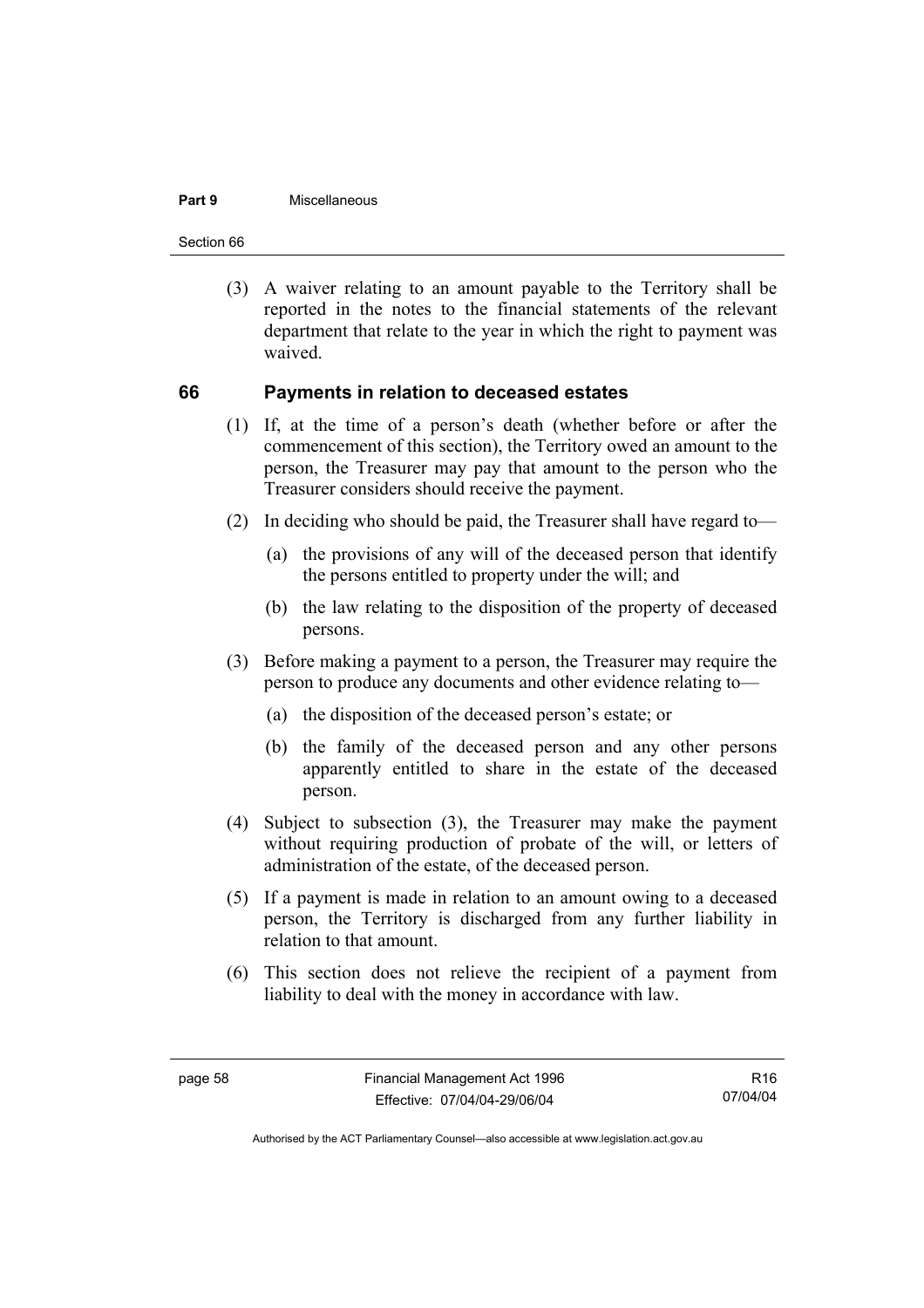#### **67 Guideline-making power**

- (1) The Treasurer may, in writing, make financial management guidelines for this Act.
- (2) A financial management guideline is a disallowable instrument.
	- *Note* A disallowable instrument must be notified, and presented to the Legislative Assembly, under the *Legislation Act 2001*.

#### **68 Regulation-making power**

The Executive may make regulations for this Act.

*Note* Regulations must be notified, and presented to the Legislative Assembly, under the *Legislation Act 2001*.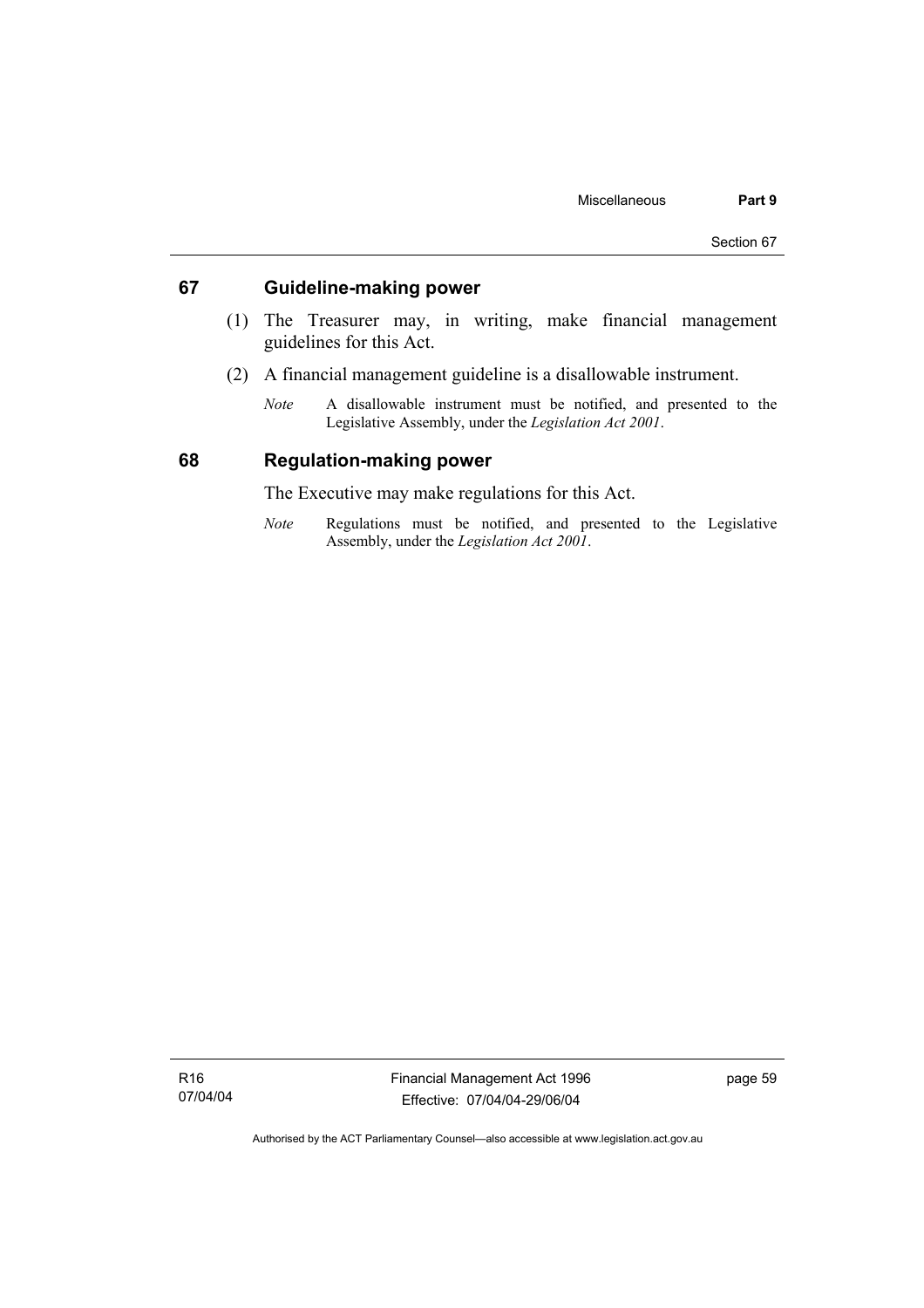# **Dictionary**

(see s 3)

*appropriation* means an appropriation of public money by any Act including this Act.

*Appropriation Act* means an Act that makes appropriations in relation to a financial year for purposes referred to in section 8.

*appropriation unit* means a class of outputs, or a group of output classes, for which an appropriation is made by an Appropriation Act.

*banking account* means an account with an authorised deposit-taking institution that is, or is substantially the same as, a bank account.

*borrowing* includes—

- (a) raising money or obtaining credit, whether by dealing in securities or otherwise; and
- (b) entering into a financing lease;

but does not include using a credit card or overdraft facility, or otherwise obtaining credit, in a transaction forming part of the day-to-day operations of the Territory or a Territory authority.

*budget papers* means documents presented to the Legislative Assembly under section 10 or 13 (1).

*capital injection* means money provided, or to be provided, to a department for—

- (a) the purchase of assets to be held by the department or to be owned by a Territory authority or Territory owned corporation; or
- (b) the development of assets held by the department or owned by a Territory authority or Territory owned corporation; or

R16 07/04/04

Authorised by the ACT Parliamentary Counsel—also accessible at www.legislation.act.gov.au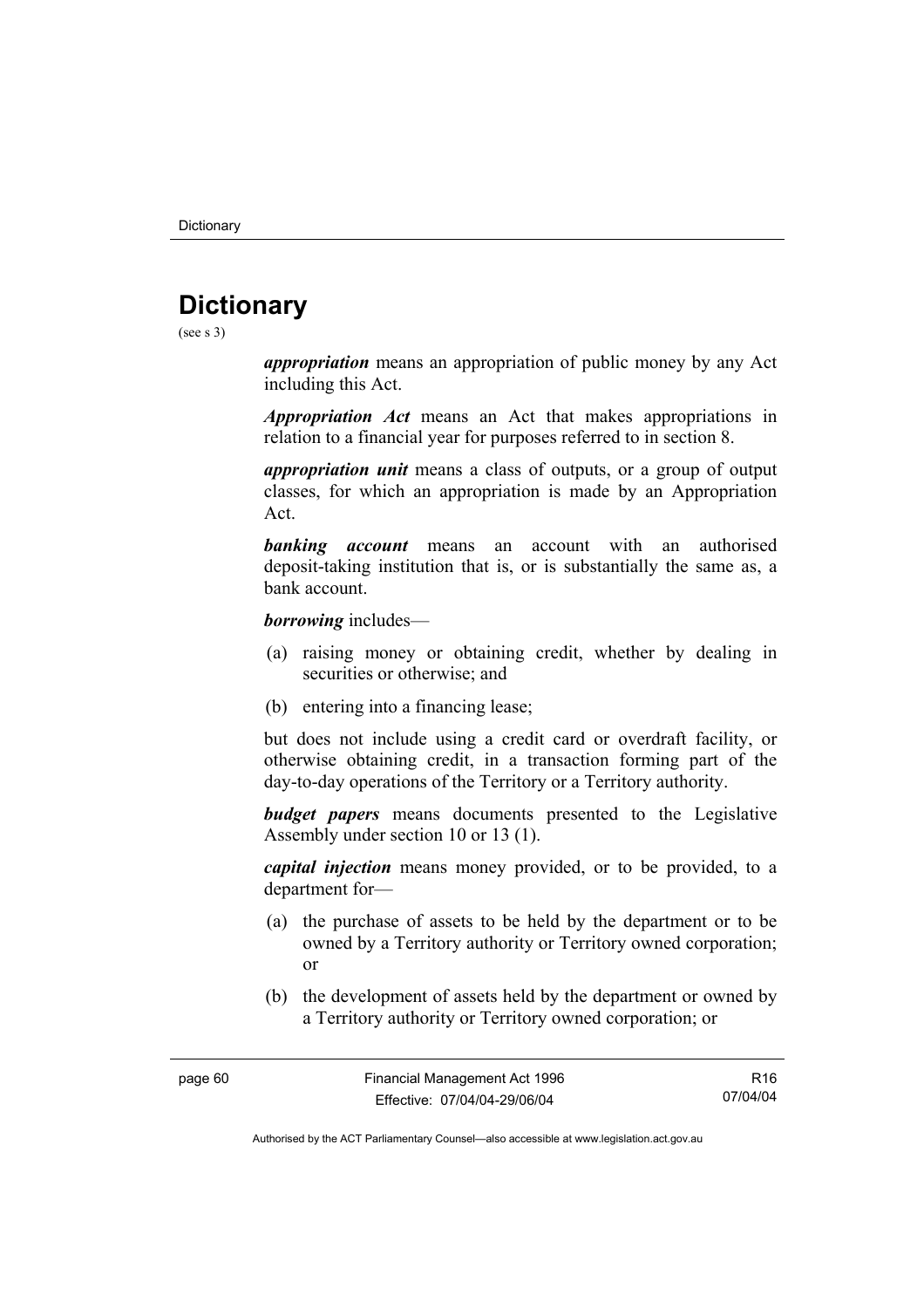- (c) augmenting the assets held by the department or owned by a Territory authority or Territory owned corporation; or
- (d) reducing the liabilities of the department, a Territory authority or a Territory owned corporation;

but does not include money provided from an appropriation for a purpose referred to in section 8 (a) or (c).

*chief executive officer*, in relation to a Territory authority, means the person who has responsibility for managing the affairs of the authority.

*class of outputs* means a group of outputs identified as a class by an Appropriation Act.

*department* means—

- (a) an administrative unit (excluding any part of an administrative unit prescribed for paragraph (b) and any administrative unit forming part of a group of administrative units prescribed for paragraph (c)); or
- (b) a part of an administrative unit prescribed for this paragraph; or
- (c) a group of 2 or more administrative units prescribed for this paragraph.

*departmental banking account* means a banking account referred to in section 34 (1).

*expenses*, in relation to an output, means the expenses incurred in providing the output quantified on an accrual accounting basis and includes the overhead expenses properly attributable to the output.

*financial management guidelines* means the financial management guidelines under this Act.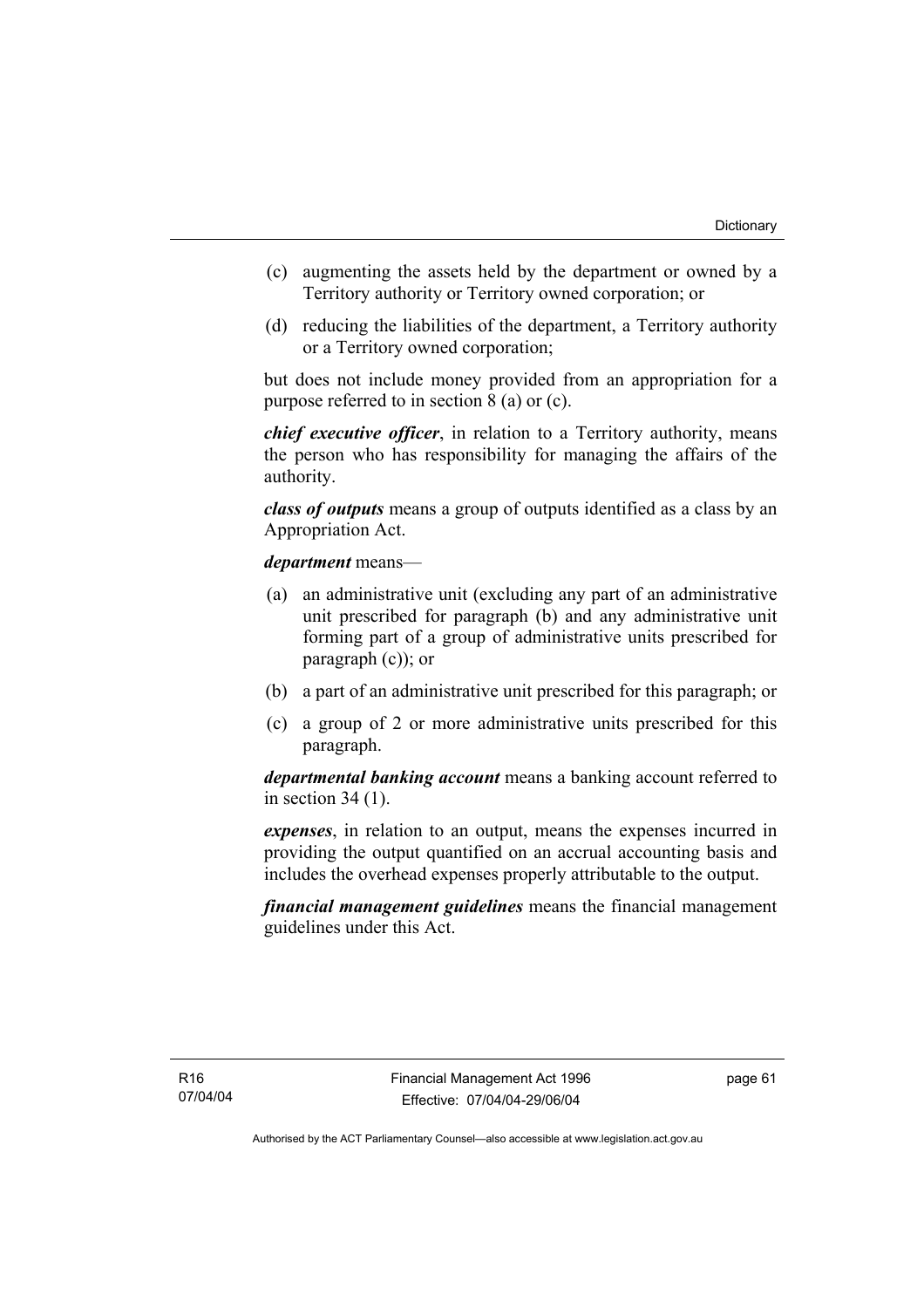#### *general government sector* means—

- (a) those organisations whose primary function is to provide services that are mainly not market orientated, are mainly for the consumption of the community generally, involve the transfer or redistribution of income, and are financed mainly through appropriation; and
- (b) those organisations that are controlled by the Territory and provide investment or other financial services.

*generally accepted accounting practice* means accounting practices and procedures recognised by the accounting profession as appropriate for reporting financial information relating to government, a department or a Territory authority, being practices and procedures that are consistent with this Act and any relevant Appropriation Act.

*GST*—see the *A New Tax System (Goods and Services Tax) Act 1999* (Cwlth), dictionary.

*input tax credit*—see the *A New Tax System (Goods and Services Tax) Act 1999* (Cwlth), dictionary.

*interest* includes a dividend and any other financial return on a deposit, loan or other investment.

*invest* includes enter into a transaction or arrangement for the protection or enhancement of investments.

*Legislative Assembly secretariat* means the clerk of the Legislative Assembly and the officers and employees of the public service who assist the clerk in the exercise of the clerk's functions.

*outcomes* means the consequences for the community of outputs.

*outputs* means goods produced or services provided by a department or Territory authority or a person producing goods or providing services on behalf of a department or Territory authority.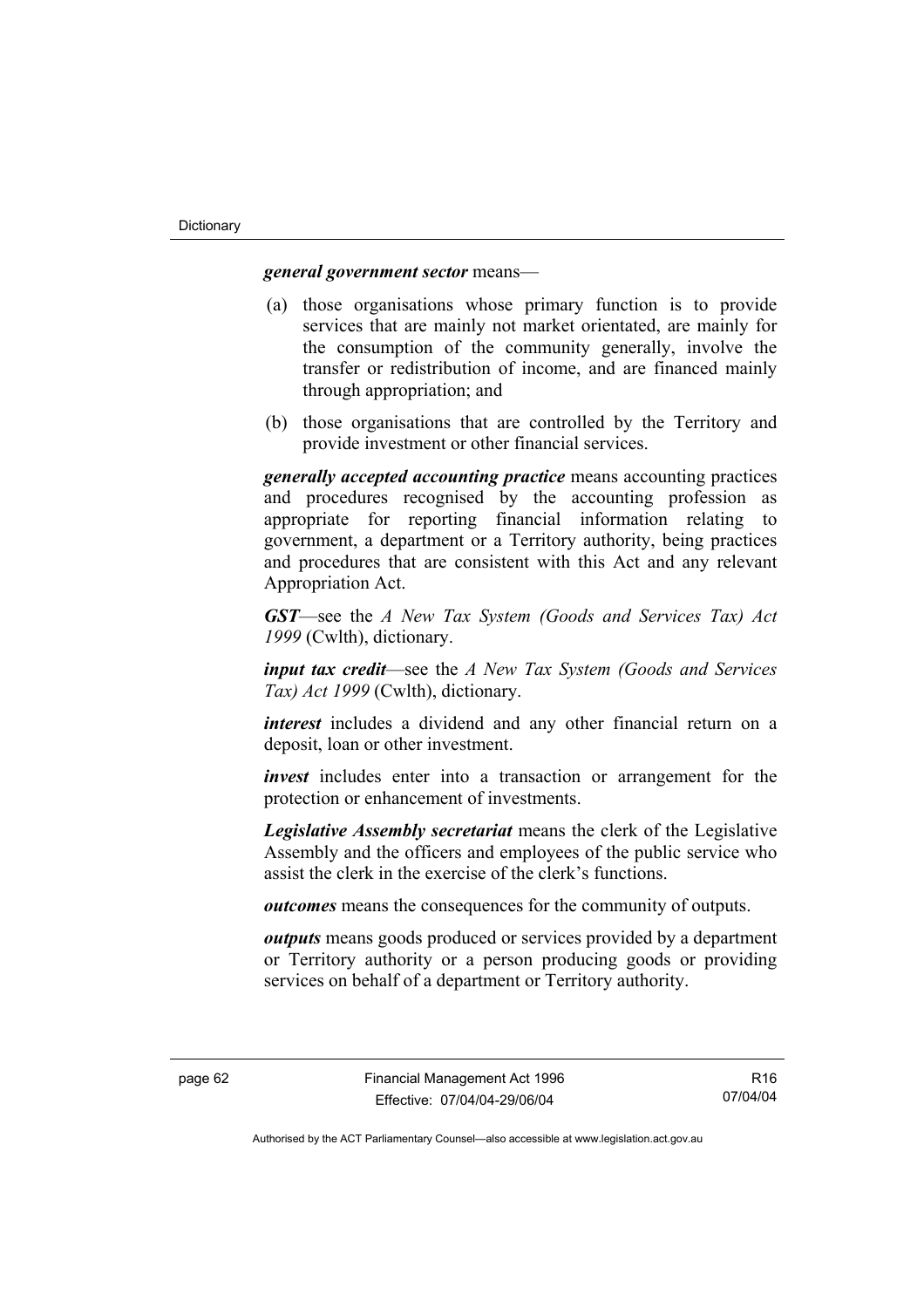*prescribed* means prescribed by the financial management guidelines.

*public money* means all money received by the Territory, including the proceeds of all loans raised on behalf of the Territory, but does not include—

- (a) money held by the Territory as trust money; or
- (b) money received by a Territory owned corporation; or
- (c) money received by a Territory authority; or
- (d) money received by the Territory from a Territory authority for investment for the authority; or
- (e) money received by the Territory—
	- (i) in repayment of an investment made by the Territory for a Territory authority; or
	- (ii) as interest on such an investment.

*public trading enterprise* means an organisation whose primary function is to provide goods and services that are mainly market orientated, non-regulatory and non-financial in nature and who may recover a significant part of their costs from individual consumers.

*public trading enterprise sector* means those organisations whose primary function is to provide goods and services that are mainly market orientated and non-regulatory in nature and who may recover a significant part of their costs from individual consumers.

*responsible chief executive*, in relation to a department, means—

- (a) if the department is constituted by an administrative unit or a part of an administrative unit—the chief executive of that administrative unit; or
- (b) if the department is constituted by a group of 2 or more administrative units—the person prescribed as the responsible chief executive in relation to the department.

page 63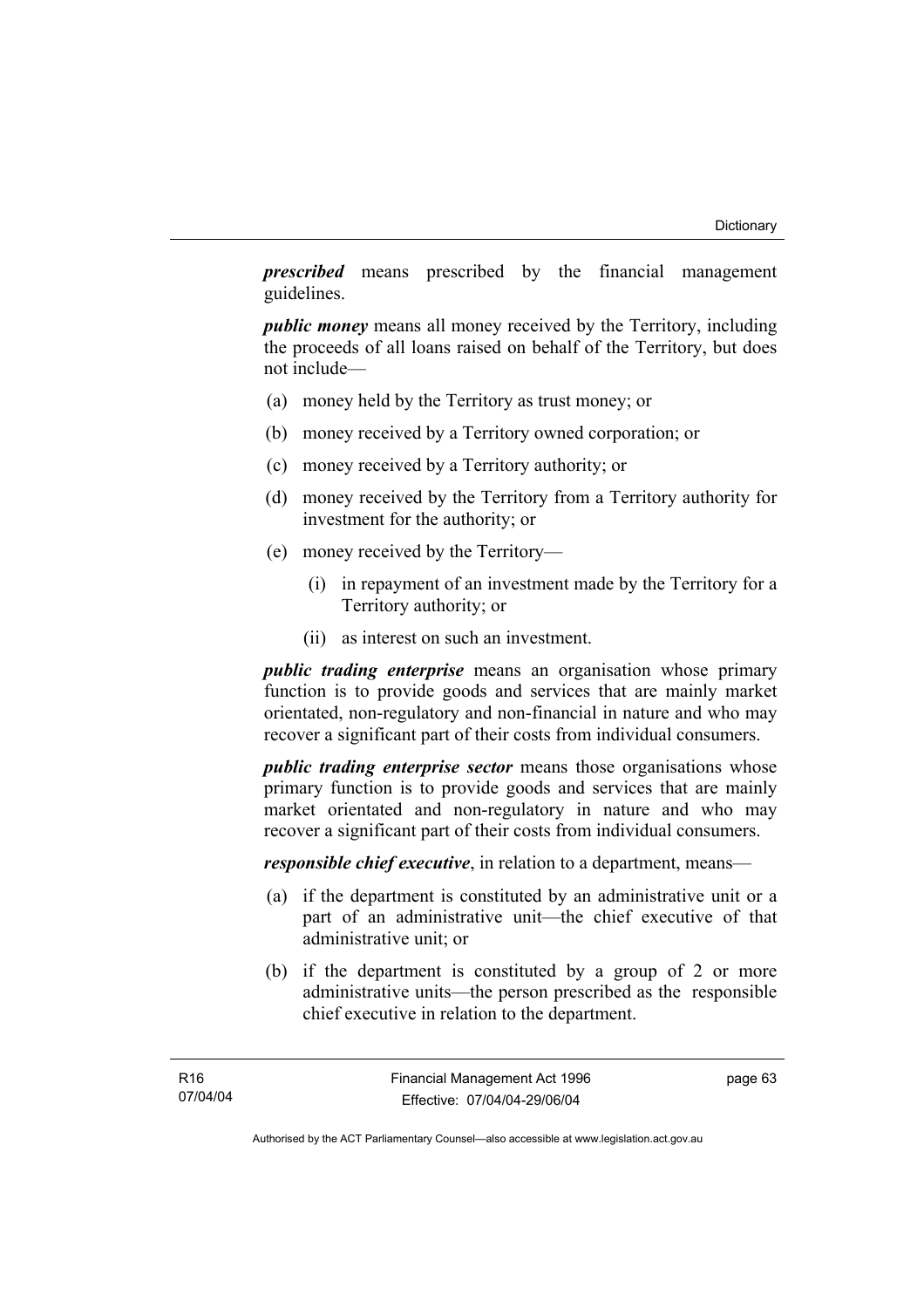#### *responsible Minister* means—

- (a) in relation to a department that is constituted by an administrative unit or a part of an administrative unit—the Minister to whom responsibility for that administrative unit has been allocated under the *Public Sector Management Act 1994*, section 14; and
- (b) in relation to a department that is constituted by a group of 2 or more administrative units—the Minister prescribed as the responsible Minister in relation to the department; and
- (c) in relation to a Territory authority—the Minister administering the Act by which the authority was established.

*securities* includes stocks, debentures, notes, bonds, promissory notes, bills of exchange, and any other securities approved in writing by the Treasurer.

*statement of intent* means a statement of a Territory authority under section 58.

*superannuation appropriation*—see the *Territory Superannuation Provision Protection Act 2000*, dictionary.

*superannuation banking account*—see the *Territory Superannuation Provision Protection Act 2000*, section 7.

*taxable supply*—see the *A New Tax System (Goods and Services Tax) Act 1999* (Cwlth), dictionary.

*Territory authority* means a body corporate established by an Act, but does not include a body declared under section 3B not to be a Territory authority.

*Territory banking account* means the banking account referred to in section 33.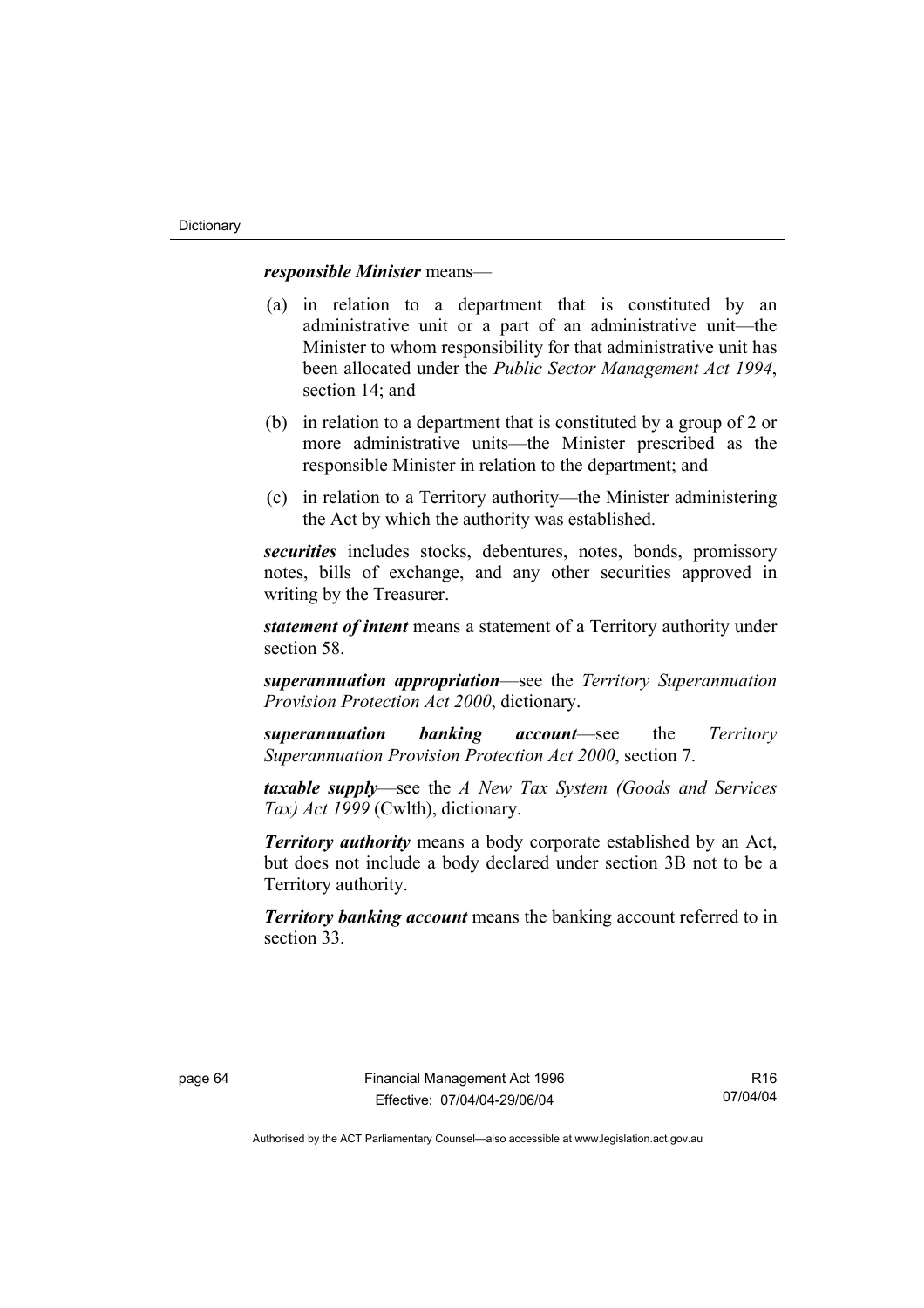*trust money* means—

- (a) money deposited with the Territory pending the completion of a transaction or the determination of a dispute and that may become repayable to the depositor or payable to the Territory or any other person; or
- (b) all money that is paid into a Territory court for possible repayment to the payee or a third party because of any Act, order, instruction or authority; or
- (c) money that belongs to or is due to any person and is collected by the Territory as a result of an agreement between the Territory and that person; or
- (d) unclaimed money that is due to or belongs to any person and is deposited with the Territory; or
- (e) money that is paid to the Territory in trust for any other lawful purpose including interest on trust money.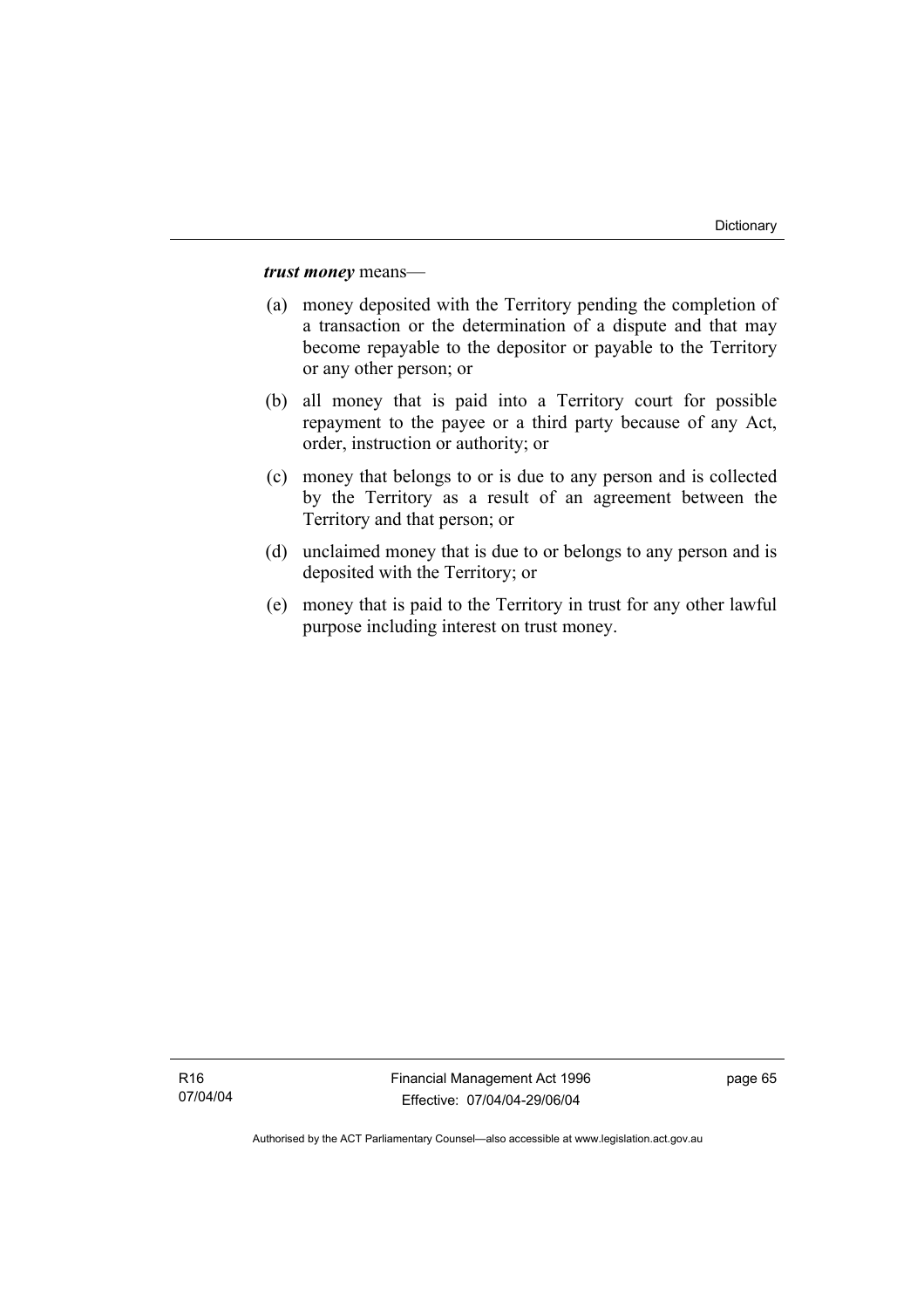1 About the endnotes

# **Endnotes**

# **1 About the endnotes**

Amending and modifying laws are annotated in the legislation history and the amendment history. Current modifications are not included in the republished law but are set out in the endnotes.

Not all editorial amendments made under the *Legislation Act 2001*, part 11.3 are annotated in the amendment history. Full details of any amendments can be obtained from the Parliamentary Counsel's Office.

Uncommenced amending laws and expiries are listed in the legislation history and the amendment history. These details are underlined. Uncommenced provisions and amendments are not included in the republished law but are set out in the last endnote.

If all the provisions of the law have been renumbered, a table of renumbered provisions gives details of previous and current numbering.

The endnotes also include a table of earlier republications.

| $am = amended$<br>$amdt = amendment$<br>$ch = chapter$<br>$cl = clause$<br>$def = definition$<br>$dict = dictionary$<br>disallowed = disallowed by the Legislative<br>Assembly<br>$div = division$<br>$exp = expires/expired$<br>$Gaz = Gazette$<br>$hda =$ heading<br>IA = Interpretation Act 1967<br>ins = inserted/added<br>$LA =$ Legislation Act 2001<br>$LR =$ legislation register<br>LRA = Legislation (Republication) Act 1996<br>mod = modified/modification<br>$o = order$ | $ord = ordinance$<br>orig = original<br>par = paragraph/subparagraph<br>$pres = present$<br>prev = previous<br>$(\text{prev})$ = previously<br>$pt = part$<br>$r = rule/subrule$<br>reg = regulation/subregulation<br>$renum = renumbered$<br>$reloc = relocated$<br>$R[X]$ = Republication No<br>$R1$ = reissue<br>$s = section/subsection$<br>$sch = schedule$<br>$sdiv = subdivision$<br>$sub =$ substituted<br>SL = Subordinate Law<br>underlining = whole or part not commenced |
|---------------------------------------------------------------------------------------------------------------------------------------------------------------------------------------------------------------------------------------------------------------------------------------------------------------------------------------------------------------------------------------------------------------------------------------------------------------------------------------|--------------------------------------------------------------------------------------------------------------------------------------------------------------------------------------------------------------------------------------------------------------------------------------------------------------------------------------------------------------------------------------------------------------------------------------------------------------------------------------|
| om = omitted/repealed                                                                                                                                                                                                                                                                                                                                                                                                                                                                 | or to be expired                                                                                                                                                                                                                                                                                                                                                                                                                                                                     |
|                                                                                                                                                                                                                                                                                                                                                                                                                                                                                       |                                                                                                                                                                                                                                                                                                                                                                                                                                                                                      |

# **2 Abbreviation key**

page 66 Financial Management Act 1996 Effective: 07/04/04-29/06/04

R16 07/04/04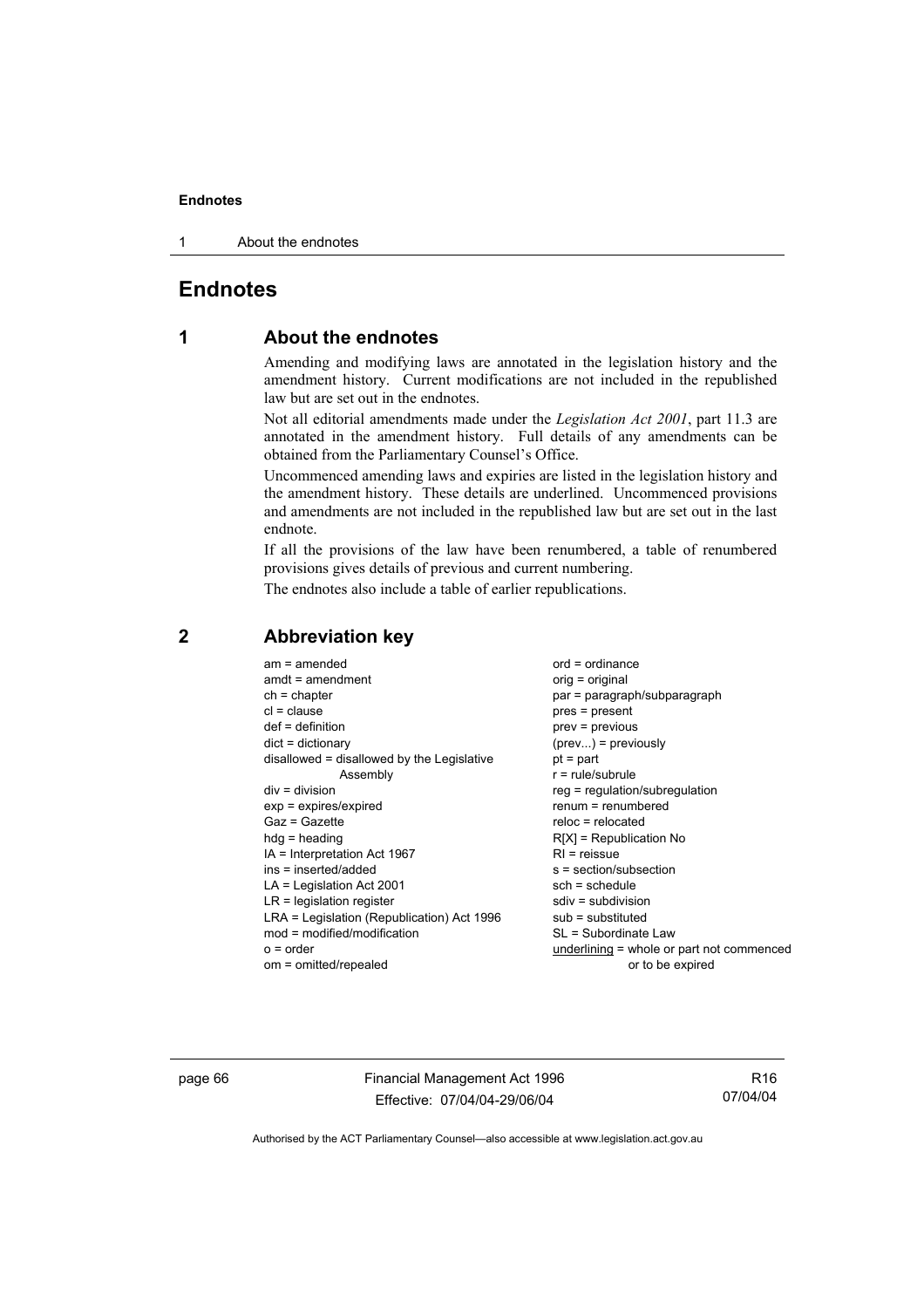# **3 Legislation history Financial Management Act 1996 No 22**  notified 4 June 1996 (Gaz 1996 No 101) commenced 1 July 1996 (s 2) as amended by **Financial Management (Amendment) Act 1997 No 39**  notified 1 September 1997 (Gaz 1997 No S257) commenced 1 September 1997 (s 2) **Financial Management (Amendment) Act (No 2) 1997 No 102**  notified 24 December 1997 (Gaz 1997 No S420) ss 1-3 commenced 24 December 1997 (s 2 (1)) remainder commenced 14 January 1998 (s 2 (2) and Gaz 1998 No S24) **Financial Management (Amendment) Act (No 3) 1997 No 124**  notified 24 December 1997 (Gaz 1997 No S420) commenced 24 December 1997 (s 2) **Trustee (Amendment) Act 1999 No 28 sch**  notified 21 May 1999 (Gaz 1999 No S24) sch commenced 21 May 1999 (s 2) **Financial Sector Reform (ACT) Act 1999 No 33 sch**  notified 25 June 1999 (Gaz 1999 No S34) s 1, s 2 and dict commenced 25 June 1999 (s 2 (1)) sch commenced 1 July 1999 (s 2 (2) and Cwlth Gaz 1999 No S289) **Appropriation Act 1999-2000 No 36 s 9**  notified 12 July 1999 (Gaz 1999 No S44) s 9 commenced 12 July 1999 (s 2) **Financial Management Amendment Act 1999 No 58**  notified 10 November 1999 (Gaz 1999 No 45) commenced 10 November 1999 (s 2)

page 67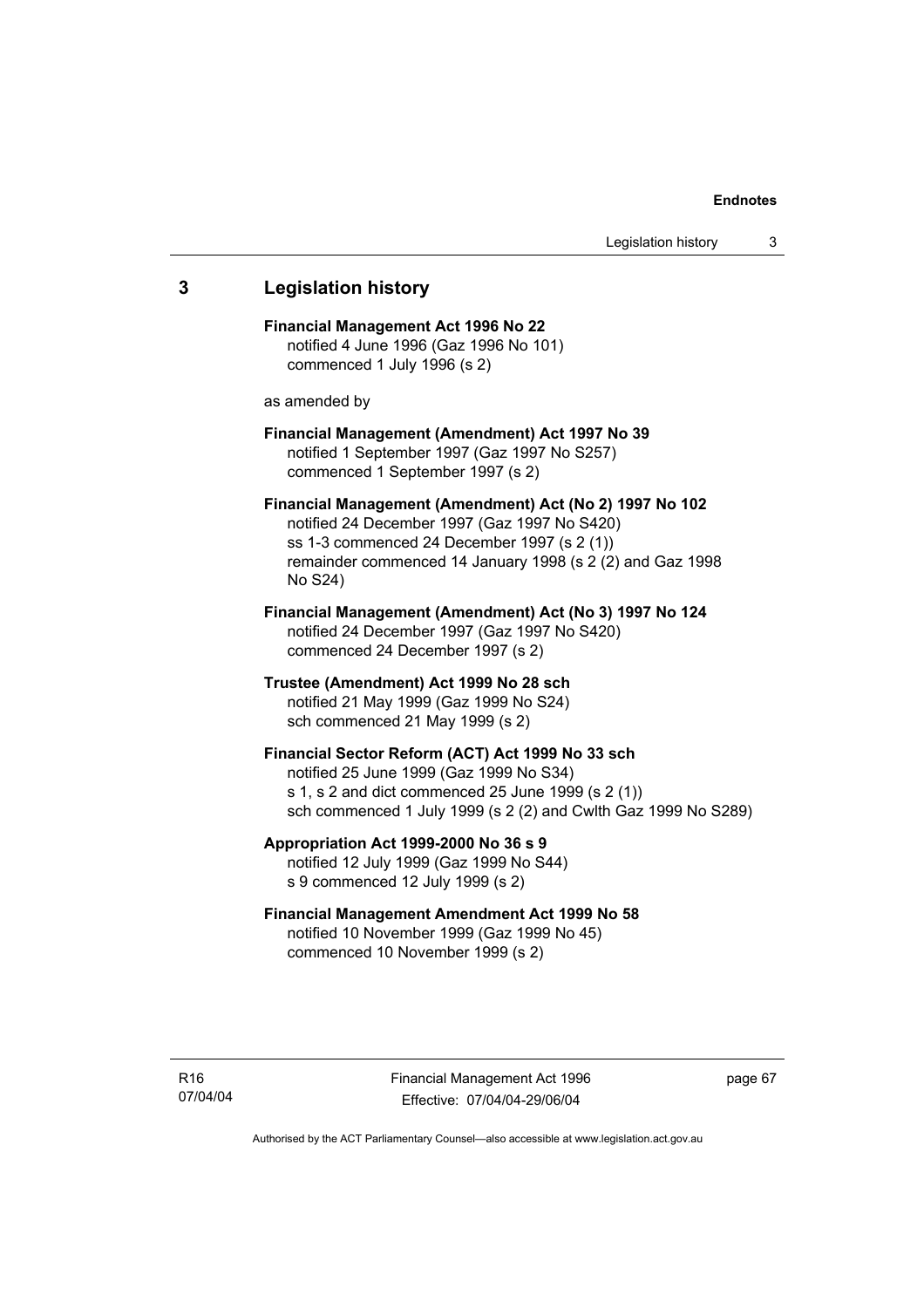| Territory Superannuation Provision Protection Act 2000 No 21 sch<br>notified 15 June 2000 (Gaz 2000 No 24)<br>s 1, s 2 commenced 15 June 2000 (IA s 10B)<br>sch commenced 1 July 2000 (s 2)                                                      |
|--------------------------------------------------------------------------------------------------------------------------------------------------------------------------------------------------------------------------------------------------|
| Financial Management Amendment Act 2000 No 27<br>notified 30 June 2000 (Gaz 2000 No S30)<br>s 1, s 2 commenced 30 June 2000 (IA s 10B)<br>remainder commenced 30 June 2000 (s 2)                                                                 |
| Financial Management Amendment Act 2001 No 4<br>notified 8 March 2001 (Gaz 2001 No 10)<br>s 1, s 2 commenced 8 March 2001 (IA s 10B)<br>s 3 commenced 8 March 2001 (s 2)<br>remainder commenced 8 September 2001 (IA s 10E)                      |
| Statute Law Amendment Act 2001 No 11 sch 3<br>notified 29 March 2001 (Gaz 2001 No 13)<br>commenced 29 March 2001 (s 2)                                                                                                                           |
| Financial Management Amendment Act 2001 (No 2) 2001 No 42<br>notified 29 June 2001 (Gaz 2001 No S36)<br>s 1, s 2 commenced 29 June 2001 (IA s 10B)<br>s 3, s 4, s 6, s 7 commenced 29 June 2001 (s 2 (1))<br>s 5 commenced 1 July 2001 (s 2 (2)) |
| Appropriation Act 2001-2002 2001 No 43 s 12<br>notified 29 June 2001 (Gaz 2001 No S36)<br>s 1, s 2 commenced 29 June 2001 (IA s 10B)<br>s 12 commenced 1 July 2001 (s 2)                                                                         |
| Legislation (Consequential Amendments) Act 2001 No 44 pt 146<br>notified 26 July 2001 (Gaz 2001 No 30)<br>s 1, s 2 commenced 26 July 2001 (IA s 10B)<br>pt 146 commenced 12 September 2001 (s 2 and see Gaz 2001<br>No S65)                      |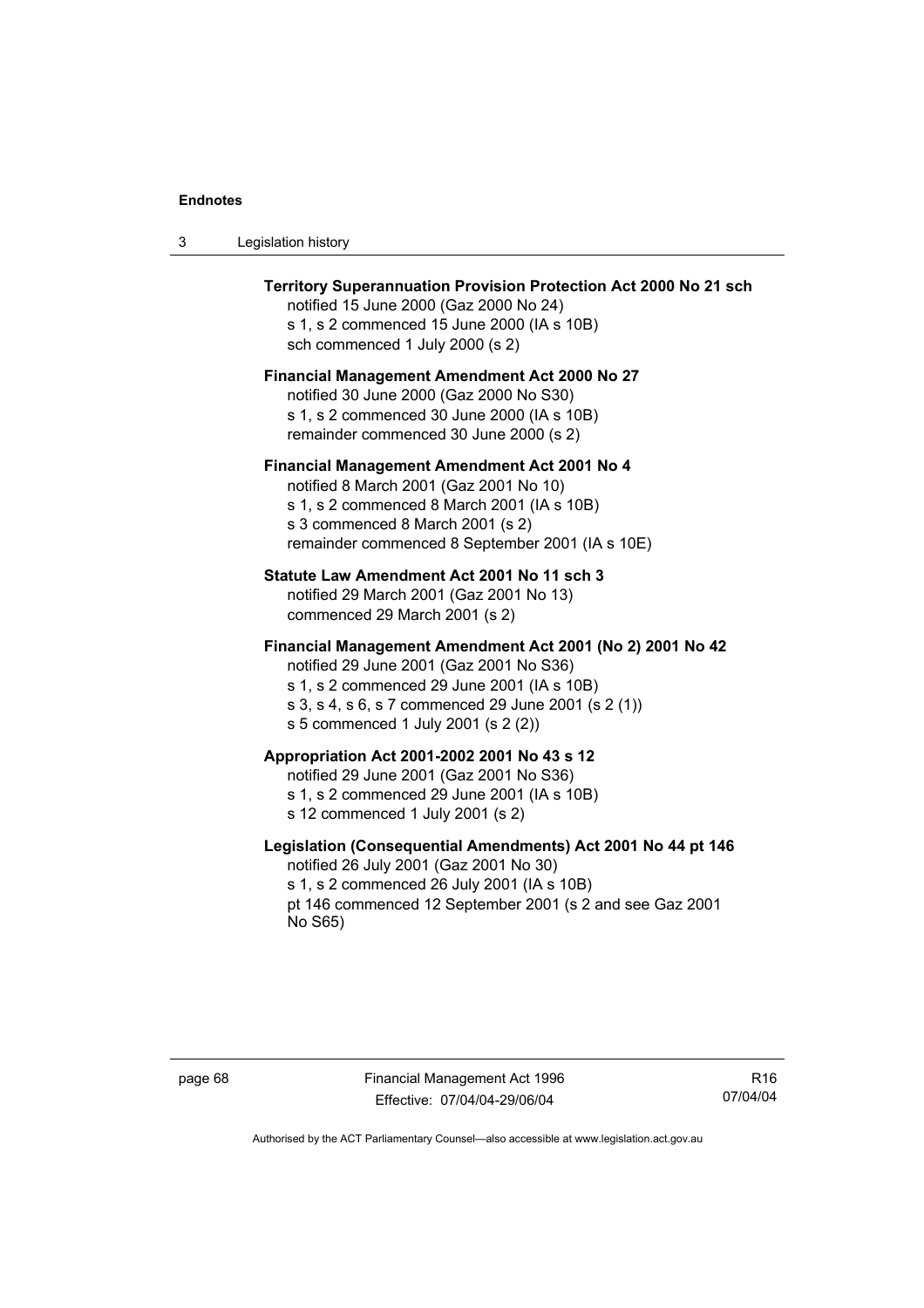#### **Financial Management Legislation Amendment Act 2001 No 45 pt 2 (as am by 2002 No 30 pt 3.26)**

notified 12 July 2001 (Gaz 2001 No 28) s 1, s 2 commenced 12 July 2001 (IA s 10B) s 4 commenced 12 January 2002 (s 2 (3) and see Act 2002 No 30 amdt 3.370) pt 2 remainder commenced 12 January 2002 (LA s 79)

#### **Statute Law Amendment Act 2001 No 56 pt 3.20**

notified 5 September 2001 (Gaz 2001 No S65) commenced 5 September 2001 (s 2)

# **Financial Management Amendment Act 2001 (No 3) 2001 No 95**

notified 10 September 2001 (Gaz 2001 No S66) s 1, s 2 commenced 10 September 2001 (LA s 75) remainder commenced 1 January 2002 (CN 2001 No 6)

#### **Financial Management Amendment Act 2001 (No 4) No 97**

notified LR 20 December 2001 commenced 20 December 2001 (s 2)

#### **Appropriation Act 2002-2003 No 29 s 12**

notified LR 9 September 2002 taken to have commenced 30 June 2002 (s 2)

### **Statute Law Amendment Act 2002 No 30 pt 3.25**

notified LR 16 September 2002 s 1, s 2 taken to have commenced 19 May 1997 (LA s 75 (2)) amdt 3.369 taken to have commenced 31 December 2001 (s 2 (2)) pt 3.25 remainder commenced 17 September 2002 (s 2 (1))

### **Financial Management Amendment Act 2002 No 38**

notified LR 8 October 2002 s 1, s 2 commenced 8 October 2002 (LA s 75 (1)) remainder commenced 1 November 2002 (s 2 and CN2002-12)

#### **Appropriation Act 2002-2003 (No 2) A2003-9 s 9**

notified LR 7 March 2003

s 1, s 2 commenced 7 March 2003 (LA s 75 (1))

s 9 commenced 8 March 2003 (s 2)

R16 07/04/04 page 69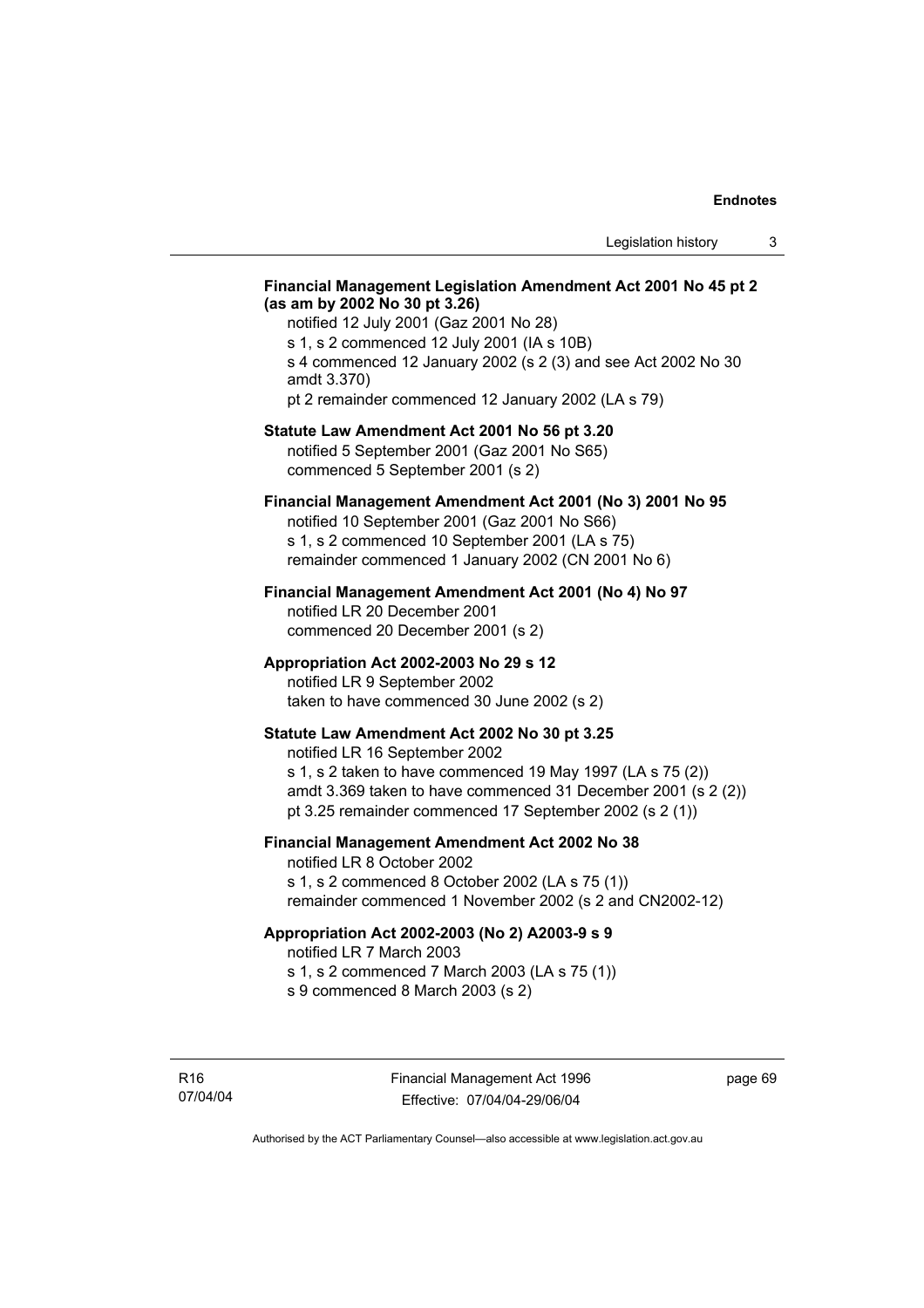| 4 | Amendment history |
|---|-------------------|
|---|-------------------|

#### **Financial Management Amendment Act 2003 A2003-21**

notified LR 19 May 2003 s 1, s 2 commenced 19 May 2003 (LA s 75 (1)) remainder commenced 20 May 2003 (s 2)

#### **Appropriation Act 2003-2004 A2003-27**  notified LR 30 June 2003

commenced 30 June 2003 (s 2)

# **Financial Management Amendment Act 2003 (No 2) A2003-46**

notified LR 31 October 2003 s 1, s 2 commenced 31 October 2003 (LA s 75 (1)) remainder commenced 1 November 2003 (s 2)

### **Statute Law Amendment Act 2003 (No 2) A2003-56 sch 3 pt 3.9**

notified LR 5 December 2003 s 1, s 2 commenced 5 December 2003 (LA s 75 (1)) sch 3 pt 3.9 commenced 19 December 2003 (s 2)

#### **Financial Management Amendment Act 2004 A2004-19**

notified LR 6 April 2004 s 1, s 2 commenced 6 April 2004 (LA s 75 (1)) remainder commenced 7 April 2004 (s 2)

# **4 Amendment history**

**Name of Act** 

s 1 sub 2001 No 56 amdt 3.255

**Act subject to Territory Superannuation Provision Protection Act** s 2 sub 2000 No 21 sch

### **Dictionary**

| Pivuviidi y |                                                  |
|-------------|--------------------------------------------------|
| s 3 hdg     | sub 2000 No 21 sch                               |
| s 3         | am 2000 No 21 sch                                |
|             | def bank om 1999 No 33 sch                       |
|             | def banking institution ins 1997 No 102 s 4      |
|             | om 1999 No 33 sch                                |
|             | def Territory activities ins 1997 No 124 s 4     |
|             | om 2001 No 95 amdt 1.3                           |
|             | def Treasurer om 2001 No 95 amdt 1.2             |
|             | remaining defs reloc to dict 2001 No 95 amdt 1.4 |
|             | sub 2001 No 95 amdt 1.5                          |
|             |                                                  |

page 70 Financial Management Act 1996 Effective: 07/04/04-29/06/04

R16 07/04/04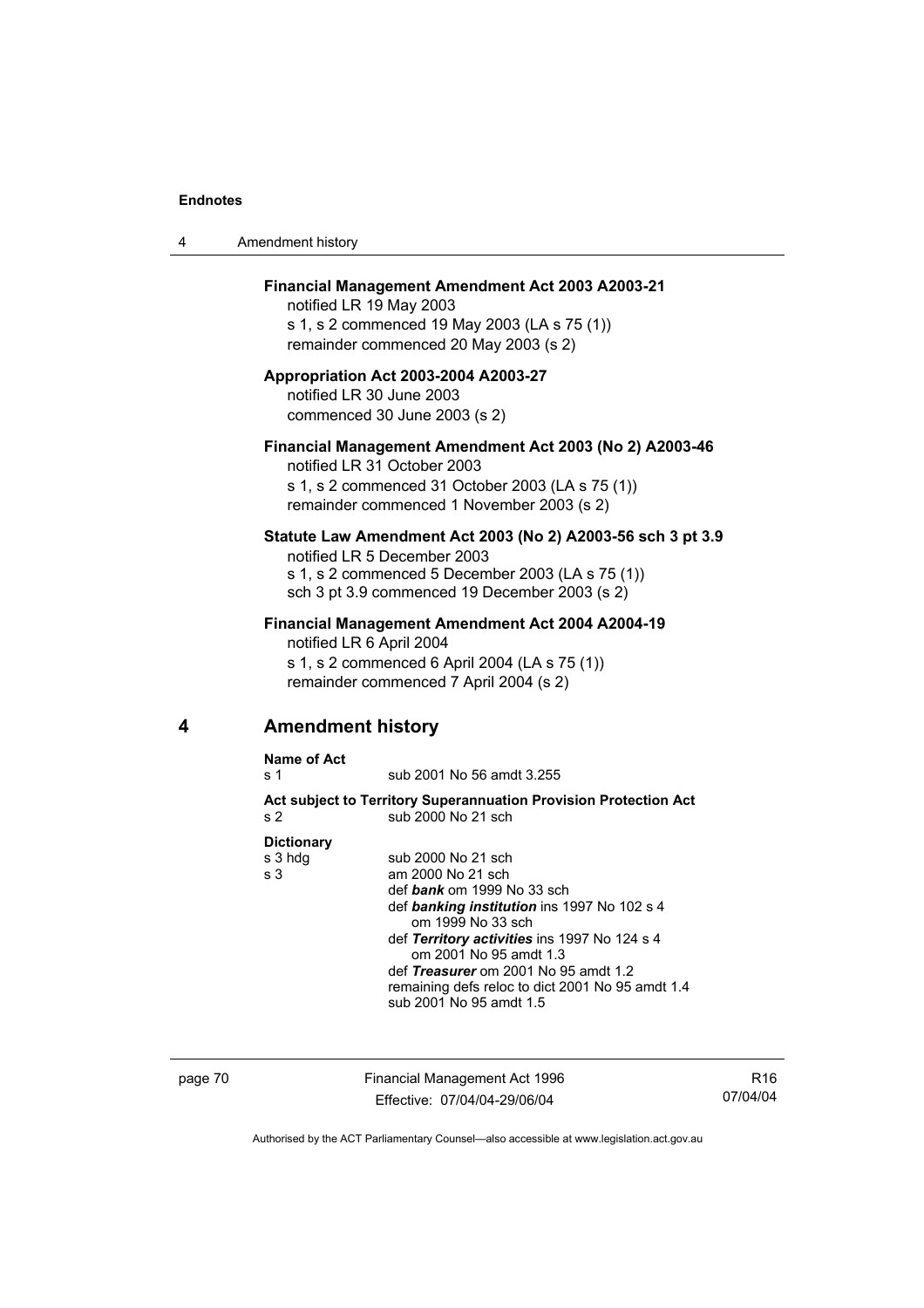Amendment history 4 Financial Management Act 1996 Effective: 07/04/04-29/06/04 page 71 **Notes**  orig s 3A renum as s 3B 2001 No 95 amdt 1.6 ins 2001 No 95 amdt 1.5 **Declaration that certain authorities are not Territory authorities for this Act** s 3B (prev s 3A) ins 2000 No 21 sch am 2001 No 44 amdt 1.1631, amdt 1.1632 renum as s 3B 2001 No 95 amdt 1.6 **Budget management**  sub A2003-46 s 4 **Appropriations and budgets**   $div 2.1$  hdg  $div 2.1$  ins A2003-46 s 4 **Net appropriations for outputs** s 9 am 2000 No 27 s 5 **Net appropriations for capital injections** s 9A ins 2000 No 27 s 6 **Appropriations for payments on behalf of Territory to be net appropriations**  s 9B ins 2001 No 95 s 5 **Budget papers**  s 10 am 1997 No 124 s 5; 2001 No 56 amdt 3.257 **Territory budgets**  s 11 am 1997 No 124 s 6; 2001 No 4 s 4; 2001 No 56 amdt 3.258; 2001 No 95 s 6 sub A2003-46 s 5 **Financial policy objectives and strategies statement**  s 11A ins A2003-46 s 5 **Departmental budgets** s 12 am 1997 No 102 s 5; 1997 No 124 s 7; 1999 No 58 s 3; 2001 No 56 amdt 3.258; 2001 No 95 s 7; ss renum R6 LA (see 2001 No 95 amdt 1.7); 2002 No 38 s 4, s 5 **Public trading enterprise budgets**<br>s 12A ins 1997 No 124  $ins$  1997 No 124 s 8 am 2001 No 56 amdt 3.258; 2001 No 95 s 8 **Supplementary budget papers**  s 13 am 2001 No 56 amdt 3.259, amdt 3.260 sub 2001 No 97 s 4 **Amendment of departmental budget for supplementary appropriation**  s 13A ins A2003-9 s 9 **Transfer of funds between appropriations** s 14 am 1997 No 102 s 6; 2000 No 21 sch; 2001 No 56 amdt 3.261

Authorised by the ACT Parliamentary Counsel—also accessible at www.legislation.act.gov.au

R16 07/04/04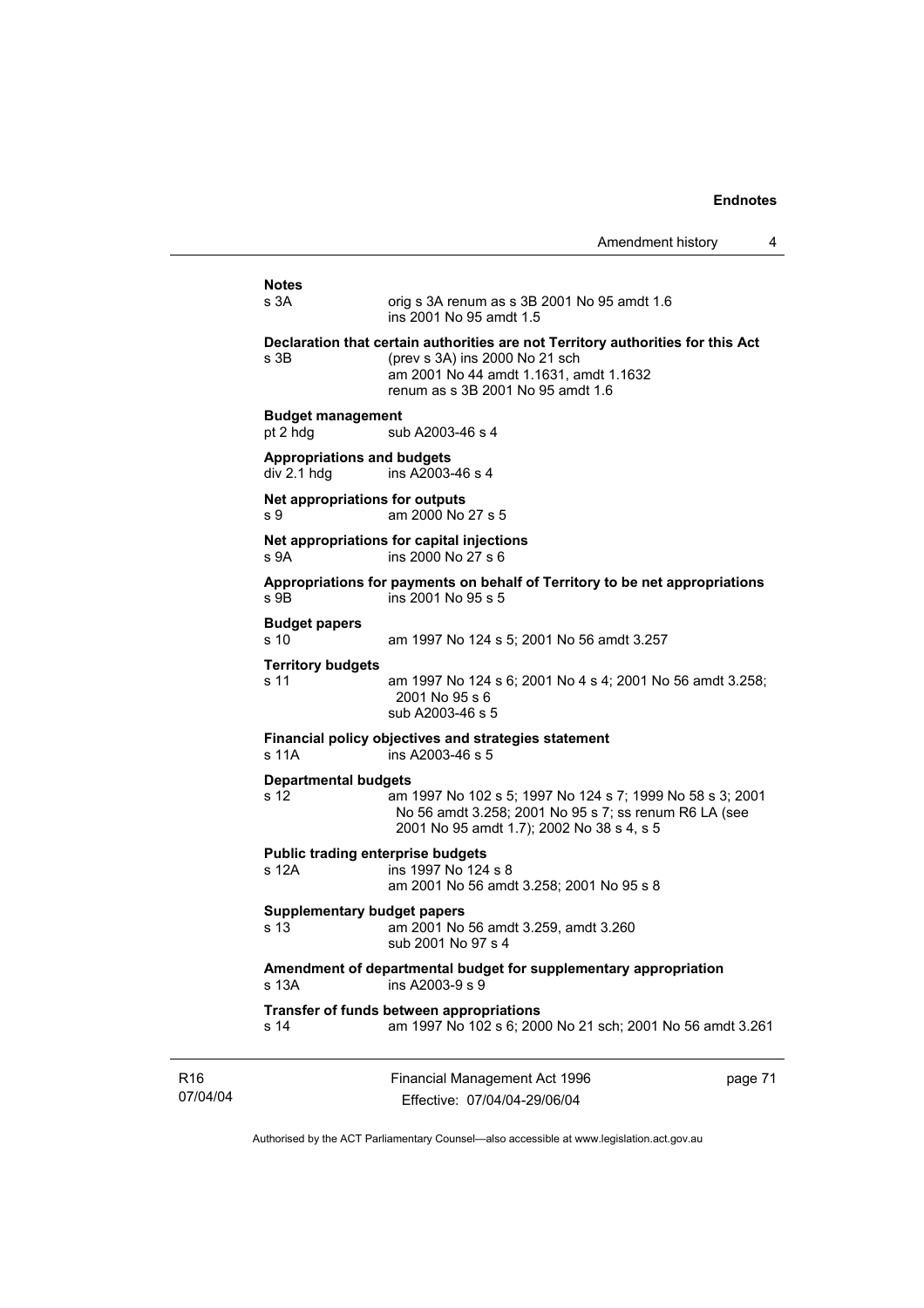| 4 | Amendment history                                                                                                                                                                                                           |
|---|-----------------------------------------------------------------------------------------------------------------------------------------------------------------------------------------------------------------------------|
|   | Transfer of funds within appropriations<br>am 1997 No 102 s 7; 2001 No 56 amdt 3.262<br>s 15                                                                                                                                |
|   | Reclassification of certain appropriations<br>s 15A<br>ins 1997 No 102 s 8: 2001 No 56 amdt 3.263                                                                                                                           |
|   | Transfer of functions between departments<br>am 2000 No 21 sch; 2001 No 56 amdt 3.263<br>s 16                                                                                                                               |
|   | Amendment of budgets on transfer of functions between departments<br>ins A2003-21 s 4<br>s 16A<br>om A2004-19 s 4                                                                                                           |
|   | Variation of appropriations for Commonwealth grants<br>am 1997 No 102 s 9; 2001 No 56 amdt 3.264, amdt 3.265;<br>s 17<br>2002 No 38 s 6                                                                                     |
|   | Variations of appropriations for certain payments to Commonwealth<br>s 17A<br>ins 1999 No 36 s 9<br>am 2000 No 27 s 7; 2001 No 43 s 12; 2001 No 56 amdt 3.266,<br>amdt 3.267; A2003-27 s 12<br>exp 30 June 2004 (s 17A (4)) |
|   | <b>Treasurer's advance</b><br>s <sub>18</sub><br>am 2001 No 56 amdt 3.268; 2001 No 97 s 5, s 6; ss renum<br>R4 LA                                                                                                           |
|   | Payments in anticipation of appropriation or supply<br>ins 1997 No 102 s 10<br>s 18A<br>am 2001 No 56 amdt 3.269<br>om 2002 No 38 s 7                                                                                       |
|   | <b>Payments for Territory GST liabilities</b><br>s 19A<br>ins 1997 No 39 s 4<br>sub 2000 No 27 s 8                                                                                                                          |
|   | Authorisation of expenditure of certain Commonwealth grants<br>s 19B<br>ins 1997 No 102 s 11<br>am 2001 No 56 amdt 3.269                                                                                                    |
|   | Amendment of conditions of capital injection<br>s 19C<br>ins 2002 No 38 s 8                                                                                                                                                 |
|   | Amendment of performance criteria<br>s 19D<br>ins 2002 No 38 s 8                                                                                                                                                            |
|   | <b>Amendment of financial targets</b><br>ins 2002 No 38 s 8<br>s 19E                                                                                                                                                        |
|   | <b>Amendment of budgets</b><br>ins A2004-19 s 5<br>s 19F                                                                                                                                                                    |

page 72 Financial Management Act 1996 Effective: 07/04/04-29/06/04

R16 07/04/04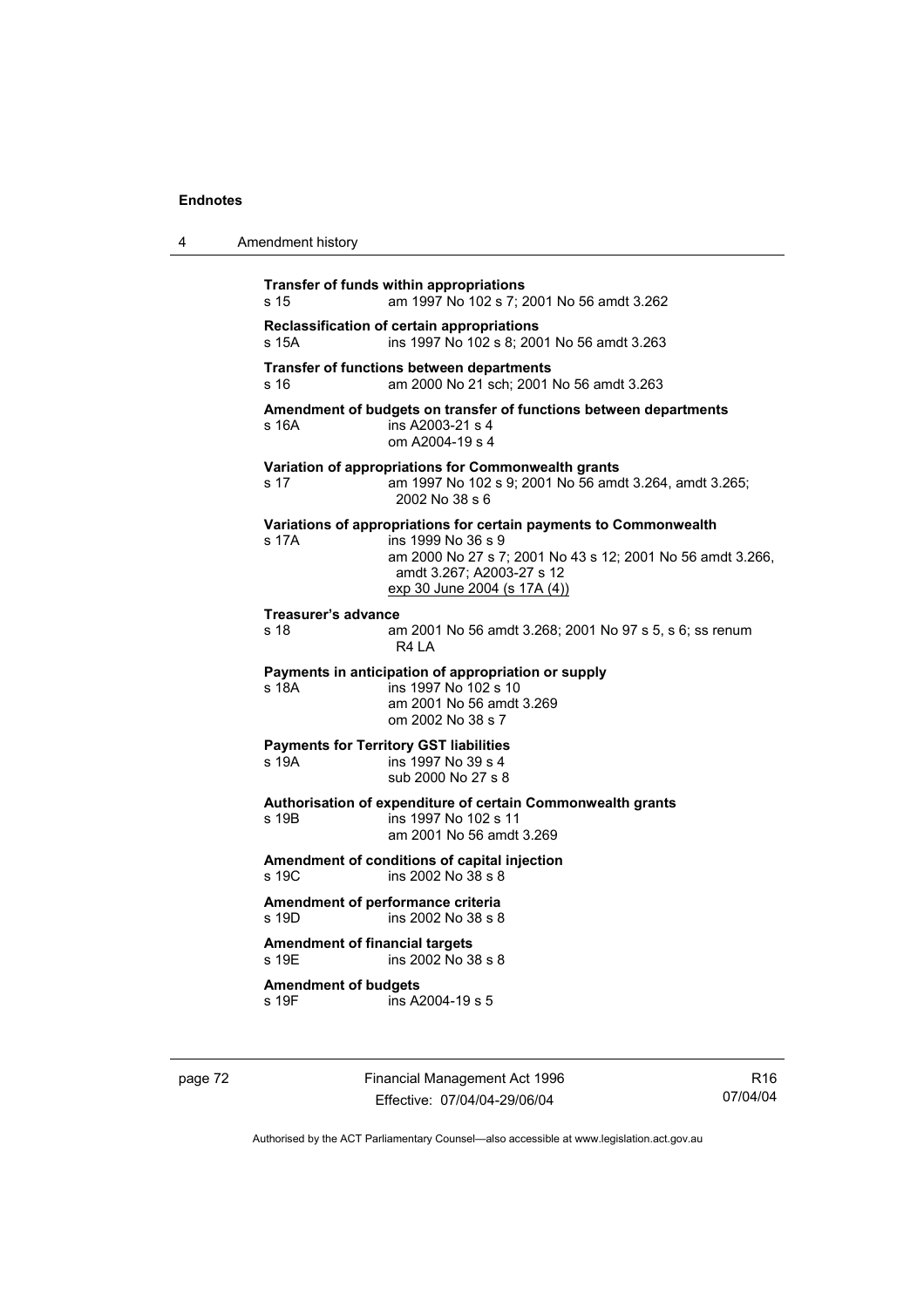Amendment history 4

Financial Management Act 1996 page 73 **Budgets for Legislative Assembly secretariat**  s 20 am A2003-21 s 5 **Budget reviews and pre-election updates**   $ins$  A2003-46 s 6 **Budget review**  ins A2003-46 s 6 **Purpose and contents of budget review**  s 20B ins A2003-46 s 6 **Pre-election budget update**   $ins$  A2003-46 s 6 **Purpose and contents of pre-election budget update**  s 20D ins A2003-46 s 6 **Financial reports of the Territory**   $div 3.1$  hdg (prev pt 3 div 1 hdg) renum R3 LA (see 2001 No 95 amdt 1.11) **Meaning of** *the Territory* **in div 3.1**  s 21 hdg am R3 LA **Annual financial statements of the Territory**  s 22 am 2001 No 95 s 9 **Audit of annual financial statements**  s 24 am 2002 No 38 s 9, amdt 1.1; A2003-46 s 7 **Presentation of annual financial statements to Legislative Assembly**  s 25 hdg sub 2002 No 38 amdt 1.2 s 25 am 2001 No 56 amdt 3.270; A2003-46 s 8, s 9 **Quarterly departmental performance reports**  reloc to s 30A **Periodic financial statements** s 26 am 1997 No 124 s 10; 2001 No 42 s 4 (6), (7) exp 30 June 2001 (s 26 (7)) sub 2001 No 42 s 5; 2001 No 95 s 11 **Financial reports of departments**  div 3.2 hdg (prev pt 3 div 2 hdg) renum R3 LA (see 2001 No 95 amdt 1.11) **Annual financial statements of departments**  s 27 am 2001 No 56 amdt 3.272; 2001 No 95 s 12; 2002 No 38 ss 10-13; pars renum R10 LA (see 2002 No 38 amdt 1.5) **Responsibility for annual financial statements**  s 28 hdg sub 2002 No 38 amdt 1.6 **Audit of financial statements of departments**  s 29 sub 2002 No 38 s 14

Authorised by the ACT Parliamentary Counsel—also accessible at www.legislation.act.gov.au

Effective: 07/04/04-29/06/04

R16 07/04/04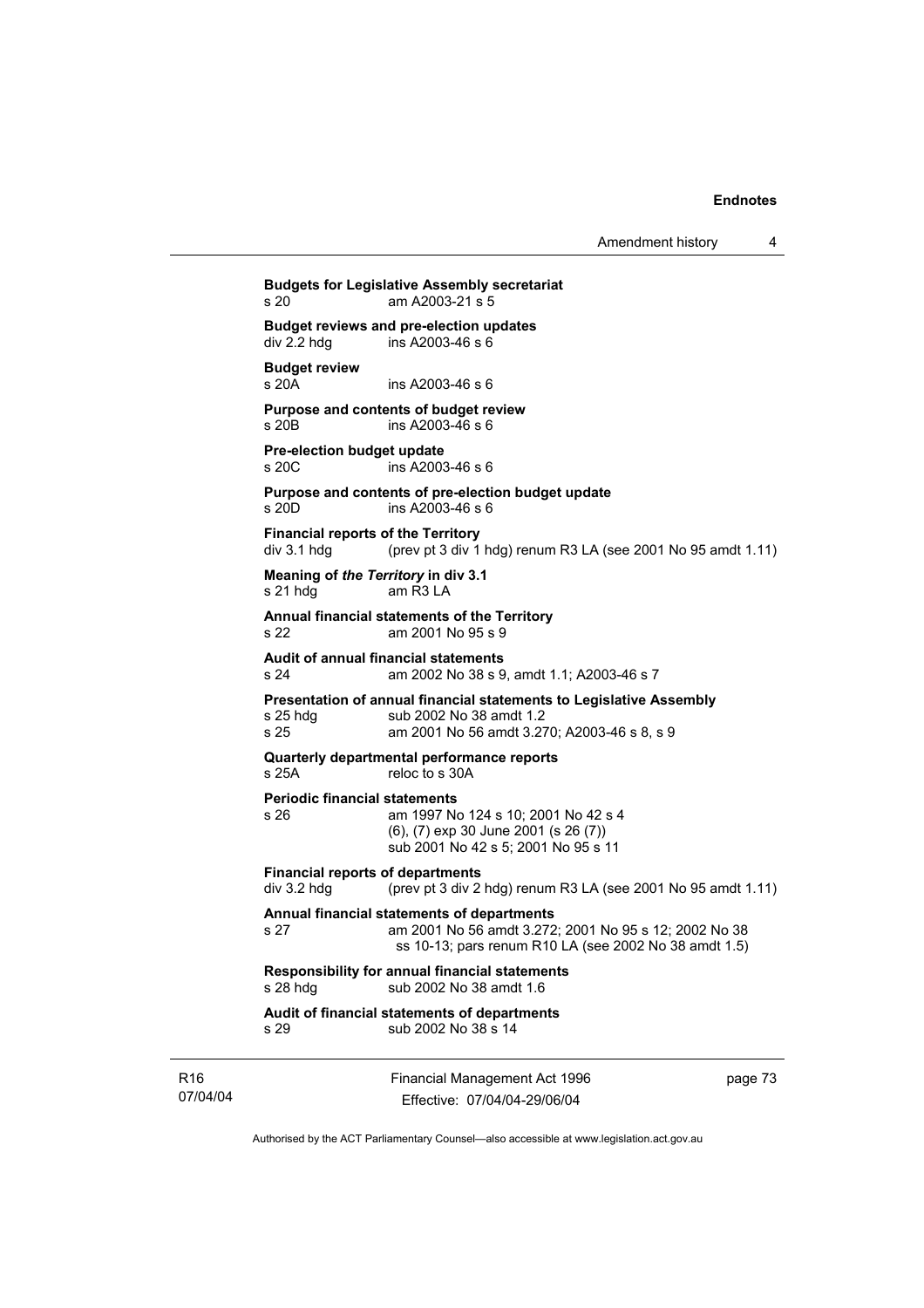| 4 | Amendment history |
|---|-------------------|
|---|-------------------|

| s 29A                                                                                                     | Audit of financial statements for departments for 2000-2001<br>ins 2001 No 42 s 6<br>exp 31 December 2001 (s 29A (2))                                                                         |
|-----------------------------------------------------------------------------------------------------------|-----------------------------------------------------------------------------------------------------------------------------------------------------------------------------------------------|
| s 30 hdg<br>s 30                                                                                          | <b>Presentation of annual financial statements</b><br>sub 2002 No 38 amdt 1.7<br>am 2001 No 56 amdt 3.273                                                                                     |
| s 30A                                                                                                     | Quarterly departmental performance reports<br>(prev s 25A) ins 1997 No 124 s 9<br>am 2001 No 56 amdt 3.271; 2001 No 95 s 10; 2002 No 38<br>amdt $1.3$<br>reloc from s 25A 2002 No 38 amdt 1.4 |
| s 31                                                                                                      | Responsibilities of chief executives of departments<br>am 2002 No 38 s 15                                                                                                                     |
| s 32                                                                                                      | Agreement for the conduct of banking for Territory<br>am 1997 No 102 sch; 1999 No 33 sch                                                                                                      |
| <b>Territory banking account</b><br>s 33                                                                  | am 1997 No 102 sch                                                                                                                                                                            |
| <b>Departmental banking accounts</b><br>s 34                                                              | am 1997 No 102 sch; 1999 No 33 sch; 2001 No 95 s 13; 2001<br>No 95 s 7; ss renum R6 LA (see 2001 No 95 amdt 1.8); 2002<br>No 38 s 16                                                          |
| s 34A                                                                                                     | Transfer of departmental banking account<br>prev s 34A renum as s 34B<br>ins 2001 No 95 s 14                                                                                                  |
| s 34B                                                                                                     | End of year balances of departmental banking accounts<br>(prev s 34A) ins 1997 No 102 s 12<br>renum 2001 No 95 s 15                                                                           |
| <b>Payments into banking accounts</b><br>s 35                                                             | am 1997 No 102 sch; 1999 No 33 sch                                                                                                                                                            |
| s 36                                                                                                      | Transfer following change in departmental responsibilities<br>am 1997 No 102 sch                                                                                                              |
| Transfers from departmental banking accounts to Territory banking account<br>s 36A<br>ins 2002 No 38 s 17 |                                                                                                                                                                                               |
| s 37 hdg<br>s 37                                                                                          | <b>Payments from Territory banking account</b><br>sub 2002 No 38 s 18<br>am 1997 No 102 sch; 2000 No 21 sch; 2001 No 95 s 16; 2002<br>No 38 s 19; ss renum R10 LA (see 2002 No 38 amdt 1.8)   |

page 74 Financial Management Act 1996 Effective: 07/04/04-29/06/04

R16 07/04/04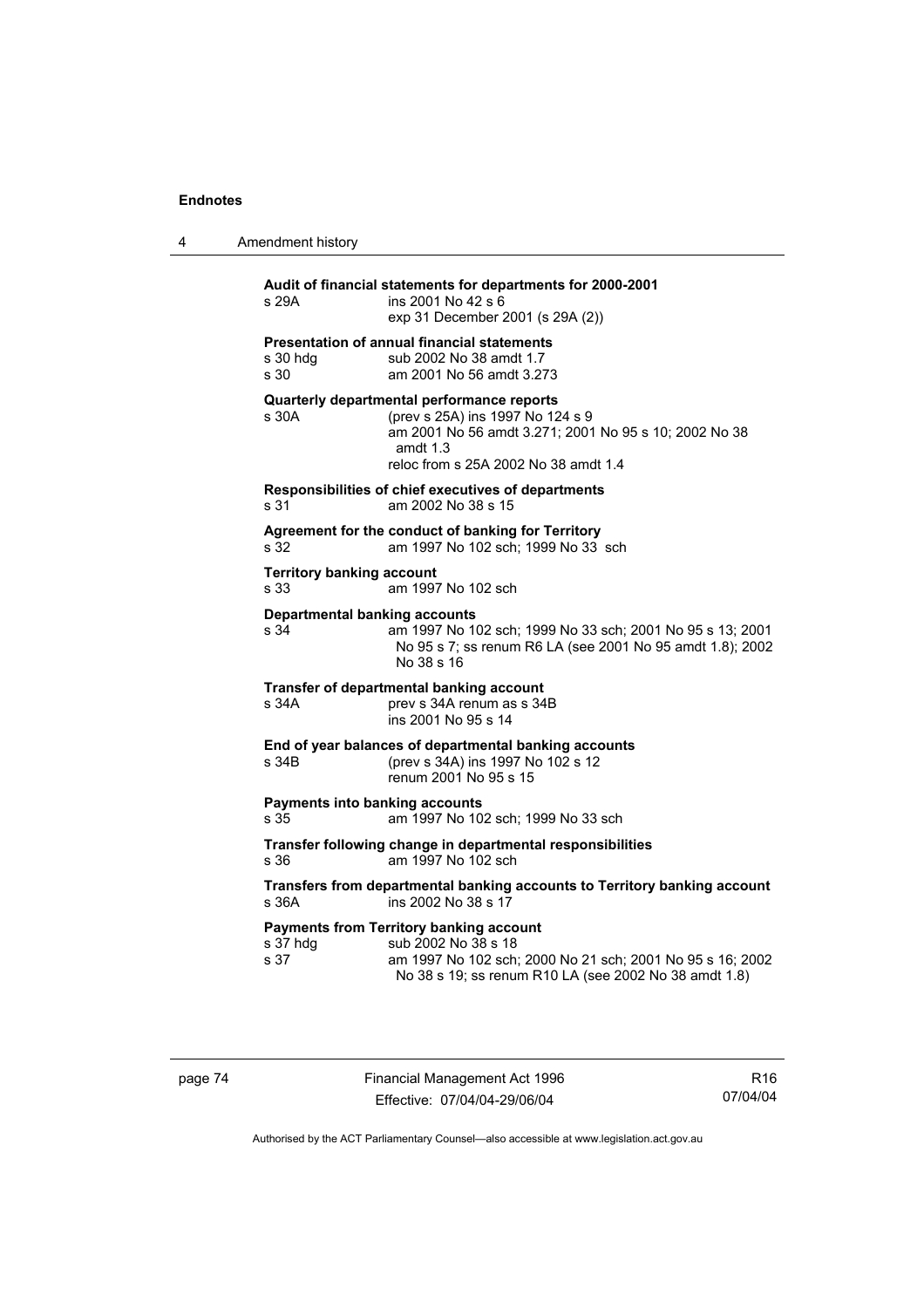**Investment of certain public money**<br>s 38 hdg sub 2000 No 21 so  $sub$  2000 No 21 sch s 38 am 1997 No 102 sch; 1999 No 33 sch; 2000 No 21 sch; 2001 No 45 s 5; 2001 No 95 s 17; A2003-21 s 6, s 7; ss renum R12 LA (see A2003-21 s 8) **Borrowing and guarantees**  pt 6 hdg sub 2001 No 45 s 6 **Borrowings by Territory authorities to be approved**  s 42 am 2001 No 95 s 18, amdt 1.9 **Loans to be paid into Territory banking account** s 45 am 1997 No 102 sch; 2001 No 95 s 19 **Payments by Treasurer**  s 46 sub 2002 No 38 s 20 **Guarantees by Territory**  s 47 am 2001 No 56 amdt 3.274 **Financial derivatives**  s 48 om 2001 No 45 s 7 **Departmental trust banking accounts** s 51 am 1997 No 102 sch; 1999 No 33 sch; 2002 No 38 s 21 **Transfers between banking accounts** s 52 am 1997 No 102 sch sub 2001 No 95 s 20 **Investment of trust money**  s 53 am 1999 No 28 sch **Unclaimed trust money**  s 53A ins 1997 No 102 s 13 am 1999 No 33 sch; 2001 No 44 amdts 1.1633-1.1635; ss renum R3 LA (see 2001 No 44 amdt 1.1636); 2001 No 95 s 21; ss renum R6 LA; 2002 No 30 amdt 3.367 **Review of decisions**  ins 1997 No 102 s 13 am 2002 No 30 amdt 3.368 **Notification of decisions**  s 53C ins 1997 No 102 s 13 **Banking accounts**  s 55 am 1997 No 102 sch; 1999 No 33 sch; 2002 No 38 s 22

R16 07/04/04 Financial Management Act 1996 Effective: 07/04/04-29/06/04

page 75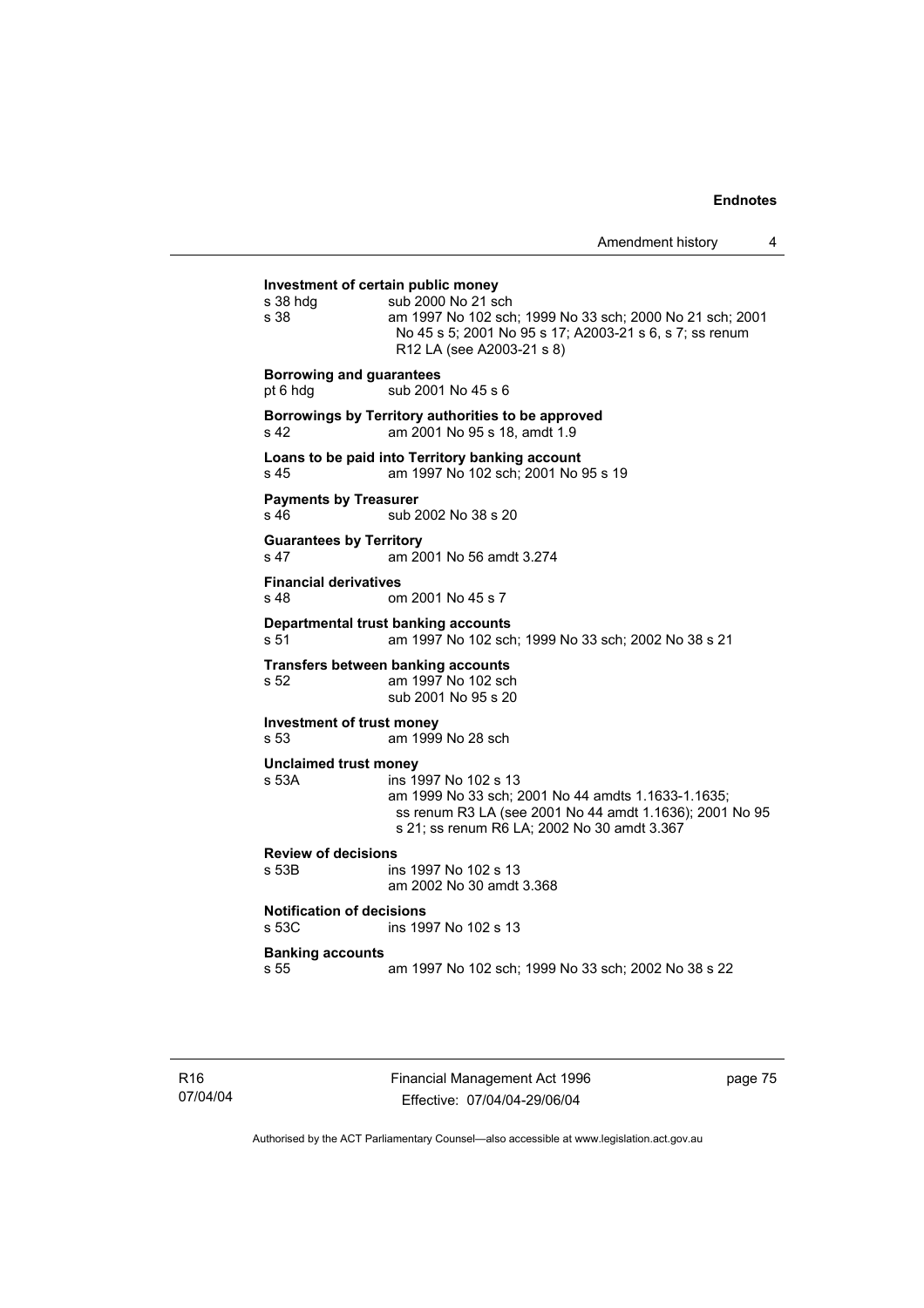4 Amendment history

| <b>Investment</b>                                                    |                                                                                                                                                                                                                                                                                                                                                                                                                             |
|----------------------------------------------------------------------|-----------------------------------------------------------------------------------------------------------------------------------------------------------------------------------------------------------------------------------------------------------------------------------------------------------------------------------------------------------------------------------------------------------------------------|
| s 56.                                                                | am 1997 No 102 sch; 1999 No 33 sch; 2001 No 45 s 8; 2001<br>No 95 s 22; 2002 No 38 s 23, s 24; A2003-21 ss 9-12; ss<br>renum R12 LA (see A2003-21 s 13)                                                                                                                                                                                                                                                                     |
| <b>Borrowing</b><br>s 57                                             | am 2001 No 95 s 23                                                                                                                                                                                                                                                                                                                                                                                                          |
| <b>Statements of intent</b><br>s 58                                  | am 2001 No 95 s 24                                                                                                                                                                                                                                                                                                                                                                                                          |
| <b>Annual financial statements</b><br>s 59                           | am 2001 No 95 s 25                                                                                                                                                                                                                                                                                                                                                                                                          |
| s 61                                                                 | Audit of annual financial statements<br>sub 2002 No 38 s 25                                                                                                                                                                                                                                                                                                                                                                 |
| s 61A                                                                | Audit of annual financial statements for 2000-2001<br>ins 2001 No 42 s 7<br>exp 31 December 2001 (s 61A (2))                                                                                                                                                                                                                                                                                                                |
| s 62                                                                 | <b>Presentation of annual financial statements</b><br>am 2001 No 56 amdt 3.275; R8 LA (see also 2002 No 38<br>amdt $1.9$                                                                                                                                                                                                                                                                                                    |
| Act of grace payments<br>s 64                                        | am 2001 No 95 amdt 1.10                                                                                                                                                                                                                                                                                                                                                                                                     |
| <b>Guideline-making power</b><br>s 66A                               | ins 2000 No 27 s 9<br>om 2001 No 44 amdt 1.1637                                                                                                                                                                                                                                                                                                                                                                             |
| <b>Guideline-making power</b><br>s 67 hdg<br>s 67                    | sub 2000 No 27 s 10<br>am 2000 No 27 s 10<br>sub 2001 No 44 amdt 1.1637<br>am A2003-56 amdt 3.139                                                                                                                                                                                                                                                                                                                           |
| <b>Regulation-making power</b><br>s 68<br>ins 2001 No 44 amdt 1.1637 |                                                                                                                                                                                                                                                                                                                                                                                                                             |
| <b>Dictionary</b><br>dict                                            | def appropriation reloc from s 3 2001 No 95 amdt 1.4<br>def Appropriation Act reloc from s 3 2001 No 95 amdt 1.4<br>def appropriation unit reloc from s 3 2001 No 95 amdt 1.4<br>def banking account ins 1997 No 102 s 4<br>am 1999 No 33 sch<br>reloc from s 3 2001 No 95 amdt 1.4<br>def borrowing reloc from s 3 2001 No 95 amdt 1.4<br>def budget papers am 2001 No 56 amdt 3.256<br>reloc from s 3 2001 No 95 amdt 1.4 |

page 76 Financial Management Act 1996 Effective: 07/04/04-29/06/04

R16 07/04/04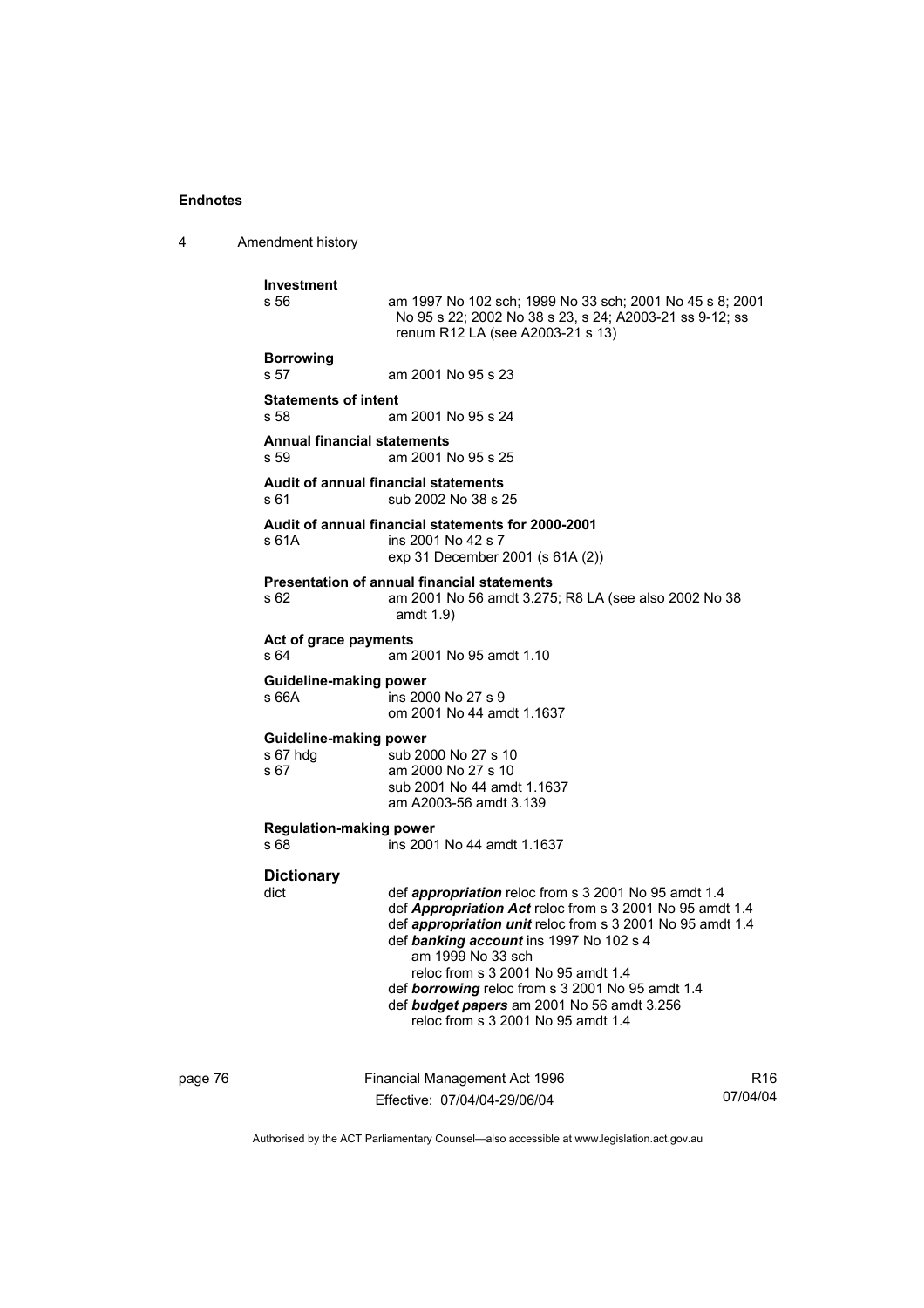def *capital injection* reloc from s 3 2001 No 95 amdt 1.4 def *chief executive officer* reloc from s 3 2001 No 95 amdt 1.4 def *class of outputs* reloc from s 3 2001 No 95 amdt 1.4 def *department* reloc from s 3 2001 No 95 amdt 1.4 def *departmental banking account* am 1997 No 102 sch reloc from s 3 2001 No 95 amdt 1.4 def *expenses* reloc from s 3 2001 No 95 amdt 1.4 def *financial management guidelines* sub 2001 No 11 amdt 3.125 reloc from s 3 2001 No 95 amdt 1.4 def *general government sector* ins 1997 No 124 s 4 reloc from s 3 2001 No 95 amdt 1.4 def *generally accepted accounting practice* reloc from s 3 2001 No 95 amdt 1.4 def *GST* ins 2000 No 27 s 4 reloc from s 3 2001 No 95 amdt 1.4 def *input tax credit* ins 2000 No 27 s 4 reloc from s 3 2001 No 95 amdt 1.4 def *interest* ins 2001 No 45 s 4 (as am 2002 No 30 amdt 3.370) def *invest* ins 2001 No 45 s 4 (as am 2002 No 30 amdt 3.370) def *Legislative Assembly secretariat* sub 2001 No 95 amdt 1.1 reloc from s 3 2001 No 95 amdt 1.4 def *outcomes* reloc from s 3 2001 No 95 amdt 1.4 def *outputs* reloc from s 3 2001 No 95 amdt 1.4 def *prescribed* reloc from s 3 2001 No 95 amdt 1.4 def *public money* am 2001 No 95 s 4 reloc from s 3 2001 No 95 amdt 1.4 def *public trading enterprise* ins 1997 No 124 s 4 reloc from s 3 2001 No 95 amdt 1.4 am A2003-21 s 14 def *public trading enterprise sector* ins 1997 No 124 s 4 reloc from s 3 2001 No 95 amdt 1.4 def *responsible chief executive* reloc from s 3 2001 No 95 amdt 1.4 def *responsible Minister* reloc from s 3 2001 No 95 amdt 1.4 def *securities* reloc from s 3 dict 2001 No 95 amdt 1.4 def *statement of intent* reloc from s 3 2001 No 95 amdt 1.4 def *superannuation appropriation* ins 2000 No 21 sch reloc from s 3 2001 No 95 amdt 1.4 def *superannuation banking account* ins 2000 No 21 sch reloc from s 3 2001 No 95 amdt 1.4 def *taxable supply* ins 2000 No 27 s 4 reloc from s 3 2001 No 95 amdt 1.4

R16 07/04/04 Financial Management Act 1996 Effective: 07/04/04-29/06/04

page 77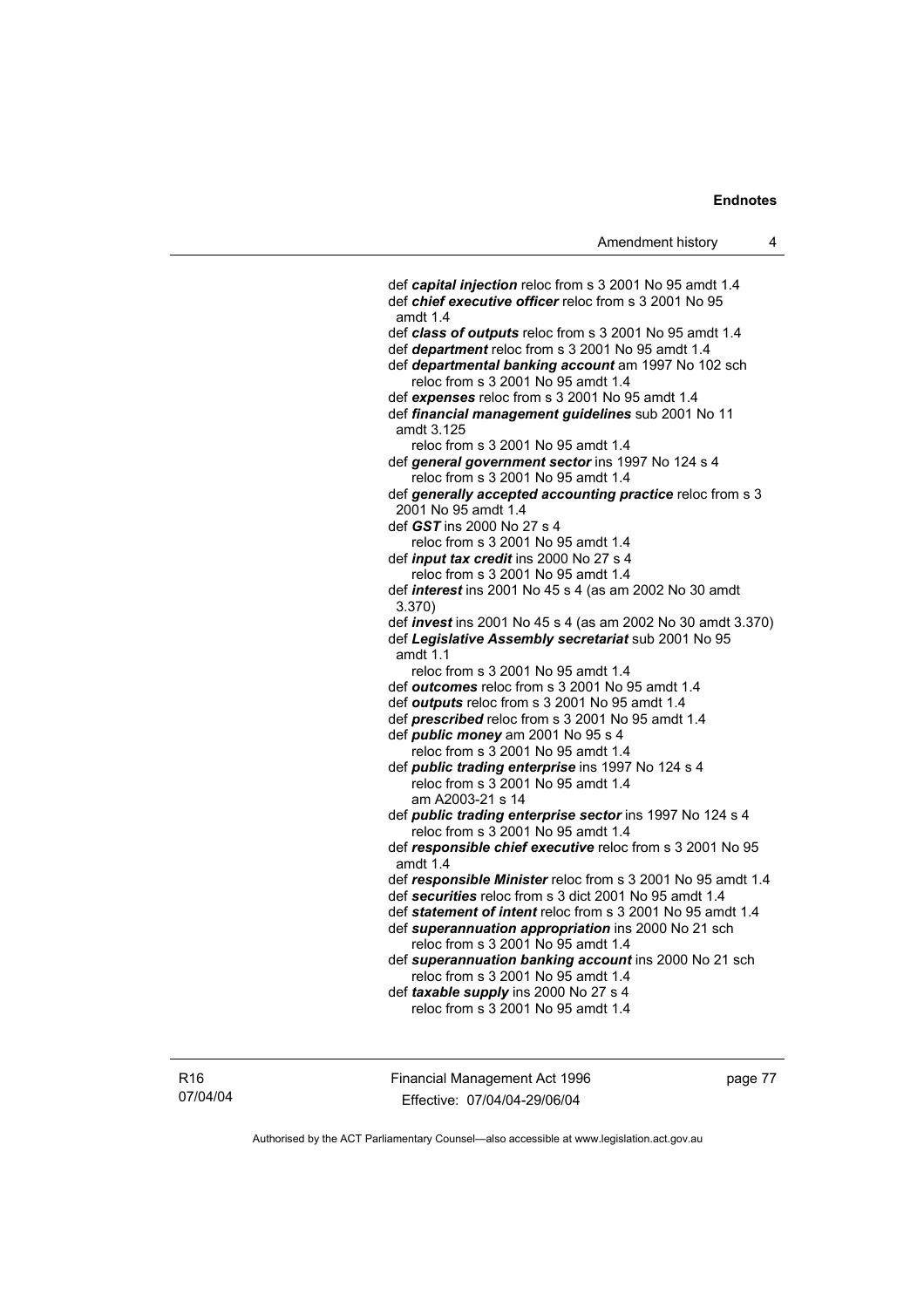5 Earlier republications

 def *Territory authority* am 2000 No 21 sch; 2001 No 95 amdt 1.3 reloc from s 3 2001 No 95 amdt 1.4 def *Territory banking account* am 1997 No 102 sch reloc from s 3 2001 No 95 amdt 1.4 def *trust money* reloc from s 3 2001 No 95 amdt 1.4 def *warrant* am 1997 No 102 sch reloc from s 3 2001 No 95 amdt 1.4 om 2002 No 38 amdt 1.10

# **5 Earlier republications**

Some earlier republications were not numbered. The number in column 1 refers to the publication order.

Since 12 September 2001 every authorised republication has been published in electronic pdf format on the ACT legislation register. A selection of authorised republications have also been published in printed format. These republications are marked with an asterisk  $(*)$  in column 1. Except for the footer, electronic and printed versions of an authorised republication are identical.

| <b>Republication No</b> | <b>Amendments to</b> | <b>Republication date</b> |
|-------------------------|----------------------|---------------------------|
| 1                       | Act 1997 No 124      | 31 January 1998           |
| 2                       | Act 1999 No 58       | 10 November 1999          |
| 3                       | Act 2001 No 56       | 12 September 2001         |
| 4                       | Act 2001 No 97       | 20 December 2001          |
| 5                       | Act 2001 No 97       | 31 December 2001          |
| 5(RI)                   | Act 2001 No 97 ‡     | 19 September 2002         |
| 6                       | Act 2001 No 97       | 4 January 2002            |
| 6(RI)                   | Act 2001 No 97 ‡     | 19 September 2002         |
| $7^*$                   | Act 2001 No 97       | 14 January 2002           |
| 7 (RI)                  | Act 2001 No 97 ‡     | 19 September 2002         |
| 7A                      | Act 2001 No 97 ‡     | 19 September 2002         |
| 8                       | Act 2001 No 97       | 1 July 2002               |
| 8(RI)                   | Act 2001 No 97 ‡     | 19 September 2002         |
| 9*                      | Act 2002 No 30       | 19 September 2002         |
| 10                      | Act 2002 No 38       | 1 November 2002           |
|                         |                      |                           |

page 78 Financial Management Act 1996 Effective: 07/04/04-29/06/04

R16 07/04/04